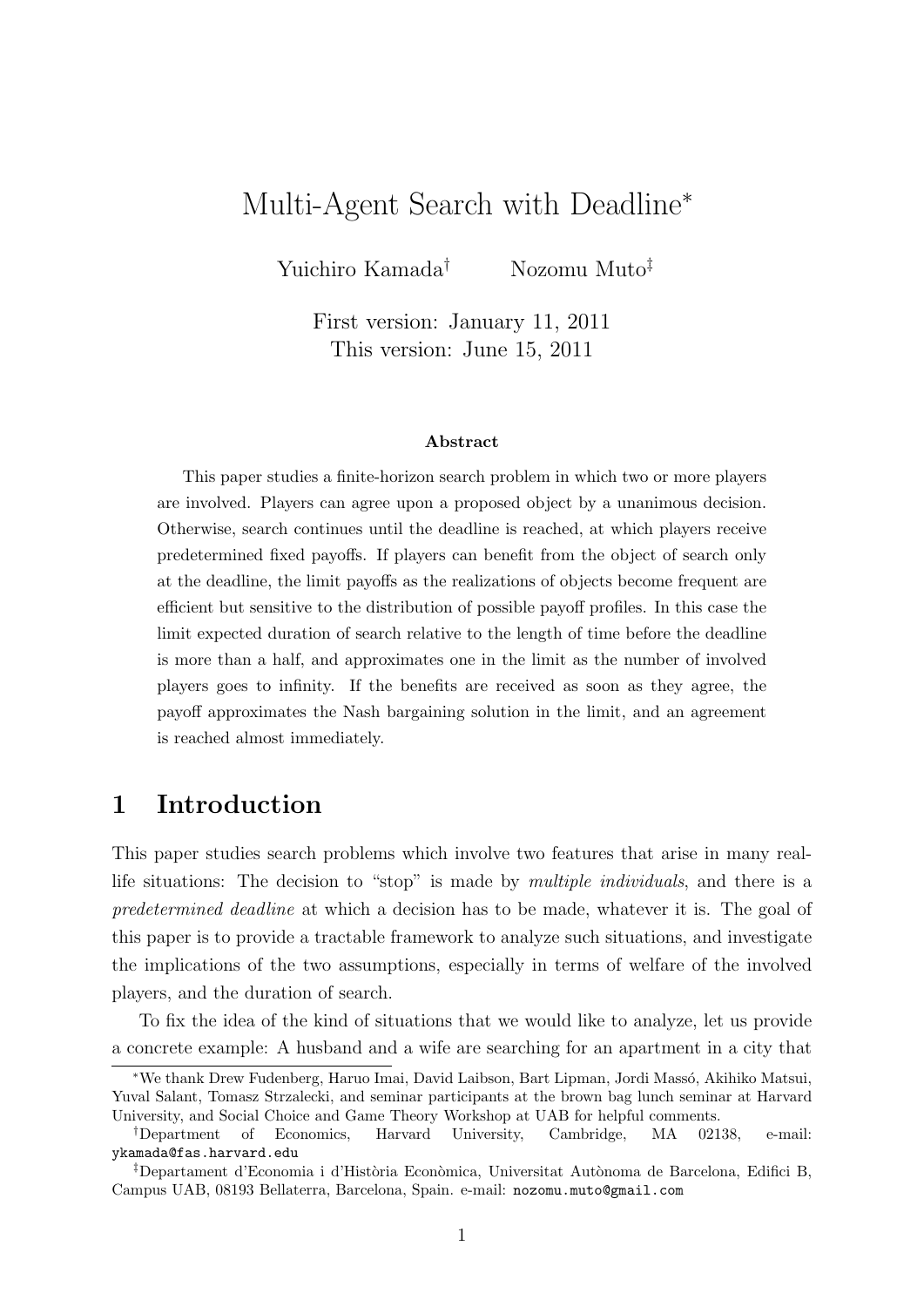they are moving in. The contract with their current apartment terminates at the end of August, they need to find a place by September 1. Since they are not familiar with the city, they ask a broker to pass information of available apartments to them. The availability of new apartments depends on many specific factors, and so the news do not come every single day. Whenever the broker passes an information to the couple, each person (the husband and the wife) expresses whether they are willing to rent it or not. The couple's preferences are not perfectly aligned with respect to the type of apartments they would like to reside, and both players need to agree to rent an apartment. The search ends once an offer is accepted. The market is seller's market, so the couple cannot "hold" an offer and search a better one. If the couple cannot agree on anything by September 1, they will end up homeless.

To analyze this type of situations, we consider an *n*-player search problem with a deadline. Time is continuous, and according to a Poisson process an "opportunity" arrives. At each opportunity, a payoff profile for all involved players realizes from some set according to an iid distribution, and each player says "accept" or "reject." The search ends if all players accept, otherwise it continues. If no agreement is reached by the deadline, players obtain an a priori specified fixed payoff. Since there is a trivial subgame perfect equilibrium in which all players always reject, we analyze an (appropriately defined) trembling-hand equilibrium of this game in the limit as the Poisson arrivals become frequent. Our main results are the following: If the benefits are received only at the deadline (which corresponds to the situation in which the couple can only rent an apartment only in September), the limit payoffs are efficient but sensitive to the probability distribution of possible payoff profiles. In this case the limit expected duration of search relative to the length of time before the deadline is more than a half, and approximates one in the limit as the number of involved players goes to infinity. If players can benefit from the object of search as soon as they agree (in the example this means the couple can rent the apartment as soon as they sign the contract), the payoff approximates a point in the Nash set (Maschler et al. (1988), Herrero (1989)) which generalizes the Nash bargaining solution (Nash (1950)) to nonconvex domains. They reach an agreement almost immediately in the limit. We further investigate the structure of equilibrium and relate the forms of equilibria in these two situations.

As would be clear at this point, there are two key features in our model: *deadline* and *multiple agents*. These two factors give rise to new challenges for model-making and analysis of search problems, and as a consequence they lead us to obtain new insights to search problems. In particular, these two things *interact* with each other. First, the existence of deadline implies that the problem is *nonstationary*. That is, the problems faced by the agents at different moment of time are different. Nonstationarity often results in intractability, but we overcome this by using a continuous-time specification and Poisson arrivals as described in the preceding paragraph, which turns out to be useful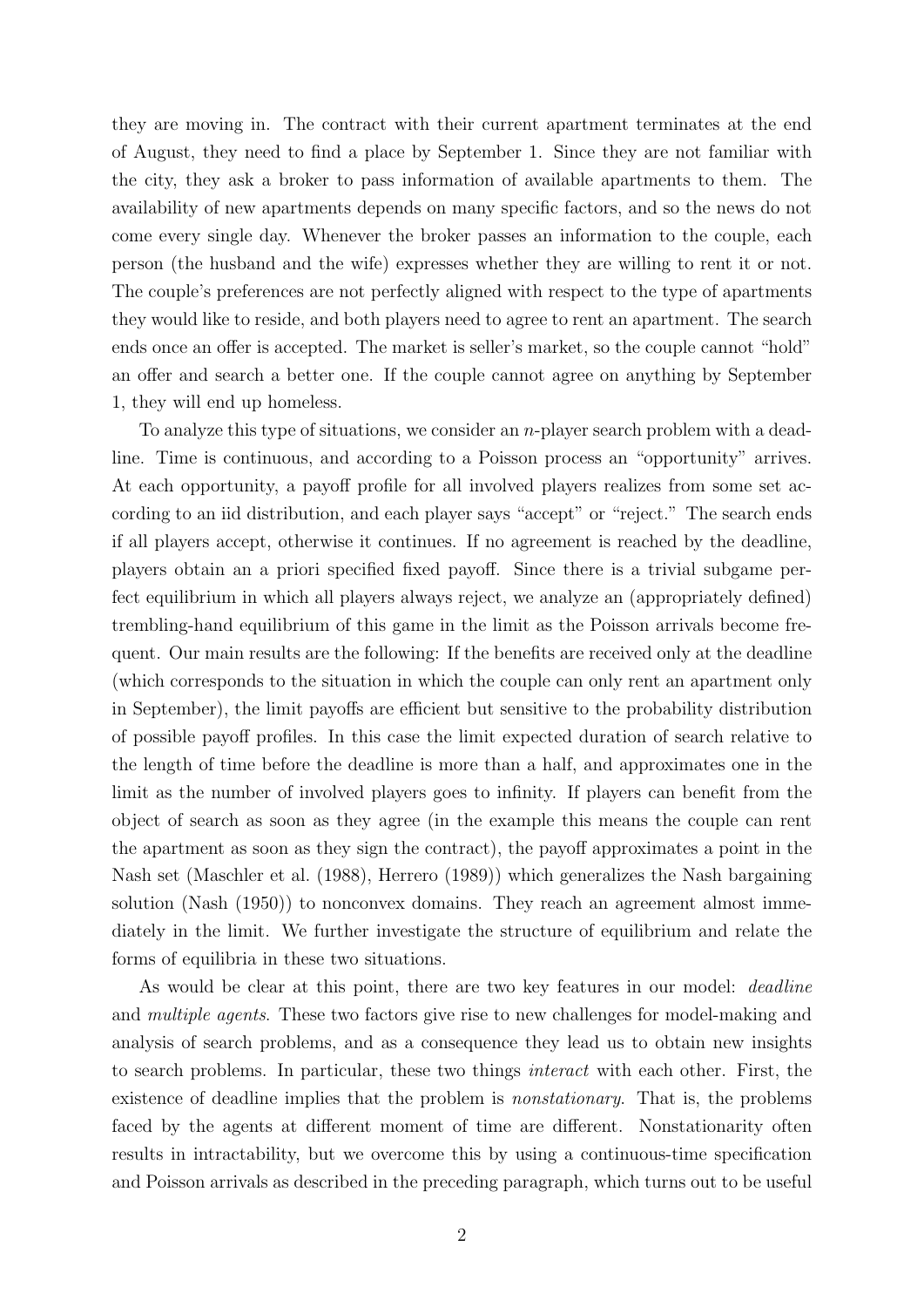in recent developments of finite horizon games.<sup>1</sup> Second, one may argue that since each player's decision at any given opportunity is essentially conditional on the situation where all other agents say "yes," the problem essentially boils down to a single-player search problem. This argument misses an important key property of our model: It is indeed true that at each given opportunity the decisions by the opponents do not affect a player's decision. However, the player's expectation about the opponents' future decisions affect her decision today, and such future decisions by opponents are in turn affected by the decisions at the further future by involved agents. These two features interact because the two "futures" discussed in the previous sentence are different exactly due to the nonstationarity.

### **1.1 Literature Review**

Let us relate our work with the literature. First, although there is a large body of literature on search problems with a single agent over infinite horizon, there are very few works that diverge from these two assumptions.<sup>2</sup> Some recent papers in economics discuss infinite-horizon search models in which a group of multiple decision-makers determine when to stop. Wilson (2001), Compte and Jehiel (2010), and Cho and Matsui (2011) consider a search model in which a unanimous agreement is required to accept an alternative, and show that the equilibrium outcome is close to the Nash bargaining solution when players are patient. Despite absence of a deadline, these convergence results to the Nash bargaining solution have a similar flavor to ours when payoffs realize as soon as an agreement is reached. In Section 6.3, we will discuss a common logic behind these convergence. Compte and Jehiel (2010) also analyze the general majority rule to discuss the power of each individual to affect outcomes of search, and the size of the set of limit equilibrium outcomes. Albrecht et al. (2010) consider the general majority rule, and show that cutoffs in their strategies are lower for the decision-makers than for a player in the corresponding single-person search model, and the expected duration of search is shorter if they are more patient. Alpern and Gal (2009), and Alpern et al. (2010) analyze a search model in which a realized object is chosen when one of two decision-makers accepts it, unless one of them cast a veto which can be exercised only finite times in the entire search process.<sup>3</sup> Note that all of the above works consider an infinite-horizon framework.<sup>4</sup>

Second, there is an emerging new field on "revision games," which concerns players'

<sup>&</sup>lt;sup>1</sup>See Ambrus and Lu (2010a), Kamada and Kandori (2009), Kamada and Sugaya (2010a,b), and Calcagno and Lovo (2010).

 ${}^{2}$ See Rogerson et al. (2005) for a survey.

 $3$ Recent papers by Moldovanu and Shi (2010), and Bergemann and Välimäki (2011) analyze infinitehorizon search problems where each player receives a private signal in every period.

<sup>4</sup>There is large literature of search models in Operations Research. Fewer works, however, consider multi-person decision problems (See Abdelaziz and Krichen (2007) for a survey). Sakaguchi (1978) proposed a two-player continuous-time infinite-horizon stopping game in which opportunities arrive according to a Poisson process as in our model.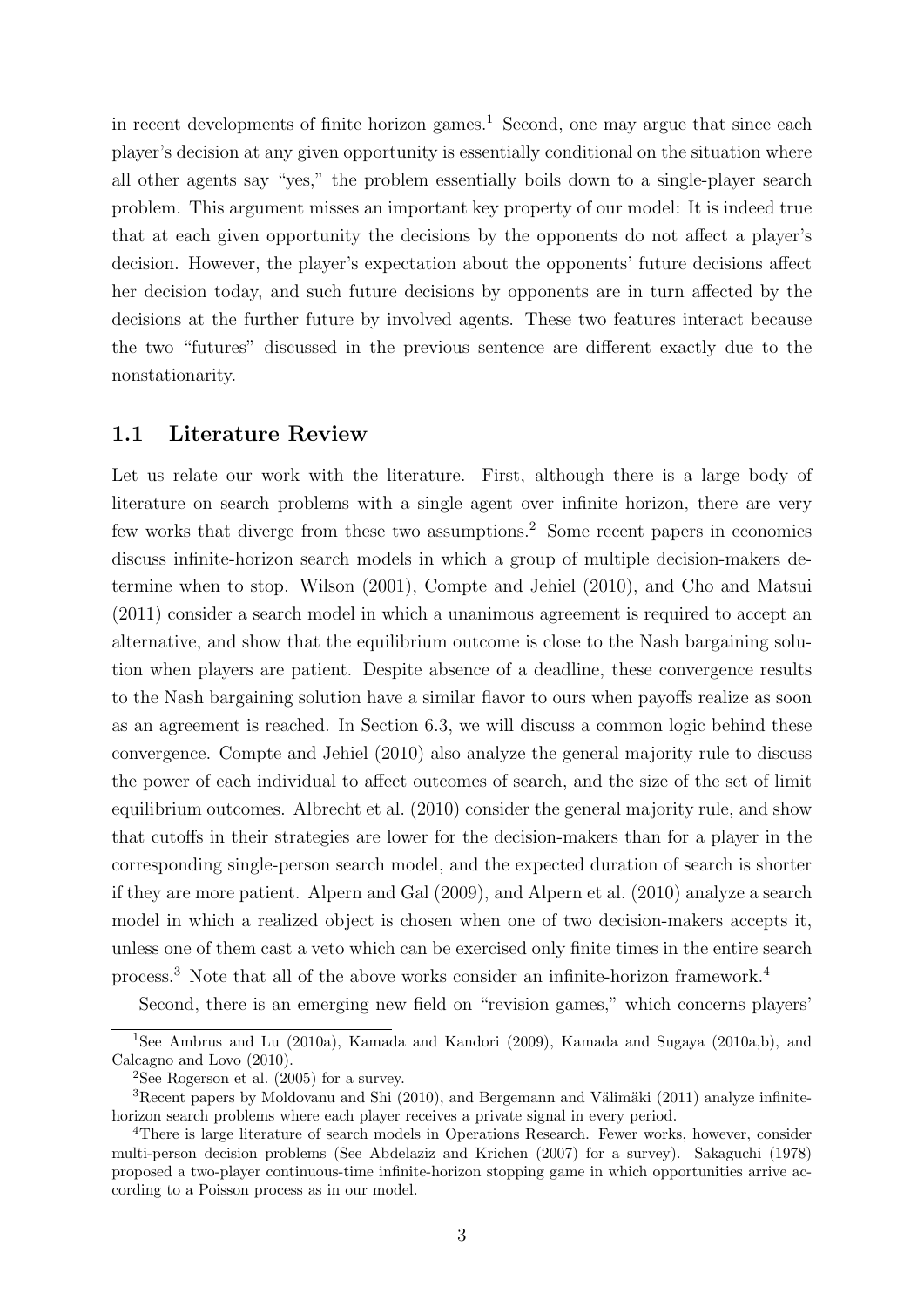interactions over continuous-time with finite horizon, where opportunities to "revise" actions arise according to a Poisson process (Kamada and Kandori (2009), Kamada and Sugaya (2010a,b), Calcagno and Lovo (2010)). An insight from these works is that when action space is finite (as in our case) the set of equilibria is typically small and the solution can be obtained by (appropriately implemented) backwards induction. Another insight is that a differential equation is useful when characterizing the equilibrium. In our paper we follow and extend these methods to characterize equilibrium.

Third, the multi-agent search problem is similar to the bargaining problem in that both predict what outcome in a prespecified domain is chosen as a consequence of strategic interaction between agents. On the other hand, the search model is distinguished from bargaining in which players have full control of the proposals, as discussed by Compte and Jehiel (2004, 2010). As opposed to the well-known bargaining models in which a player is chosen as a "proposer" and makes an offer to other players, we assume that there is no "proposer" but rather all players are passive. This assumption captures the feature of situations that we would like to analyze. For example neither the husband nor the wife designs and builds their house for themselves, but looks for an apartment which is already built. The distinction between these "active" and "passive" players is also important when we consider the difference between our work and the standard bargaining literature.<sup>5</sup>

There are papers discussing continuous-time bargaining models with finite horizon, in which players have full control of proposals. Ma and Manove (1993) argue continuoustime bargaining with deadline where two players propose alternately, having options to wait with retaining the right of proposal. They show that players reach an agreement near the deadline as the delay of transmission of the proposal shrinks. Ambrus and Lu  $(2010a)$  consider a model of coalitional bargaining in a similar context with ours.<sup>6</sup> They show general uniqueness of the Markov perfect equilibrium, and characterize the core as the limit equilibrium outcomes in convex games.

Perhaps the most related are the papers by Gomes et al. (1999) and Imai and Salonen (2009), who analyze models that have common features with ours, although their models are different in several important aspects. As a consequence, the set of analyses implemented are different, the proof methods are different, and importantly the results are different even with respect to what seem common in these models. Detailed comparison is made in Remark 2 of Section 6.2. Here we describe their works very briefly and point out several important similarity and differences. Gomes et al. (1999) consider a model of *n*-player discrete-time bargaining with a general coalitional form, in which a player

<sup>5</sup>Cho and Matsui (2011) present another view: A drawn payoff profile in the search process can be considered as an outcome in a (unique) equilibrium in a bargaining game which is not explicitly described in the model. From this viewpoint, every player is "active" although the "activeness" is hidden in the model.

 ${}^{6}$ See Ambrus and Lu (2010b) for an application of their model to legislative processes.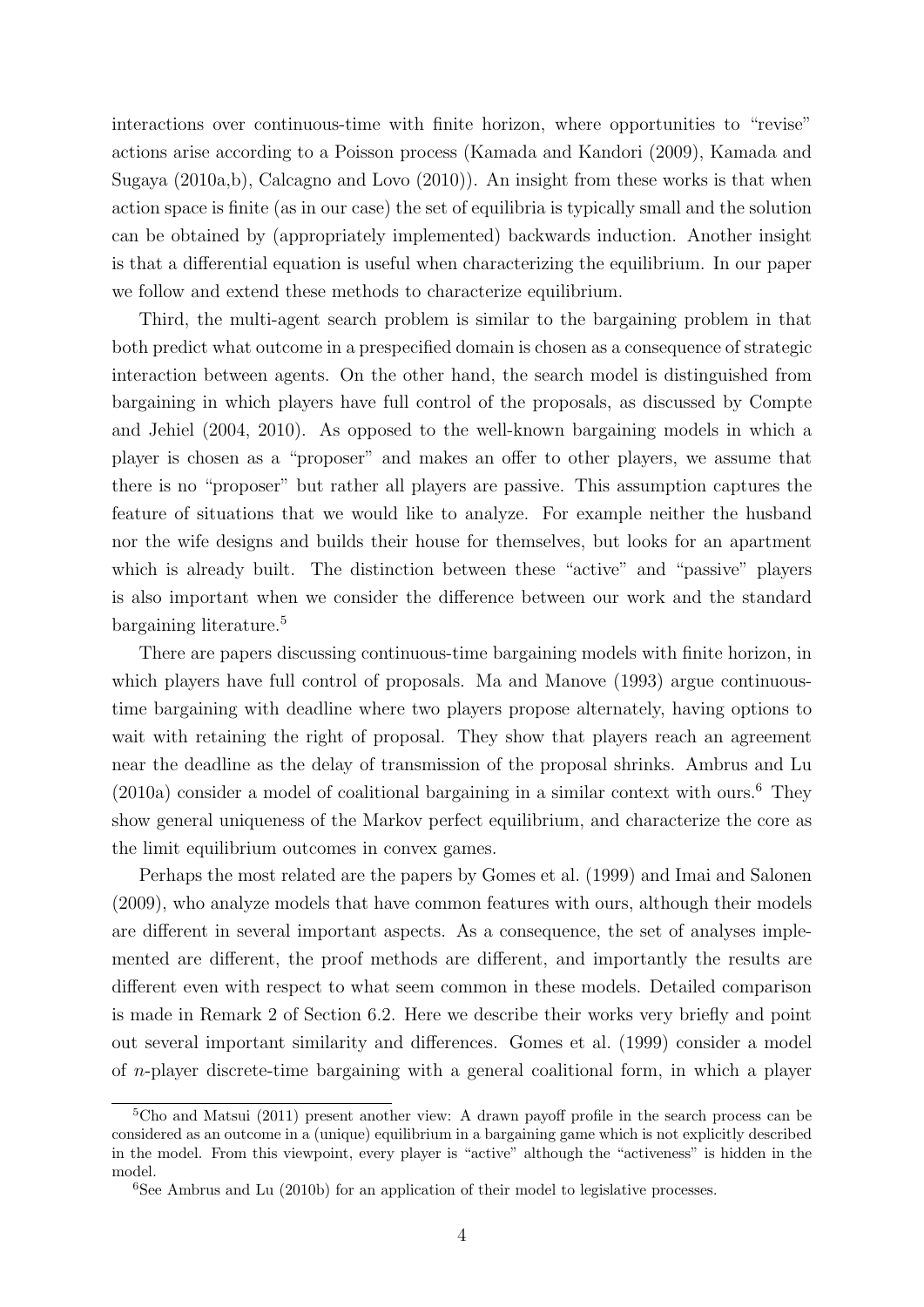is selected as a proposer with equal probability. They introduce a vector field on the boundary of the set of feasible payoff profiles, and identify the limit of the subgame perfect equilibrium payoffs as breakdown probability vanishes and the horizon length tends to infinity (while the duration of a single period is kept fixed). In addition to the modeling assumption and the difference with respect to the limit payoff, their models and ours have different implication about the duration of search: Search ends immediately for any discount rate (including the case with no discounting) in their model, while the duration depends crucially on discount rate in our model. Imai and Salonen (2009) consider a two-player discrete-time bargaining. They axiomatize their bargaining solution defined as the limit equilibrium payoff as the number of periods in a fixed length of horizon tends to infinity first and then the horizon length shrinks to zero or diverges to infinity. The limit as the horizon length shrinks is the Raiffa bargaining solution, while the other limit is the Nash bargaining solution. In contrast to their results, in our search model, the limit payoff profile as realization of allocations becomes frequent is the Nash bargaining solution irrespective of the length of time horizon for any positive discount rate. This is because there is no "last opportunity" in our model.

The paper is organized as follows. Section 2 provides a model. In Section 3 we provide basic results. In particular, we show that trembling-hand equilibrium takes the form of cutoff strategies, by which we mean each player at each moment of time has a "cutoff" of payoffs below which they reject offers and otherwise accept. In Section 4 we consider the case in which discounting is not so much important relative to the frequency of search (the case corresponding to the situation where the couple can rent an apartment only in September), and in Section 5 we consider the opposite case, that is, the case in which discounting is important relative to the frequency of search (the couples can rent an apartment as soon as they sign the contract). Section 6 discusses further topics and Section 7 concludes. All proofs are provided in Appendix.

## **2 Model**

#### *The Basic Setup*

There are *n* players who face a search problem  $(X, x^d)$  where  $X \subset \mathbb{R}^n$  is the set of possible payoff profiles (which we call "allocations"), and  $x^d \in \mathbb{R}^n$  is the disagreement point assumed to be  $x^d = (0, \ldots, 0) \in \mathbb{R}^n$ . Let  $N = \{1, \ldots, n\}$  be the set of players. A typical player is denoted by *i*, and the other players are denoted by *−i*.

Players with a common discount rate  $\rho > 0$  search within a finite time interval [ $-T$ , 0] with  $T > 0$ , on which opportunities of agreement arrive according to the Poisson process with arrival rate  $\lambda > 0$ . At each opportunity, the nature draws an object which is characterized by an allocation  $x = (x_1, \ldots, x_n) \in X$  following an identical and independent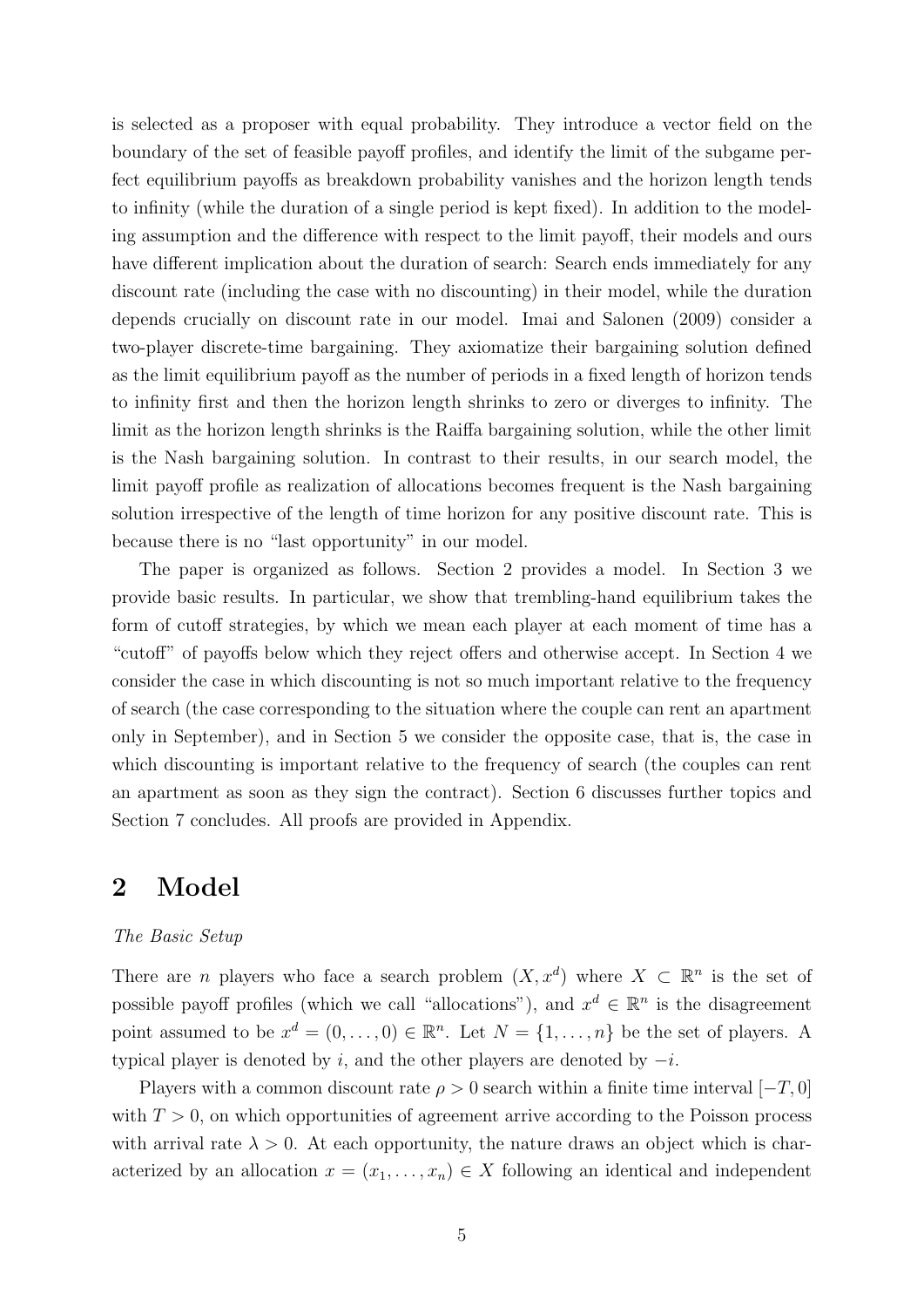probability measure  $\mu$  defined on the Borel subsets of X. After allocation x is realized, each player simultaneously responds by either accepting or rejecting *x* without a lapse of time. Let  $B = \{ \text{accept}, \text{reject} \}$  be the set of responses in this search process. If all players accept, the search ends, and players receive the corresponding payoffs. We will consider two specifications with respect to the timing that the payoffs realizes. The first is when the payoffs realize only at the deadline, irrespective of the timing of agreement. In this case the payoff profile from agreeing to allocation *x* is  $e^{-\rho T}x$ . The second is when the payoffs realize upon agreement. In this case the corresponding payoff profile  $e^{-\rho(T-t)}x$ . Notice that the coefficient  $e^{-\rho T}x$  in the first case is a strictly positive constant, so the first case is essentially equivalent to the case with  $\rho = 0$  in the second case. If at least one of the players rejects the offer, then they continue search. If players reach no agreement before the deadline at time 0, they obtain the disagreement payoffs  $x^d = (0, \ldots, 0)$ .

#### *Assumptions*

We make the following mild assumptions about  $X$  and  $\mu$  throughout the paper.

### **Assumption 1.**

- (a) *X* is a compact subset of  $\mathbb{R}^n$ .
- (b) There exists an allocation  $(x_1, \ldots, x_n) \in X$  with  $x_i > 0$  for all  $i \in N$ .
- (c) For all  $x \in X$ , any neighborhood of x in X has a positive volume with respect to the Lebesgue measure in  $\mathbb{R}^n$ .
- (d)  $\mu$  is absolutely continuous with respect to the Lebesgue measure in *X*, and admits a continuous probability density function *f* whose support is *X*.
- (e) *f* is bounded away from zero, i.e.,  $\min_{x \in X} f(x) > 0$ .<sup>7</sup>

Condition (a) is standard and assumed in all the papers we cited in the introduction. Note however that *X* may not be convex.<sup>8</sup> Condition (b) is an assumption not to make the problem meaningless because a player should reject any allocation that gives her a nonpositive payoff at any time before the deadline. Condition (c) rules out degenerate domains such as points and line segments. This condition follows from the next condition if *X* is convex. Conditions (d) and (e) are standard regularity conditions of the probability measure.

<sup>&</sup>lt;sup>7</sup>The minimum exists because of Assumption 1 (d).

<sup>8</sup>Convexity is assumed in Wilson (2001), Compte and Jehiel (2010), and Cho and Matsui (2011), although Cho and Matsui (2011) discuss an application of their analysis to nonconvex cases.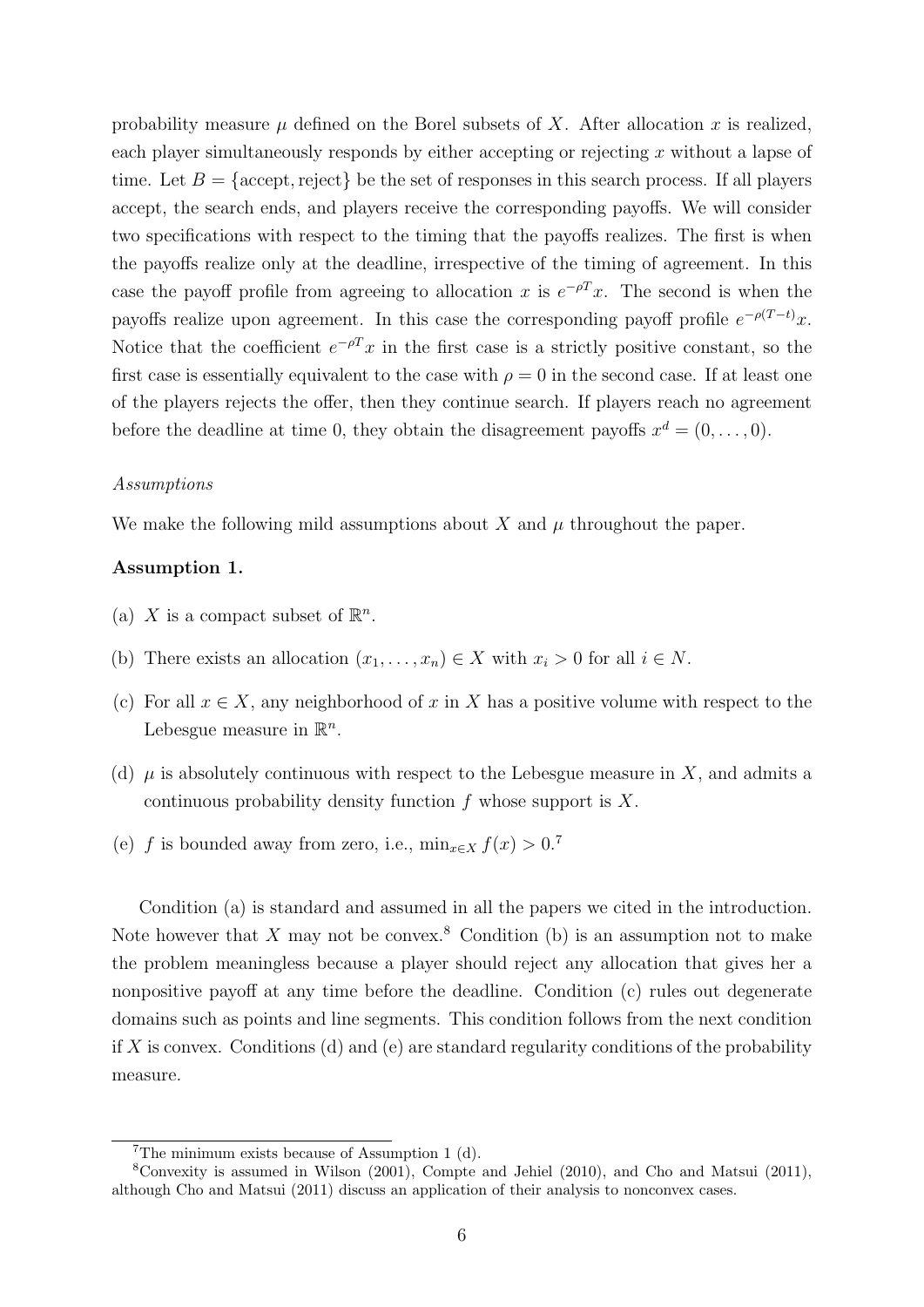Let us define strategies in this game. A history at  $-t \in [-T, 0]$  consists of

- 1. a series of time  $(t^1, \ldots, t^k)$  when there was an opportunity of Poisson arrival before *−t*, where  $k \geq 0$  and  $-T \leq -t^1 < -t^2 < \cdots < -t^k < -t$ ,
- 2. allocations  $x^1, \ldots, x^k$  drawn at opportunities  $t^1, \ldots, t^k$  respectively,
- 3. acceptance/rejection decision profiles  $(b^1, \ldots, b^k)$ , where each decision profile  $b^l$  (*l* = 1, ..., k) is contained in  $B<sup>n</sup> \setminus \{(\text{accept}, \ldots, \text{accept})\},\$
- 4. allocation  $x \in X \cup \{\emptyset\}$  at  $-t$  ( $x = \emptyset$  if no Poisson opportunity arrives at  $-t$ ).

We denote a history at time  $-t$  by  $((t^1, x^1, b^1), \ldots, (t^k, x^k, b^k), (t, x))$ . Let  $\mathcal{H}_t$  be the set of all such histories at time  $-t$ , and  $\mathcal{H} = \bigcup_{-t \in [-T,0]} \mathcal{H}_t$ . Let

$$
\mathcal{H}_t = \left\{ \left( (t^1, x^1, b^1), \dots, (t^k, x^k, b^k), (t, x) \right) \in \tilde{\mathcal{H}}_t \, | \, x \neq \varnothing \right\}
$$

be the history at time  $-t$  when players have an opportunity, and  $\mathcal{H} = \bigcup_{-t \in [-T,0]} \mathcal{H}_t$ . A (behavioral) *strategy*  $\sigma_i$  of player *i* is a function from  $H$  to a probability distribution over the set of responses  $B$ <sup>9</sup>. Let  $\Sigma_i$  be the set of all strategies of *i*, and  $\Sigma = \prod_{i \in N} \Sigma_i$ . For  $\sigma \in \Sigma$ , let  $u_i(\sigma)$  be the expected payoff when players play  $\sigma$ . A strategy profile  $\sigma \in \Sigma$  is a Nash equilibrium if  $u_i(\sigma_i, \sigma_{-i}) \geq u_i(\sigma'_i, \sigma_{-i})$  for all  $\sigma'_i \in \Sigma_i$  and all  $i \in N$ . Let  $u_i(\sigma | h)$ be the expected payoff of player *i* given that a history  $h \in \mathcal{H}$  is realized and strategies taken after *h* is given by  $\sigma$ . A strategy profile  $\sigma \in \Sigma$  is a *subgame perfect equilibrium* if  $u_i(\sigma_i, \sigma_{-i} | h) \ge u_i(\sigma'_i, \sigma_{-i} | h)$  for all  $\sigma'_i \in \Sigma_i$ ,  $h \in \mathcal{H}$ , and all  $i \in N$ .

### *Equilibrium Notions*

A strategy  $\sigma_i \in \Sigma_i$  of player *i* is a *Markov strategy* if for history  $h \in \mathcal{H}_t$  at  $-t$ ,  $\sigma_i(h)$ depends only on the time *−t*, and the present allocation *x k i* for player *i* herself. A strategy profile  $\sigma \in \Sigma$  is a *Markov perfect equilibrium* if  $\sigma$  is a subgame perfect equilibrium, and  $\sigma_i$ is a Markov strategy for all  $i \in N$ . We will later show that players play a Markov perfect equilibrium (except for histories in a zero-measure set) if they follow a trembling-hand equilibrium defined below. For  $\varepsilon \in (0,1/2)$ , let  $\Sigma^{\varepsilon}$  be the set of strategy profiles which prescribe probability at least *ε* for both responses in *{*accept*,*reject*}* after all histories in *H*. A strategy profile  $\sigma \in \Sigma$  is a *trembling-hand equilibrium* if there exists a sequence  $(\varepsilon^k)_{k=1,2,...}$  and a sequence of strategy profiles  $({\sigma}^k)_{k=1,2,...}$  such that  $\varepsilon^k > 0$  for all *k*,  $\lim_{k\to\infty} \varepsilon^k = 0$ ,  $\sigma^k \in \Sigma^{\varepsilon^k}$ ,  $\sigma^k$  is a Nash equilibrium in the  $\varepsilon^k$ -constrained game with a

<sup>&</sup>lt;sup>9</sup>We assume that the set of histories has a measure naturally induced by the Catesian product of the Lebesgue measures for *t*'s and *x*'s, and the counting measures for *b*'s. A strategy has to be a measurable function with respect to this measure on *H*.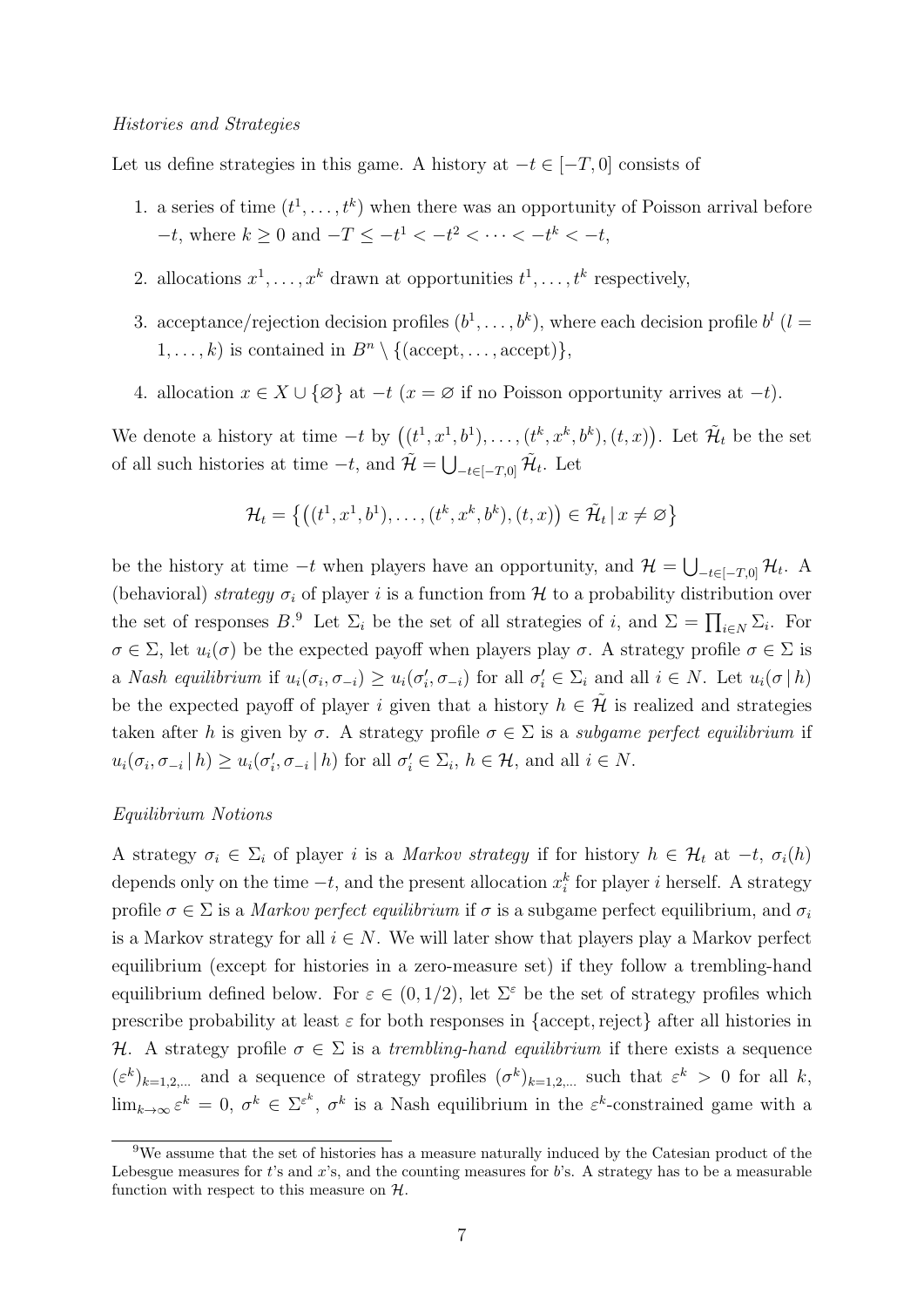restricted set of strategies  $\Sigma^{\varepsilon^k}$  for all *k*, and  $\lim_{k\to\infty} \sigma^k(h) = \sigma(h)$  for all  $h \in \tilde{\mathcal{H}}$ , i.e. the convergence is pointwise with respect to histories.<sup>10</sup>

#### *Some More Terminologies*

An allocation  $x = (x_1, \ldots, x_n) \in X$  is (strictly) *Pareto efficient* in X if there is no allocation  $y = (y_1, \ldots, y_n) \in X$  such that  $y_i \geq x_i$  for all  $i \in N$  and  $y_j > x_j$  for some  $j \in N$ . An allocation  $x \in X$  is *weakly Pareto efficient* in X if there is no allocation  $y \in X$  such that  $y_i > x_i$  for all  $i \in N$ . Let  $\hat{X} = \{v \in \mathbb{R}^n_+ | x \ge v$  for some  $x \in X\}$  be the nonnegative region of the comprehensive extension of *X*.

## **3 Preliminary Results**

In this section, we present preliminary results which will become useful in the subsequent sections. We will show that there exists essentially a unique trembling-hand equilibrium, in which every player plays a strategy with a cutoff manner. We will derive an ordinary differential equation that characterizes the cutoff profile in the equilibrium. In addition, we will show a basic invariance: The equilibrium continuation payoff when enlarging the arrival rate is the same as that when lowering the discount rate and stretching the duration from the deadline at the same rate. We hereafter consider the case with discount rate  $\rho \geq 0$ , because the case when the payoffs realize only at the deadline is equivalent to the case with  $\rho = 0$ , as discussed in the previous section.

We show that any trembling-hand equilibria yield the same continuation payoff profile after almost all histories at time *−t ∈* [*−T,* 0]. Therefore the trembling-hand equilibrium is essentially unique and Markov.

**Proposition 1.** *Suppose that*  $\sigma$ ,  $\sigma'$  *are two trembling-hand equilibria. Then*  $u_i(\sigma | h)$  =  $u_i(\sigma' | h')$  *for almost all histories*  $h, h' \in \mathcal{H}_t \setminus \mathcal{H}_t$  *and all*  $i \in N$ *.* 

We make two remarks about Proposition 1. First, we ruled out histories in  $\mathcal{H}_t$ , because different realization of payoffs that players accept clearly give rise to different continuation payoffs on the equilibrium path. Second, there exist subgame perfect equilibria in which all players reject any allocations, since they move simultaneously.<sup>11</sup> We introduced trembling-hand equilibrium to rule out such trivial equilibria. In an *ε*-constrained game, a player will optimally accept a favorable allocation for herself, expecting the others to accept it with a small probability.

 $10$ This equilibrium concept is an analogue of extensive-form trembling-hand equilibrium, as opposed to its normal-form counterpart. Although our extensive-form game involves uncountably many nodes and hence the standard definitions of trembling-hand equilibria are not directly applicable, it is for this reason that we call this notion a trembling-hand equilibrium.

<sup>&</sup>lt;sup>11</sup>If players respond sequentially, we can show that any subgame perfect equilibrium consists of cutoff strategies. Therefore our results are essentially independent of the timing of responses of players.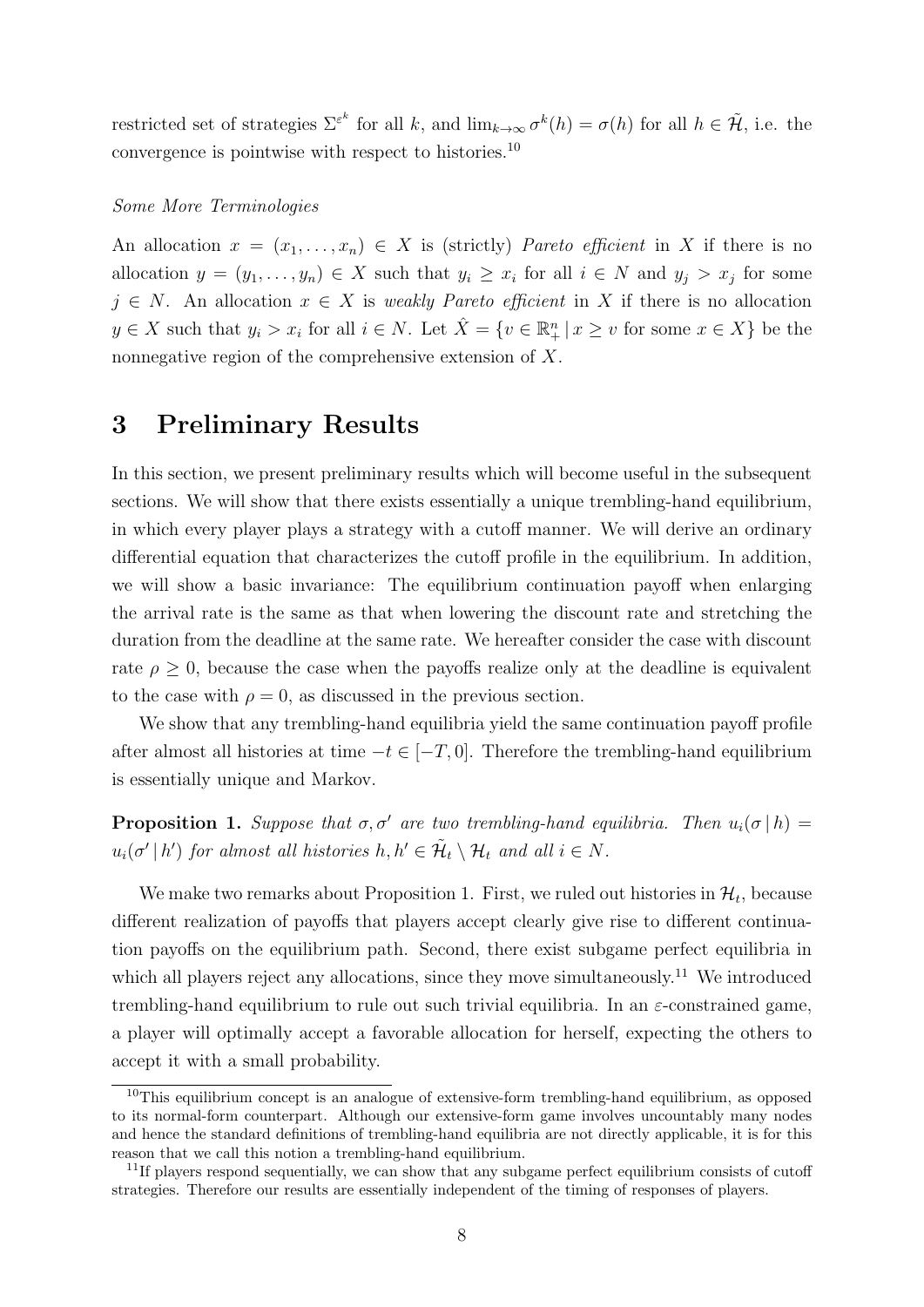A Markov strategy  $\sigma_i$  of player  $i \in N$  is a *cutoff strategy* with cutoff  $v_i(t) \geq 0$  if player *i* who is to respond at time  $-t$  accepts allocation  $x \in X$  whenever  $x_i \geq v_i(t)$ , and rejects it otherwise. For a cutoff profile  $v = (v_1, \ldots, v_n) \in \mathbb{R}^n_+$ , we denote the "acceptance set" by  $A(v) = \{x \in X \mid x_i \ge v_i \text{ for all } i \in N\}$ . The following argument will show that there exists a trembling-hand equilibrium that consists of cutoff strategies. To show this, we construct a Markov perfect equilibrium.

Suppose that all players play Markov strategies  $\sigma$ , and there is no Poisson arrival at time  $-t \in [-T, 0]$ . Then player *i* has an expected payoff  $u_i(\sigma | h)$  at  $-t$  independent of history  $h \in \tilde{\mathcal{H}}_t \setminus \mathcal{H}_t$  played before time  $-t$ . We denote the continuation payoff at time  $-t$  by  $v_i(t, \sigma) = e^{-\rho(T-t)}u_i(\sigma | h).$ 

We hereafter fix a cutoff strategy profile  $\sigma$ , and simply denote by  $v_i(t)$  the continuation payoff of player *i* at time *−t*. Let *A*(*v*(*t*)) *⊂ X* be the set of allocations accepted by the cutoff strategies with cutoff profile  $v(t) = (v_1(t), \ldots, v_n(t))$ . We often denote this set by *A*(*t*) with a slight abuse of notation. If  $\sigma$  is a Markov perfect equilibrium,  $v_i(t)$  must be characterized by the following recursive expression: For  $i \in N$ ,

$$
v_i(t) = \int_0^t \left( \int_{X \setminus A(\tau)} v_i(\tau) d\mu + \int_{A(\tau)} x_i d\mu \right) \lambda e^{-(\lambda + \rho)(t - \tau)} d\tau
$$
  
= 
$$
\int_0^t \left( v_i(\tau) + \int_{A(\tau)} (x_i - v_i(\tau)) d\mu \right) \lambda e^{-(\lambda + \rho)(t - \tau)} d\tau.
$$
 (1)

After time *−t*, players find the first Poisson opportunity at time *−τ* with probability density  $\lambda e^{-\lambda(t-\tau)}$ . If the drawn allocation *x* falls in  $A(\tau)$ , they reach agreement with *x*, or otherwise, they continue search with continuation payoffs  $v(\tau)$ .

Bellman equality (1) implies that  $v_i(t)$  is differentiable in *t*. Multiplying both sides of (1) by  $e^{(\lambda+\rho)t}$  and differentiating both sides yield

$$
v_i'(t) = -\rho v_i(t) + \lambda \int_{A(t)} (x_i - v_i(t)) d\mu
$$

for  $i \in N$ . Therefore we obtain the following ordinary differential equation (ODE) of the continuation payoff profile  $v(t) = (v_1(t), \ldots, v_n(t))$  defined in  $\hat{X}$ :

$$
v'(t) = -\rho v(t) + \lambda \int_{A(t)} (x - v(t)) d\mu \tag{2}
$$

with an initial condition  $v(0) = (0, \ldots, 0) \in \mathbb{R}^n$ . Let us make a couple of observations about ODE (2). Figure 1 describes a typical illustration of the vectors that appear in this ODE for  $n = 2$ . The shaded area shows the acceptance set  $A(t)$ , whose barycenter with respect to the probability measure  $\mu$  is  $\int_{A(t)} x d\mu / \mu(A(t))$ . Therefore the term  $\lambda \int_{A(t)} (x$  $v(t)$ ) $d\mu$  is parallel to the vector from  $v(t)$  to the barycenter of  $A(t)$ , which represents the gain upon agreement. On the other hand,  $-\rho v(t)$  captures the loss from discounting.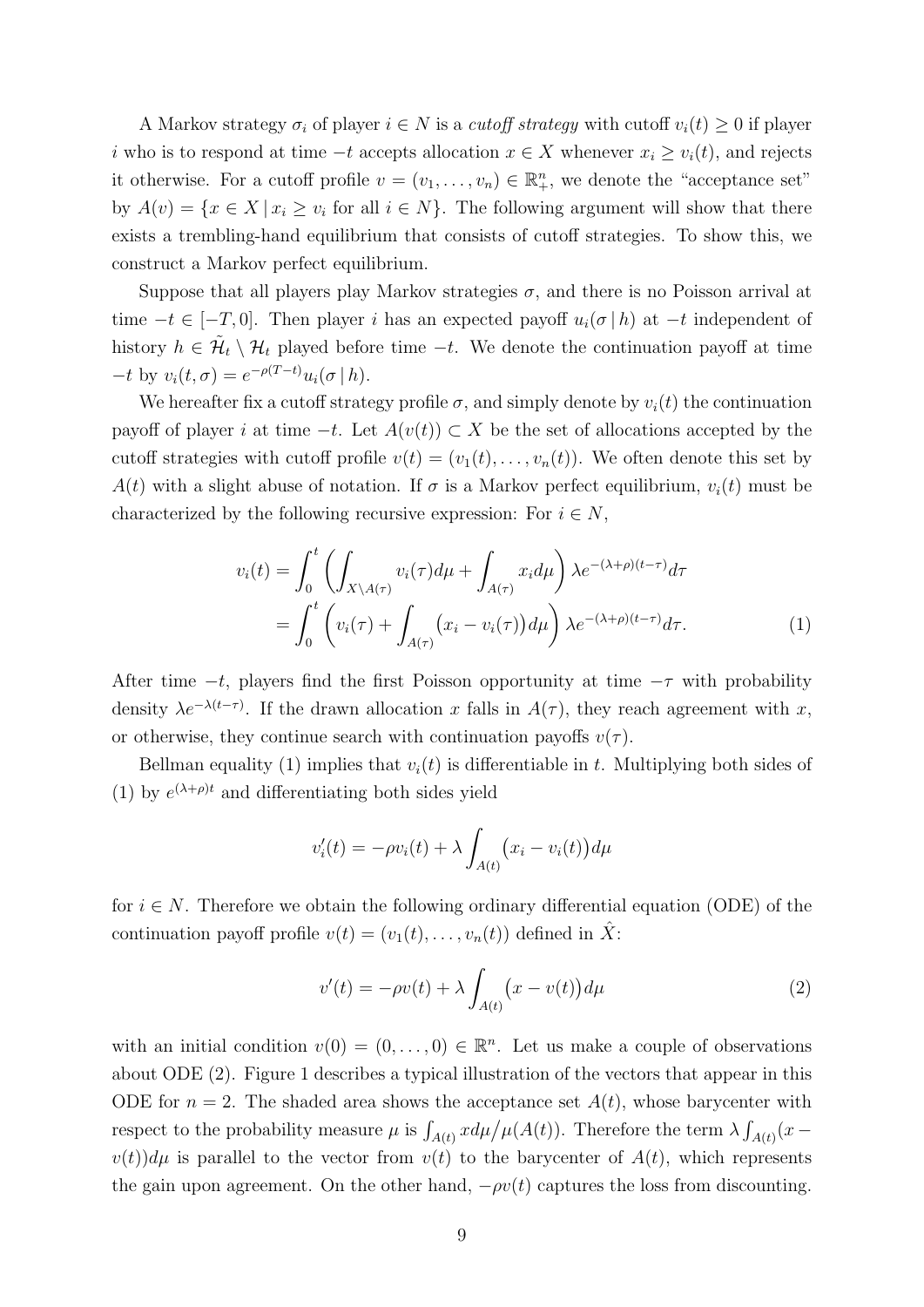

Figure 1: Vectors in ODE (2)

Velocity vector  $v'(t)$  is the sum of these two vectors. The absolute value of the integral on the right hand side of (2) is proportional to the weight  $\mu(A(t))$ . If  $\rho = 0$ , (2) immediately implies  $v'_{i}(t) \geq 0$  for all *t* and  $i \in N$ , and  $v'_{i}(t) = 0$  if and only if  $\mu(A(t)) = 0$ .

Now we see that a standard argument of ordinary differential equations shows that ODE  $(2)$  has a solution whenever Assumption 1 holds.<sup>12</sup> The cutoff strategy profile with a cutoff profile given by this solution of ODE (2) turns out to be a trembling-hand equilibrium, as shown in the following proposition.

**Proposition 2.** *There exists a trembling-hand equilibrium that consists of (Markov) cutoff strategies.*

By Proposition 1, the solution of ODE (2) is unique. Therefore the game has essentially a unique trembling-hand equilibrium for any given  $X$  and  $\mu$ . Let us denote the unique solution of (2) by  $v^*(t; \rho, \lambda)$ , the continuation payoff profile in the trembling-hand equilibrium. We simply denote this by  $v^*(t)$  as long as there is no room for confusion. To prepare for the main sections in which we investigate the asymptotic behavior of  $v^*(t)$  as the arrival rate  $\lambda$  becomes large, we show a useful lemma which is directly derived from the form of ODE (2).

**Lemma 3.** For any  $\alpha > 0$ ,  $v^*(t; \rho, \alpha \lambda) = v^*(\alpha t; \rho/\alpha, \lambda)$  if  $-t, -\alpha t \in [-T, 0]$ .

Next we note that, under certain assumptions,  $v^*(t; \rho, \lambda)$  converges to an allocation  $v^*$  independent of *t* in the limit of  $\lambda \to \infty$ . This convergence is obvious if  $\rho = 0$ . Since  $v'(t)$  is always nonnegative and  $\hat{X}$  is compact,  $\lim_{T\to\infty} v^*(T;0,\lambda)$  clearly exists. Since  $v^*(T; 0, \lambda) = v^*(\lambda T; 0, 1)$  by Lemma 3,  $v^* = \lim_{\lambda \to \infty} v^*(T; 0, \lambda)$  also exists, and is

<sup>&</sup>lt;sup>12</sup>This is because the right hand side of ODE (2) is continuous in *v*, and  $\hat{X}$  is compact. See Coddington and Levinson (1955, Chapter 1) for a general discussion about ODE.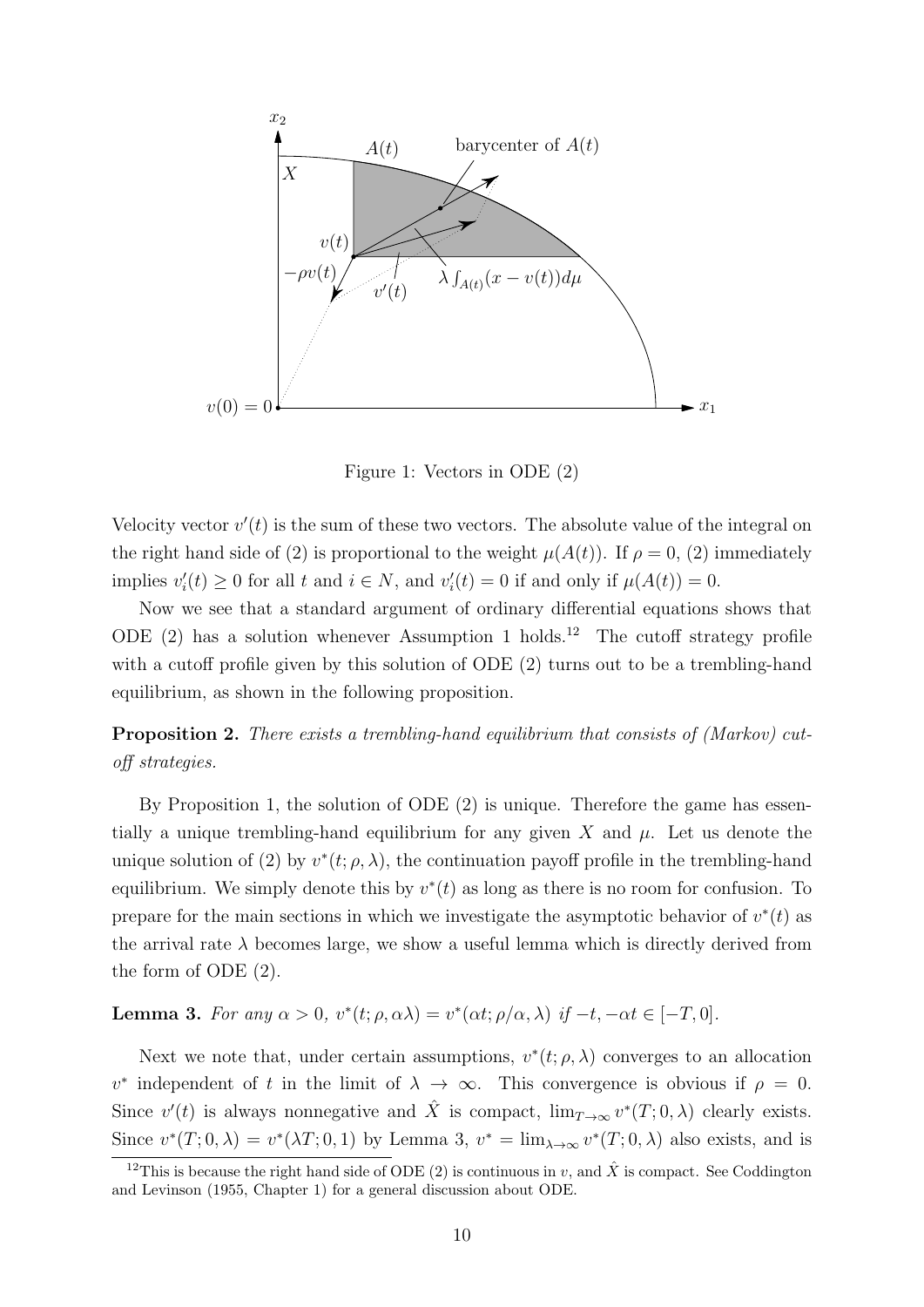

Figure 2: The path and the velocity vector of ODE (3)

independent of *T*. If  $\rho > 0$ , the existence of  $v^* = \lim_{\lambda \to \infty} v^*(t)$  is not straightforward since  $v'_{i}(t)$  may be negative. We postpone a proof of the existence of this limit in the case of positive *ρ* until Proposition 12 in Section 5.

In the following two sections, we analyze the limit of the continuation payoffs in the equilibrium and the expected duration that the search process continues, as the frequency of Poisson arrival goes to infinity. This limit is considered in two cases: the case when the payoffs realize at the deadline (Section 4), and the case when the payoffs realize as soon as the agreement is reached (Section 5).

# **4 Asymptotic Results when the Payoffs Realize at the Deadline**

In this section, we consider the case in which players receive benefits of the agreement only at the deadline even when they stop searching earlier. Mathematically, this is equivalent to analyzing the limit of the continuation payoff profile  $\lim_{\lambda \to \infty} v^*(t)$  in the equilibrium when  $\rho = 0$ . In this case,  $v^*(t)$  is characterized as the unique solution of the following ordinary differential equation given by letting  $\rho = 0$  in ODE (2):

$$
v'(t) = \lambda \int_{A(t)} (x - v(t)) d\mu \tag{3}
$$

with an initial condition  $v(0) = (0, \ldots, 0) \in \mathbb{R}^n$ . Figure 2 describes a path of the solution of ODE (3) for  $n = 2$ . At time  $-t \in [-T, 0]$ , the velocity vector  $v'(t)$  equals  $\lambda \int_{A(t)} (x$  $v(t)$ ) $d\mu$ , which is parallel to the vector from  $v(t)$  to the barycenter of  $A(t)$  weighted by *µ*.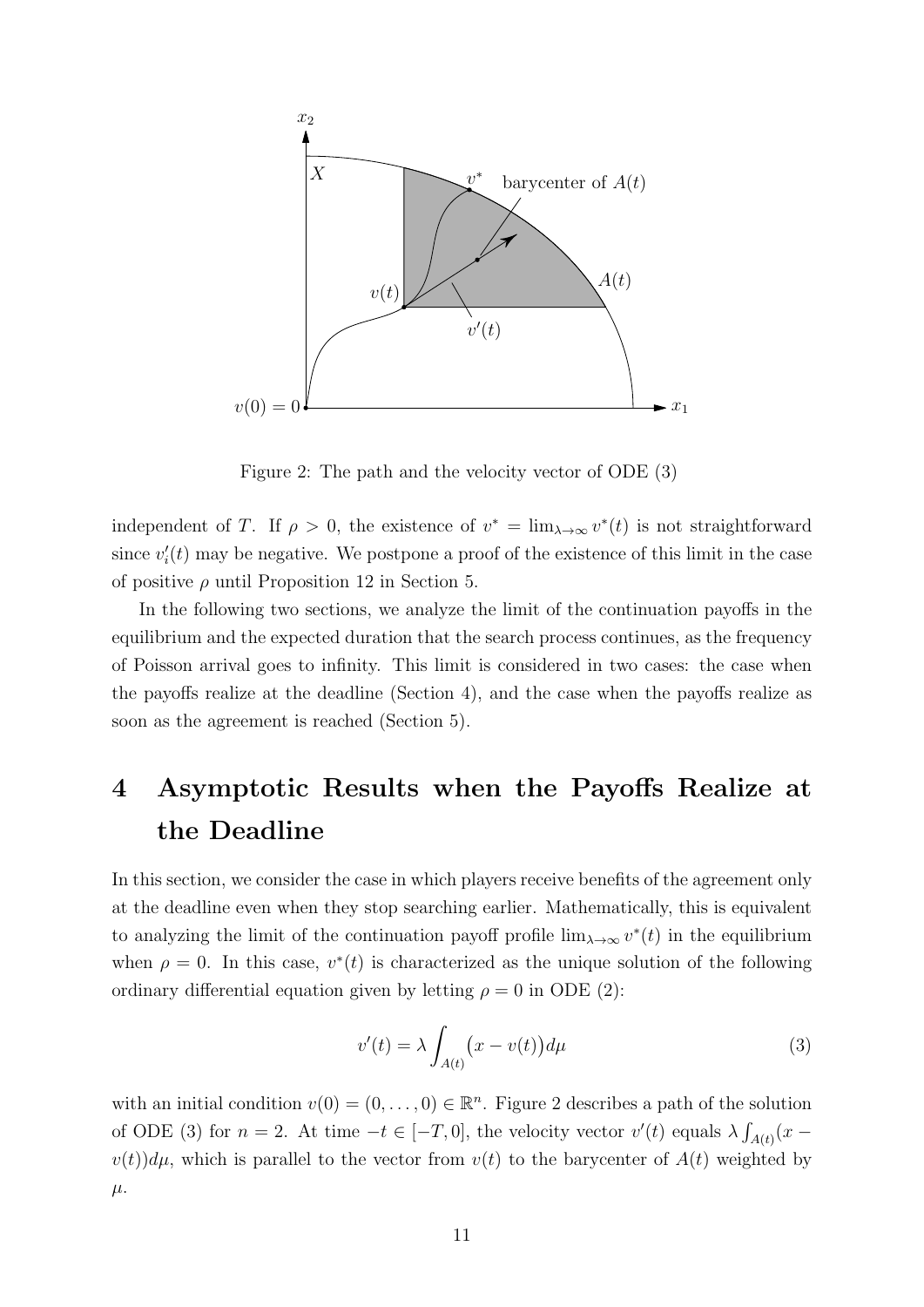

Figure 3: A path that converges to a weakly Pareto efficient allocation.

We present asymptotic results of the continuation payoffs  $v^*(t)$  as the arrival rate *λ* tends to infinity. If *λ* is very large, one may conjecture that players have so many opportunities that they can find a good allocation. We discuss efficiency of the limit  $v^* = \lim_{\lambda \to \infty} v^*(t; 0, \lambda)$  in *X* to show that this intuition is basically correct. Let us note that we sometimes consider the limit  $\lim_{t\to\infty} v^*(t;0,\lambda)$  with enlarging the time interval [*−T,* 0]. By Lemma 3,  $v^* = \lim_{t \to \infty} v^*(t; 0, \lambda)$  for all  $\lambda$ . This implies that we can consider the two limits interchangeably; the limit of  $v^*(t)$  as  $t \to \infty$ , and the limit as  $\lambda \to \infty$  for fixed *t*.

In general,  $v^*$  is not necessarily Pareto efficient in  $X$ . There is an example of a probability density function  $f$  satisfying Assumption 1 in which  $v^*(t)$  converges to an allocation that is not strictly Pareto efficient.

**Example 1.** Let  $n = 2$ ,  $X = ([0, 1/2] \times [3/4, 1]) \cup ([3/4, 1] \times [0, 1/2])$ , and  $f$  be the uniform density function on  $X$ , which is shown in Figure 3. By the symmetry with respect to the 45 degree line, we must have  $v_1^*(t) = v_2^*(t)$  for all t. Therefore  $v^* = (1/2, 1/2)$ , which is not Pareto efficient in *X*.  $\Box$ 

Note that  $v^*$  is weakly Pareto efficient, and that X is a non-convex set in this example. In fact, we will show that  $v^*$  is always weakly efficient for general  $X$ , and strictly Pareto efficient if *X* is convex. Furthermore, even if *X* is not convex, we can show  $v^*$  is "generically" Pareto efficient, that is,  $v^*$  is Pareto efficient in *X* for any generic *f* that satisfies Assumption 1.

Remember  $\hat{X} = \{v \in \mathbb{R}^n_+ | x \geq v \text{ for some } x \in X\}$  is the positive region of the comprehensive extension of *X*.

**Lemma 4.** *The solution v ∗* (*t*) *of equation* (3) *converges to a weakly Pareto efficient allocation in*  $\hat{X}$  *as*  $\lambda \to \infty$ *.*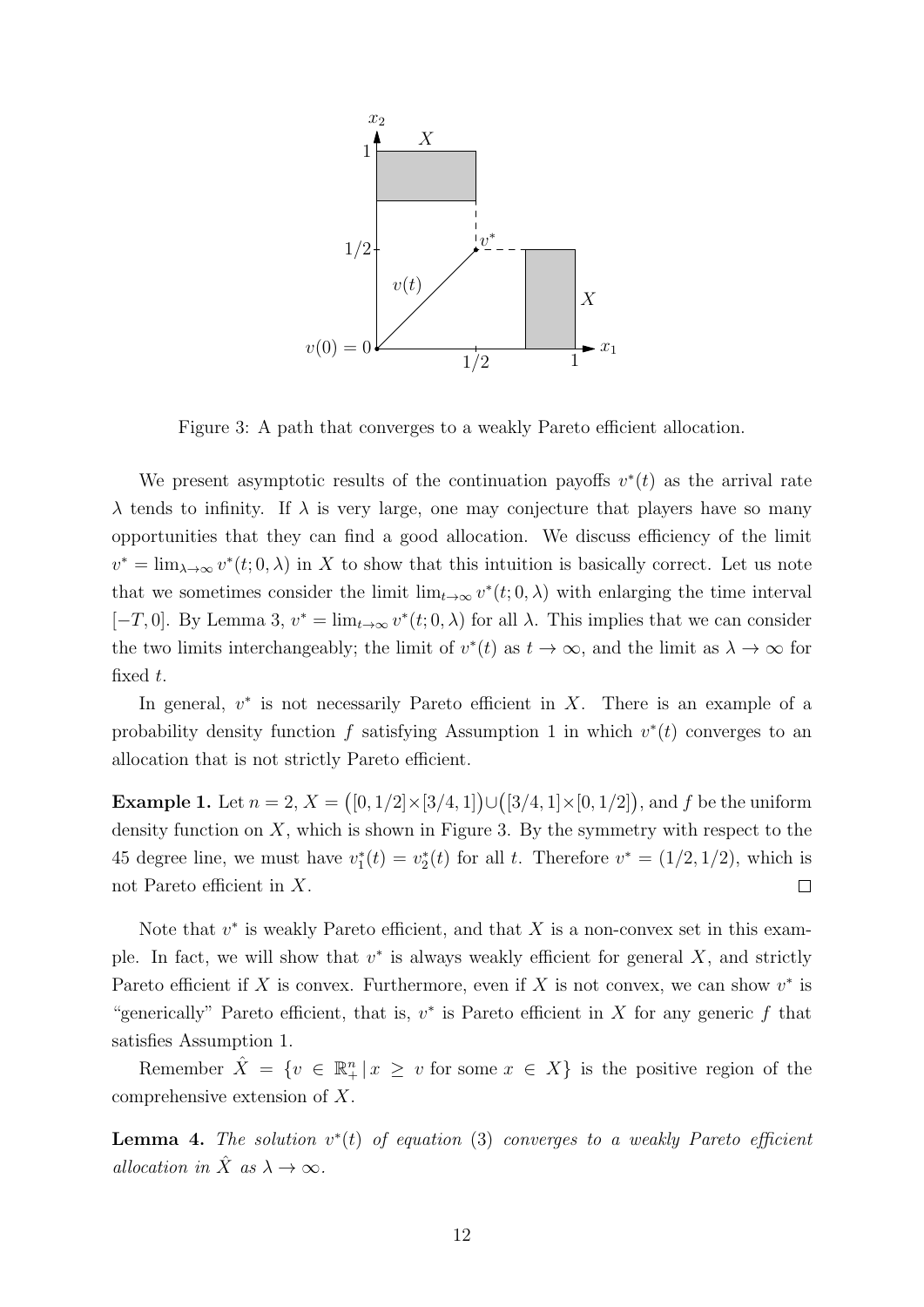Let  $F$  be the set of density functions that satisfy Assumption 1. We consider a topology on *F* defined by the following distance in *F*: For  $f, \tilde{f} \in \mathcal{F}$ ,

$$
|f - \tilde{f}| = \sup_{x \in X} |f(x) - \tilde{f}(x)|.
$$

**Proposition 5.** *The set*

$$
\{f \in \mathcal{F} \mid v^* \text{ is Pareto efficient in } X\}
$$

*is open and dense in F.*

This proposition shows that  $v^*$  is efficient only for generic  $f$ . However, if  $X$  is convex, then  $v^*$  is efficient for all  $f$ .

**Proposition 6.** Suppose that  $X$  is a convex set. Then  $v^*$  is Pareto efficient in  $X$ .

Weak Pareto efficiency leads to an observation that players reach an agreement almost surely if *t* is very large. Let  $p(t)$  be the probability that players reach an agreement in the equilibrium before the deadline given no agreement at time *−t*. Then the continuation payoffs  $v^*(t)$  must fall in the set  $\{p(t)v \mid v \in \hat{X}\}$ , which implies  $v^*(t)/p(t) \in \hat{X}$ . We have  $v_i^*(t) > 0$  for all  $t > 0$  and  $i \in N$  since  $v_i^*(t)$  is nondecreasing and  $v_i^{*'}(0) > 0$  by equation 3. Since there is a positive probability that no opportunity arrives before the deadline,  $p(t)$  is smaller than one. Therefore  $v^*(t)/p(t) \in \hat{X}$  strictly Pareto dominates  $v^*(t)$ . This implies  $\lim_{t\to\infty} p(t) = 1$  since by Lemma 4  $v^*$  is weakly Pareto efficient in  $\hat{X}$ . Now we show the following proposition:

**Proposition 7.** *The probability of agreement before the deadline converges to one as the time interval becomes large.*

In Propositions 5 and 6, we showed that  $v^*(t)$  almost always converges to the Pareto frontier of *X*. We consider the inverse problem. For any Pareto efficient allocation *w* in *X* which is not at the edge of the Pareto frontier,<sup>13</sup> we show that one can find density  $f$ which satisfies Assumption 1 such that the limit of the solution  $v^*(t)$  of equation (3) is *w*.

**Proposition 8.** Suppose that *w* is a Pareto efficient allocation in X such that  $w_i > 0$ *for all*  $i \in N$ , and  $w$  *is not located at the edge of the Pareto frontier. Then there exists a probability measure µ satisfying Assumption 1 such that the equilibrium continuation* payoff profile  $v^*(t)$  converges to *w* as  $\lambda$  tends to infinity.

In the proof, we construct a probability density function *f* to have a large weight near  $w \in X$ , and show that the limit continuation payoffs is *w* if there is a sufficiently large

 $13$ We formally define this property in the proof given in Appendix A.8.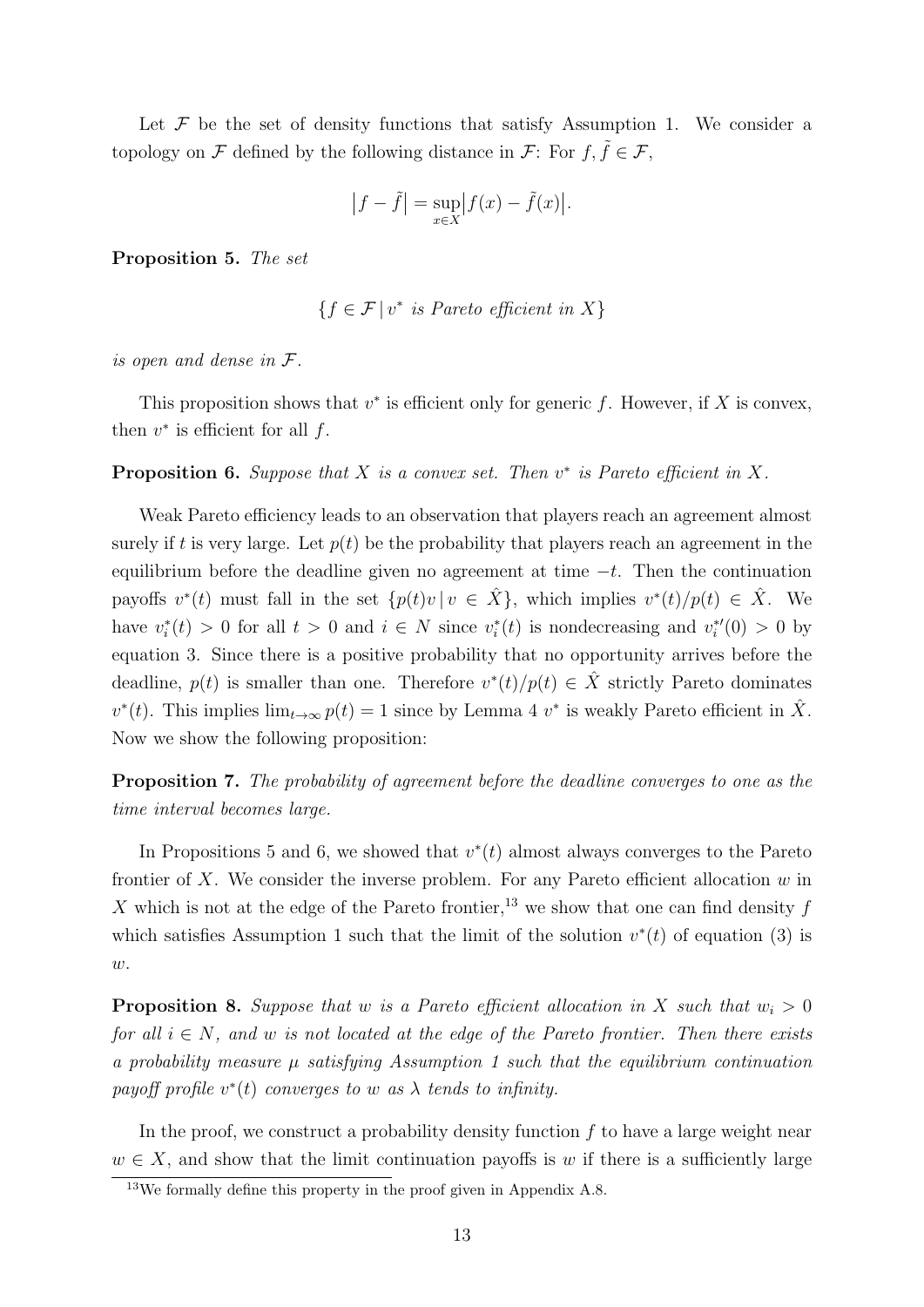weight near *w*. Note that this claim is not so obvious as it seems. Indeed, we will see in Section 5 that the limit is independent of density *f* if there is a positive discount rate  $\rho > 0$ , as long as Assumption 1 holds.

In the rest of this section, we make assumptions on regularity of  $X$  around  $v^*$  in addition to Assumption 1.

**Assumption 2.** (a) The limit  $v^*$  is Pareto efficient in  $X$ .

- (b) The Pareto frontier of  $X$  is smooth in a neighborhood of  $v^*$ .
- (c) For the unit normal vector  $\alpha \in \mathbb{R}^n_+$  at  $v^*, \alpha_i > 0$  for all  $i \in N$ .
- (d) For all  $\eta > 0$ , there exists  $\varepsilon > 0$  such that  $\{x \in \mathbb{R}^n_+ | |v^* x| \le \varepsilon, \alpha \cdot (x v^*) \le -\eta\}$ is contained in X, where "<sup>\*</sup>." denotes the inner product in  $\mathbb{R}^{n}$ .<sup>14</sup>

The next lemma shows that  $v^*(t)$  converges to  $v^*$  with a speed of order  $(\lambda t)^{-1/n}$ .

**Lemma 9.** Suppose that Assumption 2 holds. As either  $t \to \infty$  or  $\lambda \to \infty$ ,  $(v_i^*$  $v_i^*(t)$ )( $\lambda t$ )<sup> $1/n$ </sup> *converges to a positive and finite value which is written as* 

$$
\lim_{t \to \infty} (v_i^* - v_i^*(t)) (\lambda t)^{\frac{1}{n}} = \left(\frac{n+1}{f(v^*)n^{n+1}} \prod_{j \neq i} \frac{\alpha_j}{\alpha_i}\right)^{\frac{1}{n}}
$$

*for all*  $i \in N$ *, where*  $\alpha \in \mathbb{R}_{++}^n$  *be the unit normal vector of*  $X$  *at*  $v^*$ *.* 

In the present model with finite  $\lambda$ , it always takes positive time for players to reach an agreement. The next proposition shows that if the Pareto frontier of *X* is smooth and  $v^*(t)$  converges to the Pareto frontier, then the expected duration of the search process in the time interval  $[-T, 0]$  is  $(n^2T)/(n^2 + n + 1)$ .

**Proposition 10.** *Suppose that Assumption 2 holds. Then the expected duration of search in the equilibrium is*  $\frac{n^2}{2}$  $\frac{n}{n^2 + n + 1}$ *T*.

The proposition implies that a positive fraction of time is spent on search, but players do not spend all the time they have. This is a result of a tradeoff between two effects: On one hand, players do not want to wait too much, as doing so would result in disagreement, or the agreement in low payoffs which they would receive if it takes place close to the deadline. On the other hand, players do not want to stop their search immediately, as they are very picky when the deadline is very far away. Being picky is optimal for the players, as there is no discounting. In the next section, we will see that if there is a significant effect of discounting we expect the search to end immediately. Putting it another way, there are two effects of making the arrival rates large. One is that there exist many realizations of payoffs in a given time interval, which makes the possibility of

 $\frac{14\text{Only condition (b) is necessary if }X\text{ is convex.}}{14\text{Only condition (b) is necessary if }X\text{ is convex.}}$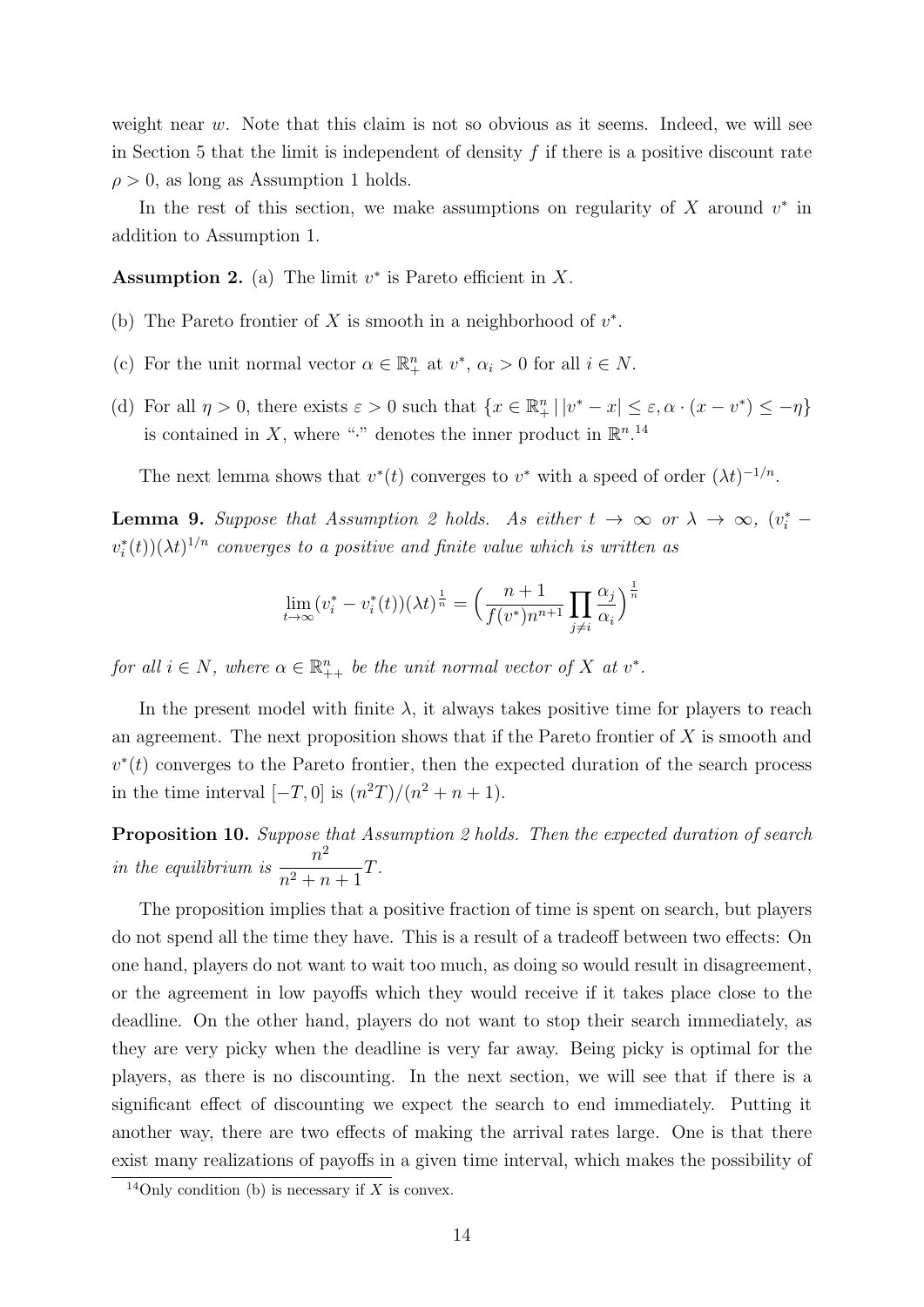| Number of agents                              |  |  | $1 \quad 2 \quad 3 \quad 5 \quad 10 \quad 100$ |  |
|-----------------------------------------------|--|--|------------------------------------------------|--|
| Emit expected duration 33 .57 .69 .81 .90 .99 |  |  |                                                |  |

Table 1: Limit expected duration of search as opportunities arrive more and more frequently.



Figure 4: A numerical example of the cumulative probability of agreement.

agreement more likely. The other is that as the result of the increase of opportunities, players expect more opportunities in the future, which makes them pickier.

The solution of the expected duration provided in the theorem implies that, if only two players are involved in search, the expected duration is  $\frac{4}{7}T$ , it monotonically increases to approach *T* as *n* gets larger. Table 1 shows the limit expected duration for several *n*'s when  $T = 1^{15}$  We do not think the reason for this is a simple one, which would say that if there are many people it is difficult to all agree on something. The result is rather the consequence of two distinct effects explained above.

The limit duration of Proposition 9 is not far away from those with finite  $\lambda$  in many cases. In the apartment search example, let us suppose that the couple has ten weeks before the deadline, and a broker provides information of an apartment once in every week on average. Figure 4 shows a graph of the cumulative probability of agreement for  $\lambda = 1$  and  $\lambda \to \infty$  when  $T = 10$ ,  $N = \{1, 2\}$ ,  $X = \{(x_1, x_2) \in \mathbb{R}^2_+ | x_1 + x_2 \le 1\}$ , and  $\mu$ is the uniform distribution on *X*. The probability of agreement before any time *−t* does not change more than 15% if one considers quite a frequent search instead of searching once a week. A straightforward computation shows that the expected duration of search is decreasing in  $\lambda$ , and it is 6.08 for  $\lambda = 1$ , which is only 6.5% longer than the limit expected duration  $(4/7) \cdot 10 = 5.71$ .

<sup>&</sup>lt;sup>15</sup>Although we assumed  $n \geq 2$ , one can easily show that the same analysis applies to the search problem with a single agent.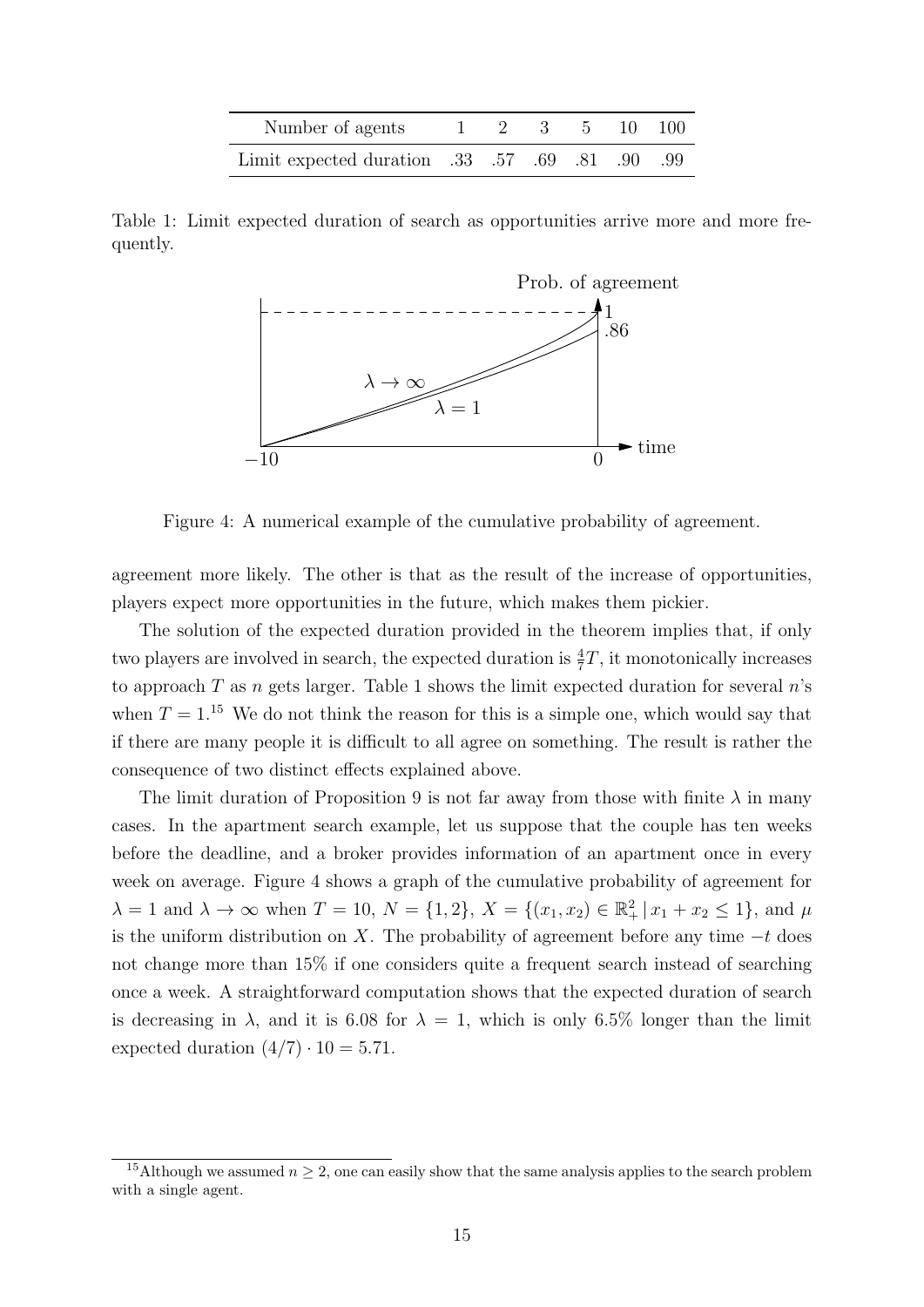# **5 Asymptotic Results when the Payoffs Realize upon Agreement**

In this section, we consider the limit of the equilibrium continuation payoffs  $v^*(t)$  as  $\lambda \to \infty$  when the payoffs realize as soon as an agreement is reached. First, we note that if  $\rho = 0$ , exactly the same analysis as in the previous section applies, as we have already discussed. Hereafter we consider the case where  $\rho > 0$ . Let us revisit the ordinary differential equation (2) that characterizes the equilibrium continuation payoff profile  $v^*(t)$  as its unique solution:

$$
v'(t) = -\rho v(t) + \lambda \int_{A(t)} (x - v(t)) d\mu \tag{2}
$$

with an initial condition  $v(0) = (0, \ldots, 0)$ .

If  $\lambda$  is large, the right hand side of equation (2) is approximated by the right hand side of equation (3). Therefore,  $v^*(t)$  is close to the solution of equation (3) in the case of  $\rho = 0$ , for  $\lambda$  large relative to  $\rho$ . This resemblance of trajectories holds until  $v^*(t)$  approaches the boundary of  $\hat{X}$ . In particular, we can show that  $v^*(t)$  approaches  $v^0$  arbitrarily closely as  $\lambda \to \infty$ , where  $v^0$  is defined as the limit of the solution of equation (3). Note that  $v^0$ is weakly Pareto efficient by Lemma 4.

**Proposition 11.** For all  $\varepsilon > 0$ , there exists  $\overline{\lambda} > 0$  such that for all  $\lambda \geq \overline{\lambda}$ ,

$$
\left|v^0 - v^*(t)\right| \le \varepsilon \quad \textit{for some } t.
$$

**Remark 1.** Before analyzing  $v^* = \lim_{\lambda \to \infty} v^*(t; \rho, \lambda)$ , let us consider another limit  $v^*(\infty;\rho,\lambda) = \lim_{t\to\infty} v^*(t;\rho,\lambda)$ . Since the right hand side of equation (2) is not proportional to  $\lambda$ , these two limits do not coincide for positive  $\rho > 0$ . If the limit  $v^*(\infty)$ exists, this must satisfy

$$
\rho v^*(\infty) = \lambda \int_A (x - v^*(\infty)) d\mu \tag{4}
$$

where  $A = \{x \in X \mid x \geq v^*(\infty)\}.$  For  $\rho > 0$ , equality (4) shows  $\mu(A) > 0$ , which follows that  $v^*(\infty)$  is Pareto inefficient in *X*. This will contrast efficiency of  $v^* =$  $\lim_{\lambda \to \infty} v^*(t; \rho, \lambda)$  shown in Proposition 12.

Equality (4) also implies that  $v^*(\infty)$  is parallel to the vector from  $v^*(\infty)$  to the barycenter of *A*, as shown in Figure 5 in the two-dimensional case.  $\Box$ 

We assume the following simplifying conditions until the end of this section.<sup>16</sup>

**Assumption 3.** The Pareto frontier of X is smooth, and every component of the normal vector at any Pareto efficient allocation in X is strictly positive.

<sup>&</sup>lt;sup>16</sup>We can show basically the same results without this assumption. We avoid complications derived from the indeterminacy of a normal vector on the boundary of *X*.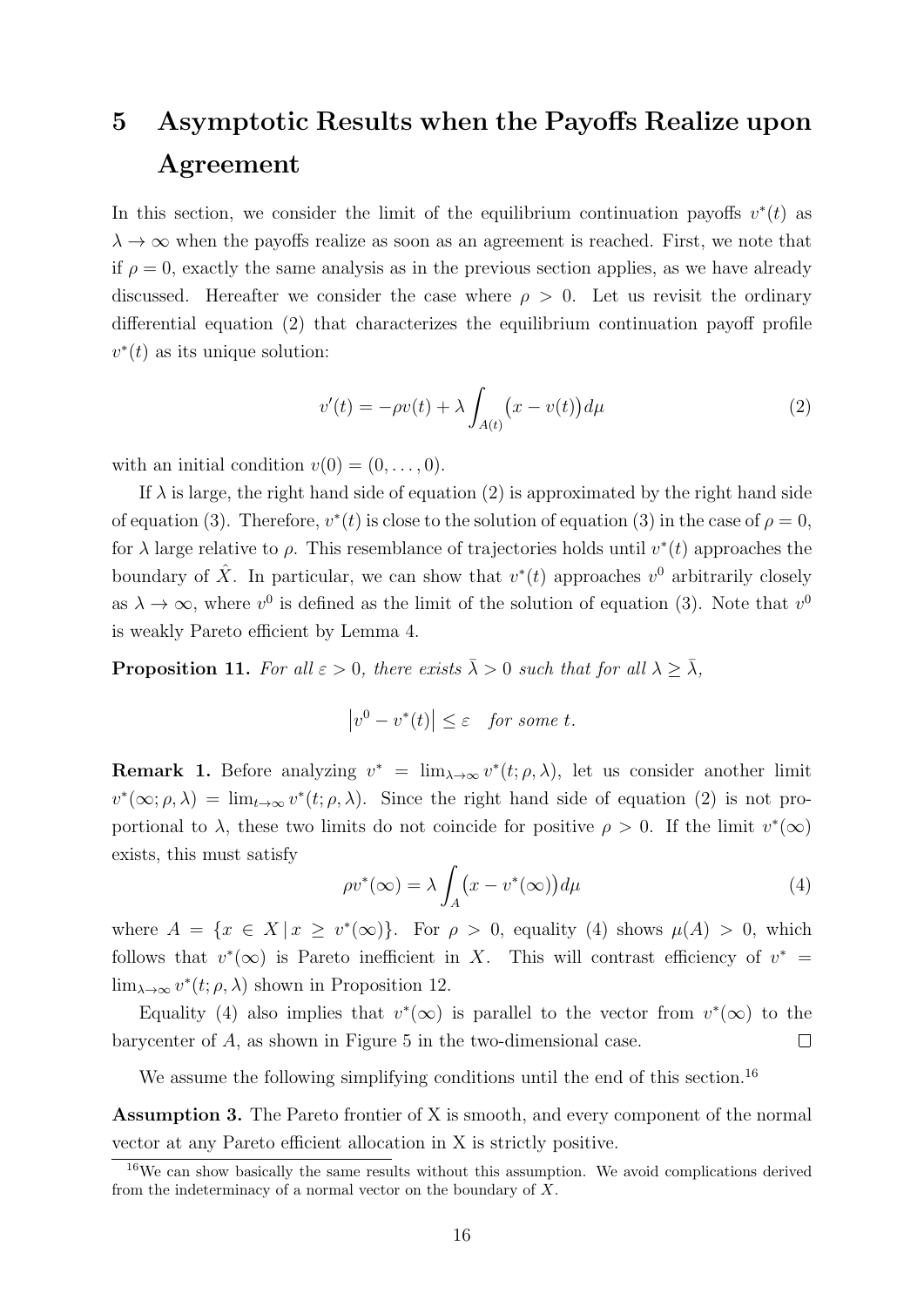

Figure 5: Vectors when  $t \to \infty$ .

Now suppose that  $\lambda$  is very large. Then  $\mu(A)$  must be very small, which means that  $v^*(\infty)$  is very close to the Pareto frontier of *X*. By Assumption 1, the density *f* is approximately uniform in *A* if *A* is a set with a very small area. To obtain an intuition, suppose that *A* is a small *n*-dimensional pyramid. The vector in the right hand side of equality (4) is parallel to the vector from  $v^*(\infty)$  to the barycenter of the Pareto frontier of *A*.

If *x* is the barycenter of the Pareto frontier of *A*, it turns out that the boundary of *A* at *x* is tangent to the hypersurface defined by  $\prod_{i \in N} x_i = a$  for some constant *a*. We refer to such a Pareto efficient allocation as a *Nash point*, and the set of all Nash points as the *Nash set* of (*X,* 0) (Maschler et al. (1988), Herrero (1989)). The Nash set contains all local maximizers and all local minimizers of the Nash product. If *X* is convex, there exists a unique Nash point, which is called the Nash bargaining solution.

The above observation leads to the next proposition.

**Proposition 12.** Suppose that any Nash point is isolated in X. Then the limit  $v^* =$  $\lim_{\lambda \to \infty} v^*(t)$  *exists and belongs to the Nash set of the problem*  $(X, 0)$ *. In particular, if*  $X$ *is convex, this limit coincides with the Nash bargaining solution of*  $(X, 0)$ *.* 

Therefore, the trajectory of  $v^*(t)$  for very large  $\lambda$  starts at  $v^*(t) = 0$ , approaches  $v^0$ , and moves along the Pareto frontier until reaching a point close to a Nash point.

Finally we consider the duration of search in the equilibrium. In contrast to Proposition 10 in the case of  $\rho = 0$ , we show that players reach an agreement almost immediately if  $\lambda$  is very large.

**Proposition 13.** For all  $-t \in (-T, 0]$  and all  $\varepsilon > 0$ , there exists  $\overline{\lambda} > 0$  such that the *probability that players reach an agreement before time −t in the equilibrium is larger than*  $1 - \varepsilon$  *for all*  $\lambda \geq \overline{\lambda}$ *.*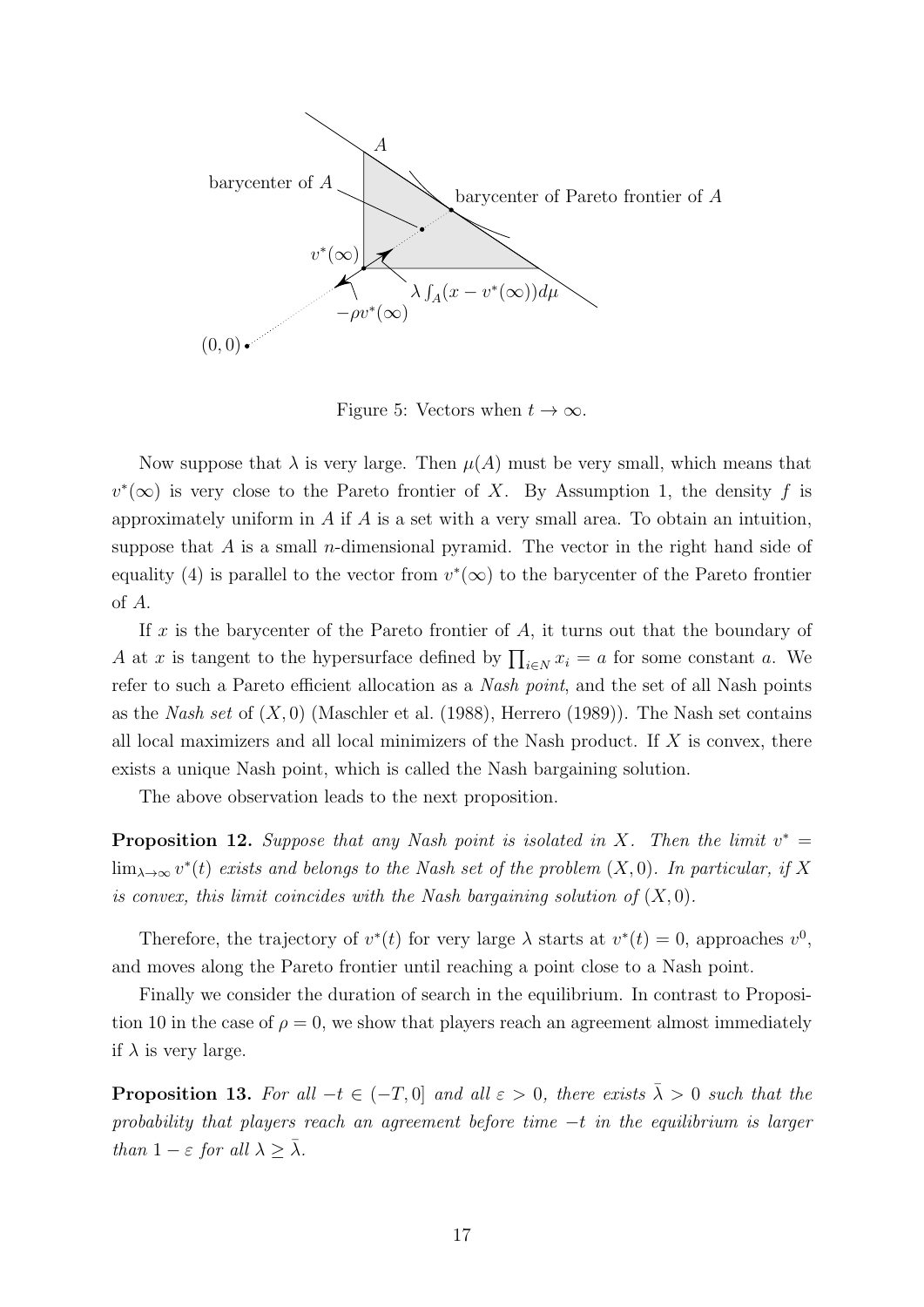

Figure 6: Paths of continuation payoffs. The probability density is low near (1*,* 0), and high near (0*,* 1).

# **6 Discussion**

### **6.1 Dynamics of Bargaining Powers**

Consider the case where  $X = \{x \in \mathbb{R}^2_+ | x_1 + x_2 \leq 1\}$  and a density  $f$  such that  $f(x)$  $f(x')$  if  $x_2-x_1 > x'_2-x'_1$ . Suppose  $\rho > 0$  is very small. In this case, the limit of the solution of ODE (3) with  $\rho = 0$ , denoted  $v^0$ , locates at the boundary of *X* by Proposition 6, and it is to the north-west of  $(\frac{1}{2}, \frac{1}{2})$  $(\frac{1}{2})$ , which is the Nash bargaining solution and is the limit of the solution of ODE (2). Hence, by Proposition 11, the continuation payoff when the players receive payoffs upon the agreement starts at a point close to  $(\frac{1}{2}, \frac{1}{2})$  $(\frac{1}{2})$ , and goes up along the boundary of X and reaches a point close to  $v^0$ , and then goes down to  $(0,0)$ . On this path of play, player 1's expected payoff is monotonically decreasing over time. On the other hand, player 2's expected payoff changes non-monotonically. Specifically, it rises up until it reaches close to  $v_2^0$ , and then decreases over time. Figure 6 illustrates this path.

Underlying this non-monotonicity is the change in bargaining power between the players. When the deadline is far away, there will be a lot of opportunities left until the deadline, so it is unlikely that players will accept allocations that are far from the Pareto efficient allocations, so the probability distribution over such allocations does not matter so much. Since *X* is convex and symmetric, two players expect roughly the same payoffs. However, as the time passes, the deadline comes closer, so players expect more possibility that Pareto-inefficient allocations will be accepted. Since player 2 expects more realizations favorable to her than player 1 does, player 2's expected payoff rises while player 1's goes down. Finally, as the deadline comes even closer, player 2 starts fearing the possibility of reaching no agreement, so she becomes less pickier and the cutoff goes down accordingly.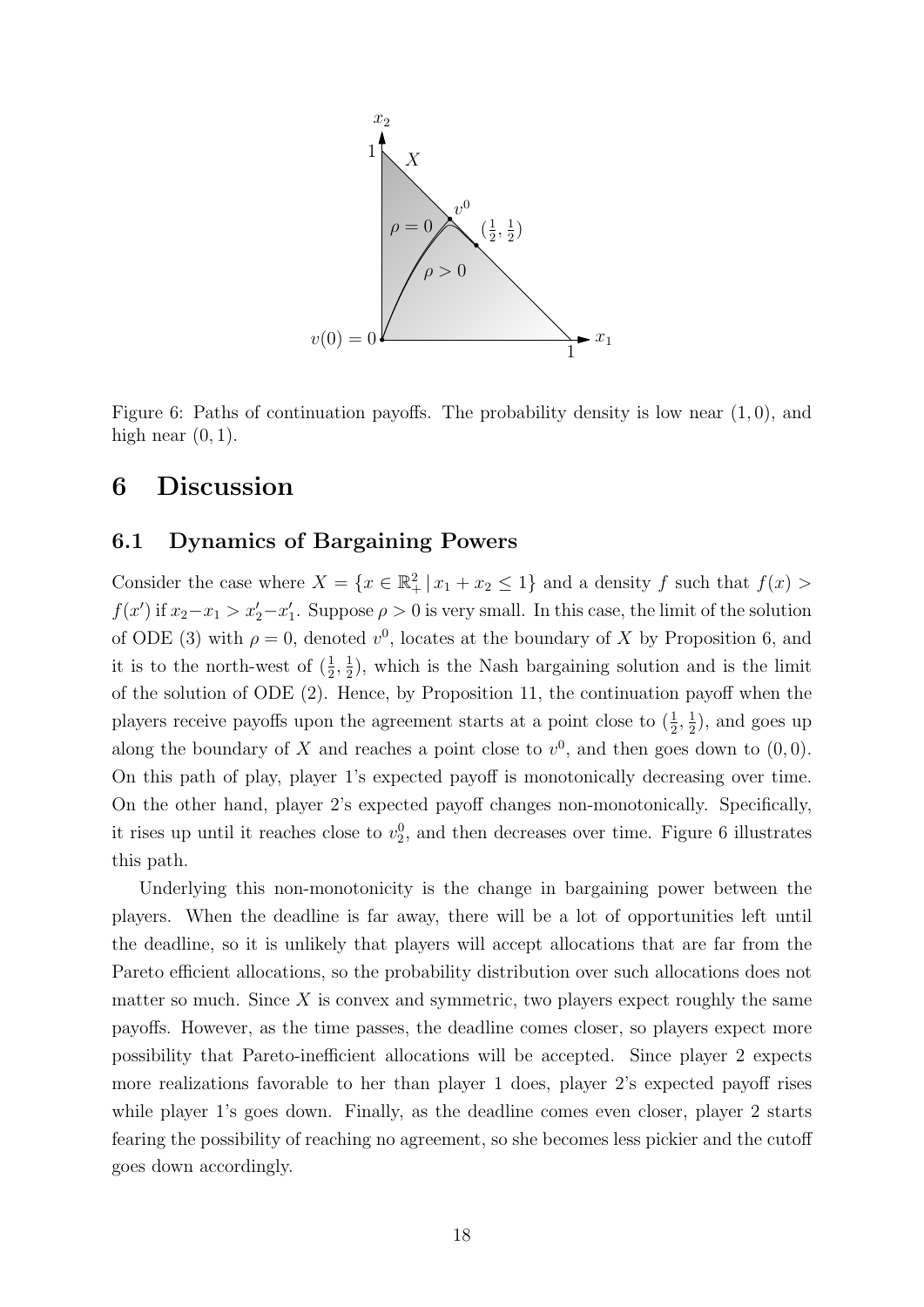### **6.2 Simultaneous Convergence**

In Section 4, we have shown that if  $\rho = 0$ , the limit equilibrium payoffs as  $\lambda \to \infty$ are efficient but dependent on the distribution  $\mu$ . In Section 5, in contrast, the limit is the Nash bargaining solution if  $\rho > 0$  is fixed. In this section, we show that the limit equilibrium payoffs as  $\lambda \to \infty$  and  $\rho \to 0$  simultaneously depends on where  $\lambda \rho^n$  converges to.

**Proposition 14.** Suppose that Assumptions 2 and 3 hold. The limit  $v^* = \lim_{\lambda \to \infty, \rho \to 0} v^*(t; \rho, \lambda)$ *satisfies the following claims: (i) If*  $\lambda \rho^n \to 0$ *, then*  $v^* = \lim_{\lambda \to \infty} v^*(t; 0, \lambda)$ *, which is the limit analyzed in Section 4, and (ii) if*  $\lambda \rho^n \to \infty$ *, then*  $v^* = \lim_{\lambda \to \infty} v^*(t; \rho, \lambda)$  for  $\rho > 0$ *, which is the limit shown in Section 5.*

An insight behind this result is as follows: The limit depends on whether the first term in ODE (2) is negligible or not when compared to the second term. Let  $z(t; \rho, \lambda)$ be the Hausdorff distance from  $v^*(t; \rho, \lambda)$  to the Pareto frontier of X. If  $\rho$  is very small and  $\lambda$  is not very large, Proposition 11 shows that  $v^*(t; \rho, \lambda)$  is close to  $\lim_{\lambda \to \infty} v^*(t; 0, \lambda)$ which is on the Pareto frontier. Then we can apply Lemma 9 to show that  $z(t; \rho, \lambda)$  is approximately proportional to  $\lambda^{-1/n}$ . Since  $\mu(A(t))$  approximates  $z(t; \rho, \lambda)^n$  (times some constant), and the length of the vector from  $v^*(t; \rho, \lambda)$  to the barycenter of  $A(t)$  is linear in  $z(t; \rho, \lambda)$ , the second term is of order  $\lambda \cdot \lambda^{-1/n} \cdot \lambda^{-1} = \lambda^{-1/n}$ . Therefore if  $\lambda \rho^n \to 0$ the first term, which approximates  $\rho v^*$ , is negligible because  $\rho$  vanishes more rapidly than  $\lambda^{-1/n}$ . If  $\lambda \rho^n \to \infty$ , the first term is significant because  $\rho$  does not vanish rapidly compared to  $\lambda^{-1/n}$ .

**Remark 2.** Gomes et al. (1999) consider a discrete-time finite-horizon *n*-player bargaining with a general coalitional form. A proposer is selected with equal probability in every period, and if her proposal is rejected, she drops out of bargaining with a small probability. They investigate the limit subgame perfect equilibrium payoff profile as the probability of breakdown vanishes and the horizon length tends to infinity. The limit is shown to be the Raiffa solution (defined appropriately in the setting of a general coalitional form) if the speed that the probability of breakdown vanishes is sufficiently faster than the speed that the horizon length goes to infinity, and it is the Nash solution (or more general concept of the NTU consistent value) if the latter is sufficiently faster than the former. Imai and Salonen (2009) consider a related two-player model. They analyze a limit solution as the number of periods in the fixed length of horizon becomes large. This solution turns out to be between the Raiffa and the Nash solution, which are borderline cases of Gomes et al. (1999).

Despite common features such as presence of deadline, and analysis of limits in multiple cases, the present paper differs from these works in the following three aspects. First, proposers in the above bargaining model have a full control of their proposals. In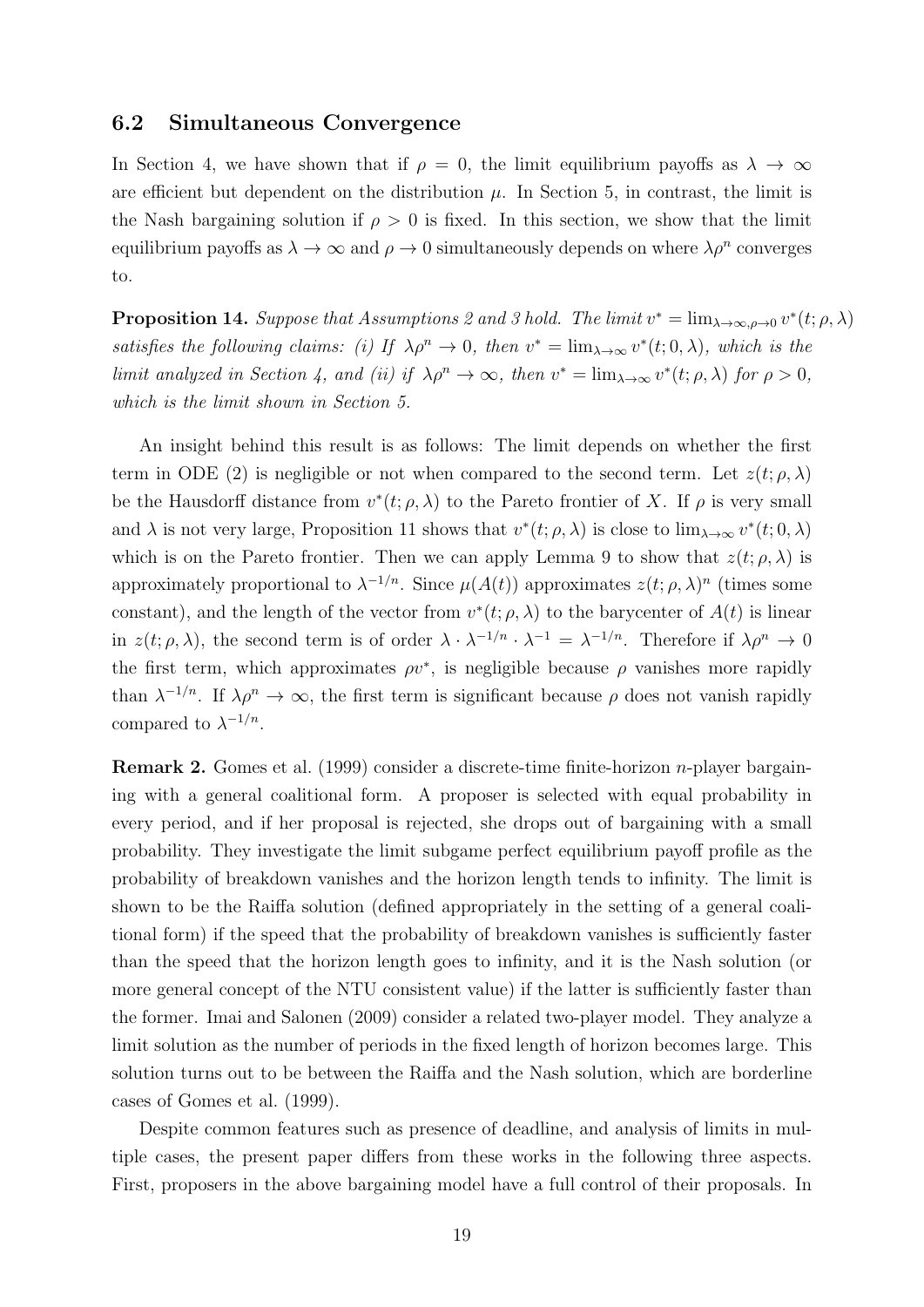a subgame perfect equilibrium, players reach an agreement immediately because a proposer always offers an allocation accepted by the others given continuation payoffs in subsequent subgames. On the other hand, realization of an allocation at each moment is stochastic in our model, hence it is not ex ante obvious whether the duration of search shrinks as we let the arrival rate go to infinity. Indeed, we have shown in Proposition 10 that when the payoffs realize at the deadline, players spend a significant amount of time for search.

Second, the conditions that determines whether the limit equilibrium payoffs is Nash solution or not are different. In the bargaining models, the condition is expressed by the limit of the probability that there is no breakdown in the entire bargaining conditional on no agreement at all (Gomes et al. (1999, Theorem 4.4)). Since imposing a breakdown with probability  $\pi$  at an opportunity is mathematically equivalent to discounting payoffs with discount factor  $1-\pi$ , and there are  $\lambda$  opportunities in average in a unit time interval in the Poisson process, the discount rate  $\rho$  is given by  $e^{-\rho} = (1 - \pi)^{\lambda}$ . Therefore the probability of no breakdown corresponds to  $(1-\pi)^{\lambda T} = e^{-\rho T}$  which does not depend on  $\lambda$ . This contrasts our Proposition 14, in which the term in the convergence condition depends on  $\lambda$ . This distinction derives from the difference in the probabilities of agreement at an opportunity on the equilibrium path. In our search model, the probability of realization falling into the acceptance set is the *n*th order of the distance to the limit payoff profile, while players reach an agreement with probability one in the bargaining model.

Third, the processes by which opportunities arrive differ in two models. In Gomes et al. (1999) and Imai and Salonen (2009), players have an opportunity for sure in every fixed time interval. This implies that there is the "last period" (unless a breakdown occurs). In contrast, our model have a positive probability that there comes no opportunity after any time *−t*. This distinction affects the limit as *λ → ∞*. Let the discount rate be positive. Then, the limit payoffs in Imai and Salonen (2009) comes between the Raiffa and the Nash bargaining solutions as the number of periods in the fixed length of horizon becomes large, whereas the limit in our search model is exactly the Nash bargaining solution independent of the level of discount rate  $\rho > 0$ . If there is the last period, players expect to obtain positive payoffs at the last period for sure. This effect does not disappear in backward induction unless the time horizon goes to infinity.  $\Box$ 

### **6.3 Infinite-Horizon and Static Games**

Although we consider a finite-horizon model, our convergence result in Proposition 12 is suggestive of that in infinite-horizon models such as Wilson (2001), Compte and Jehiel (2010), and Cho and Matsui (2011), all of whom consider the limit as the discount factor goes to one in discrete-time infinite-horizon models. This is because the threatening power of disagreement at the deadline is quite weak if the horizon is very far away, and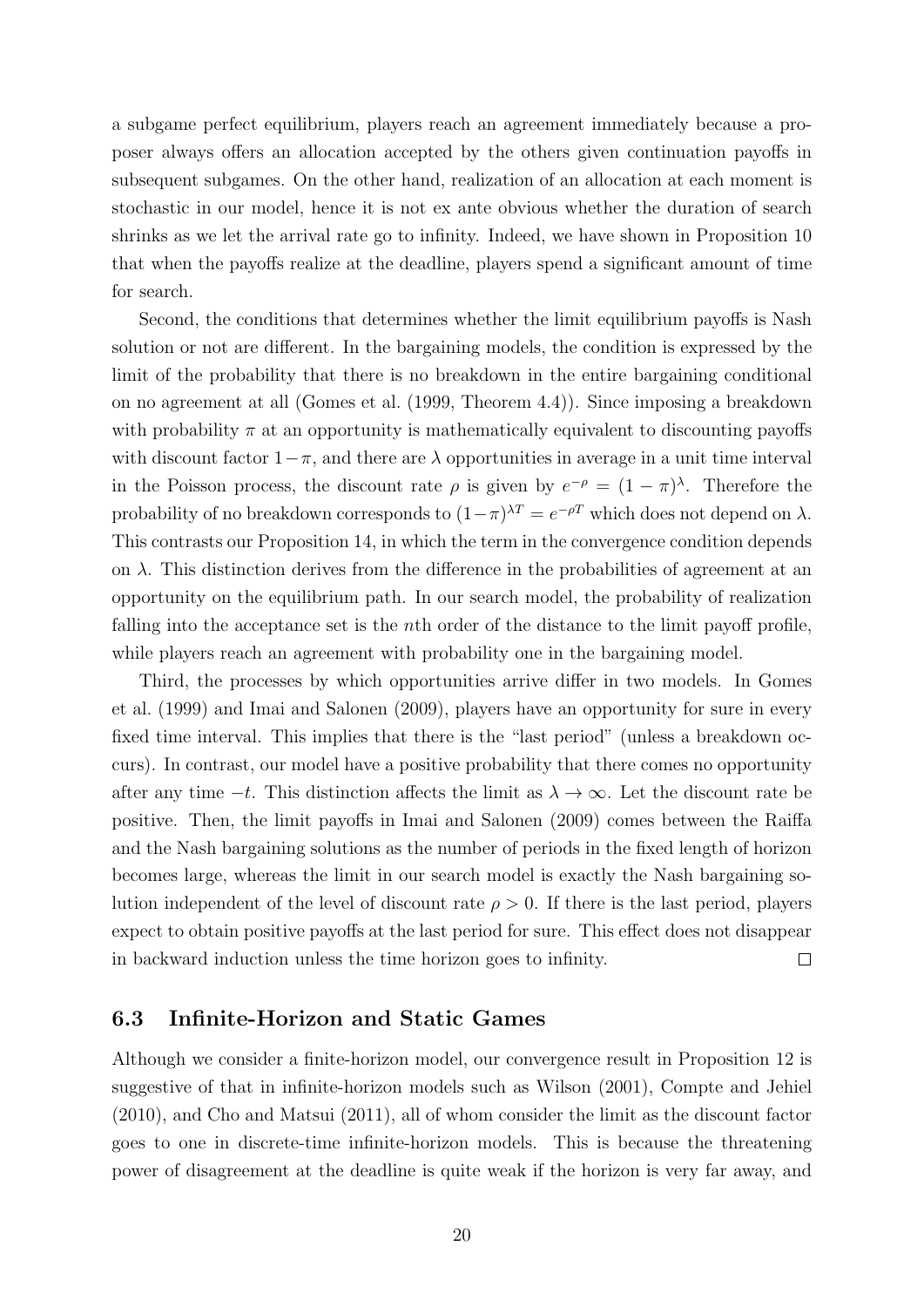thus the infinite-horizon model is similar to a finite-horizon model with  $T \to \infty$  if  $\rho > 0$ . In fact, we can show that the iterated limit as  $T \to \infty$  and then  $\rho \to 0$  is the Nash bargaining solution in our model. By Proposition 14,  $\lim_{\rho\to 0} v^*(T; \alpha \rho, \alpha \lambda)$  with  $\alpha = \rho^{-a}$ is the Nash bargaining solution for all  $a > n/(n+1)$ . As  $a \to \infty$ , we see that the iterated limit  $\lim_{\rho\to 0} \lim_{\alpha\to\infty} v^*(T;\alpha\rho,\alpha\lambda)$  is also the Nash bargaining solution. Since Lemma 3 shows that enlarging *T* is equivalent to rising  $\lambda$  and  $\rho$  in the same ratio, the iterated limit as  $T \to \infty$  first and then  $\rho \to 0$  must be the Nash bargaining solution.

Propositions 1 and 2 imply that the limit continuation payoff is essentially equal to the cutoff, which is expressed by a single variable. In this sense, there is some connection between our model and a static game considered by Nash (1953) himself, who provided a characterization of the Nash bargaining solution by introducing a static demand game with perturbation described as follows.<sup>17</sup> Suppose that  $X$  is convex. The basic demand game is a one-shot strategic-form game in which each player *i* calls a demand  $x_i \in \mathbb{R}_+$ . Players obtain  $x = (x_1, \ldots, x_n)$  if  $x \in X$ , or 0 otherwise. In the perturbed demand game, players fail to obtain  $x \in X$  with a positive probability if x is close to the Pareto frontier. Under certain conditions, he showed that the Nash equilibrium of the perturbed demand game converges to the Nash bargaining solution as the perturbation vanishes.

Let us compare the perturbed Nash demand game with our multi-agent search model with a positive discount rate. Let  $p(x) = \mu(A(x))$  be the probability that players come across an allocation which Pareto dominates or equals  $x \in X$  at an opportunity. If *T* is very large and *t* is close to *T*, players at time *−t* choose almost the same cutoff profile, say *x*, contained in the interior of *X*. The average duration that players wait for an allocation falling into  $A(x)$  is almost  $1/\lambda p(x)$ . During this time interval, payoffs are discounted at rate  $\rho$ . Since  $x_i$  must be equal to her continuation payoff in an equilibrium, *i* would lose nearly  $(1 - e^{-\rho/\lambda p(x)})y_i$  on average by insisting cutoff  $x_i$  where *y* is the expected allocation conditional on  $y \in A(x)$ . Note that this loss vanishes as  $\rho \to 0$  for every *x* in the interior of *X*. Let probability  $P(y)$  satisfy  $P(y) = e^{-\rho/\lambda p(x)}$ . Player *i* loses the same expected payoff when  $y \in X$  is demanded in the perturbed demand game where the probability of successful agreement is *P*(*y*).

The key tradeoff in this game, the attraction to larger demands or the fear of failure of agreement, is parallel to that in the multi-agent search, to be pickier or to avoid loss from discounting.

# **7 Conclusion**

We investigated an *n*-person search problem with deadline in which agreement opportunities arrive according to the Poisson process, and the drawn object is adopted by a

<sup>&</sup>lt;sup>17</sup>We here follow a slightly modified game considered by Osborne and Rubinstein (1990, Section 4.3). Despite the difference, the model conveys the same insight as the original.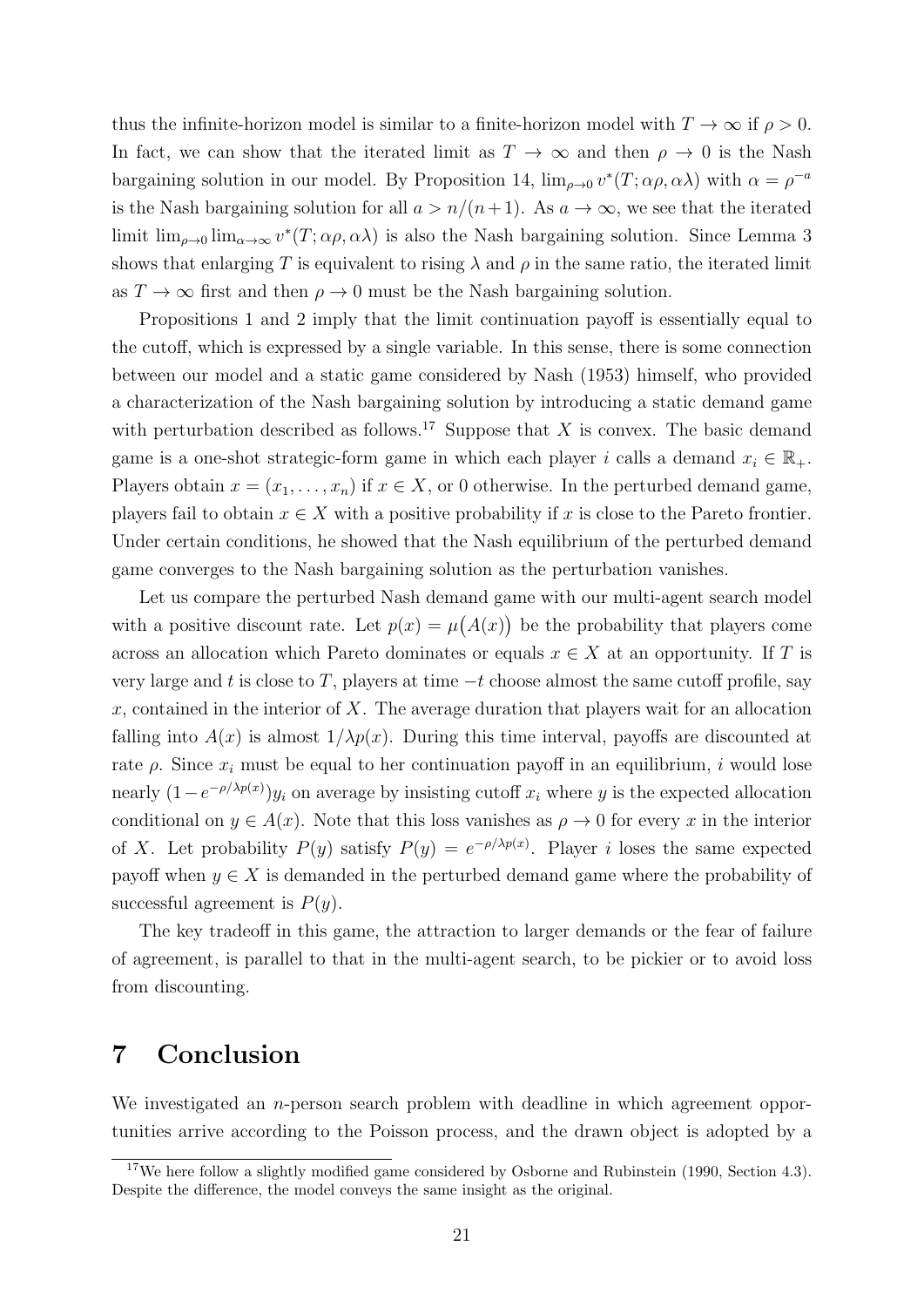unanimous acceptance. If players cannot reach any agreement before the deadline, they obtain a predetermined payoff profile. We analyzed the limit of the equilibrium continuation payoffs as objects are drawn more and more frequently. If players receive payoffs at the deadline, the continuation payoffs are efficient but sensitive to the distribution of the payoffs of the object in search. The limit expected duration of search is longer than a half of the length of the given time interval, increases in *n*, and converges to one as *n* goes to infinity. On the other hand, if players receive payoffs immediately after they agree, the continuation payoff profile converges to a Nash point, and the duration of search is zero in the limit.

We are currently working on several extensions and further investigation of our model. First, we have assumed that the disagreement payoff is 0. This assumption is not entirely innocuous in the presence of discounting, but we expect none of our results change substantially even if we relax this assumption. Second, we have assumed that the discount rate is homogeneous across all the players. Allowing for heterogeneous discount rates will change the Nash bargaining solution to weighted Nash bargaining solution when the payoffs realize upon agreement, but the duration of search will not change. Third, our results pertain to the limit case as the arrival rates go to infinity. We are exploring the case of finite arrival rates to conduct comparative statics exercises. We will address these and other points in our future research.

# **Appendix**

### **A.1 More Definitions**

First we introduce definitions and notations used in proofs.

Let  $\overline{x}_i = \max\{x_i \mid (x_i, x_{-i}) \in X \text{ for some } x_{-i}\}\$  be the maximum payoff attainable for player *i* in *X*,  $f_H = \max_{x \in X} f(x) < \infty$  be the upper bound, and  $f_L = \min_{x \in X} f(x) > 0$ be the lower bound of *f* in *X*. Note that Assumption 1 ensures existence of these values.

### **A.2 Proof of Proposition 1**

Suppose that there exists at least one trembling-hand equilibrium. We show that the continuation payoff of player *i* at time *−t* is unique in any trembling-hand equilibrium.

Let  $\overline{v}_i^{\varepsilon}(t)$  and  $\underline{v}_i^{\varepsilon}(t)$  be the supremum and the infimum of the set of continuation payoffs  $u_i(\sigma | h)$  of player *i* after all histories  $h \in \tilde{H}_t \setminus H_t$  at time  $-t$  in all Nash equilibria  $\sigma$  in the  $\varepsilon$ -constrained game. Let  $w_i^{\varepsilon}(t) = \overline{v}_i(t) - \underline{v}_i(t)$ ,  $\overline{w}^{\varepsilon}(t) = \max_{i \in N} w_i^{\varepsilon}(t)$ . We will show that  $\bar{w}^{\varepsilon}(t) = 0$  for all  $\varepsilon > 0$  for any time  $-t \in [-T, 0]$ . Note that  $\bar{w}^{\varepsilon}(0) = 0$  for all  $\varepsilon$ .

Let us consider the *ε*-constrained game. If player *i* accepts an allocation  $x \in X$  at time  $-t$ , she will obtain  $x_i$  with probability at least  $\varepsilon^{n-1}$ . Accepting *x* is a dominant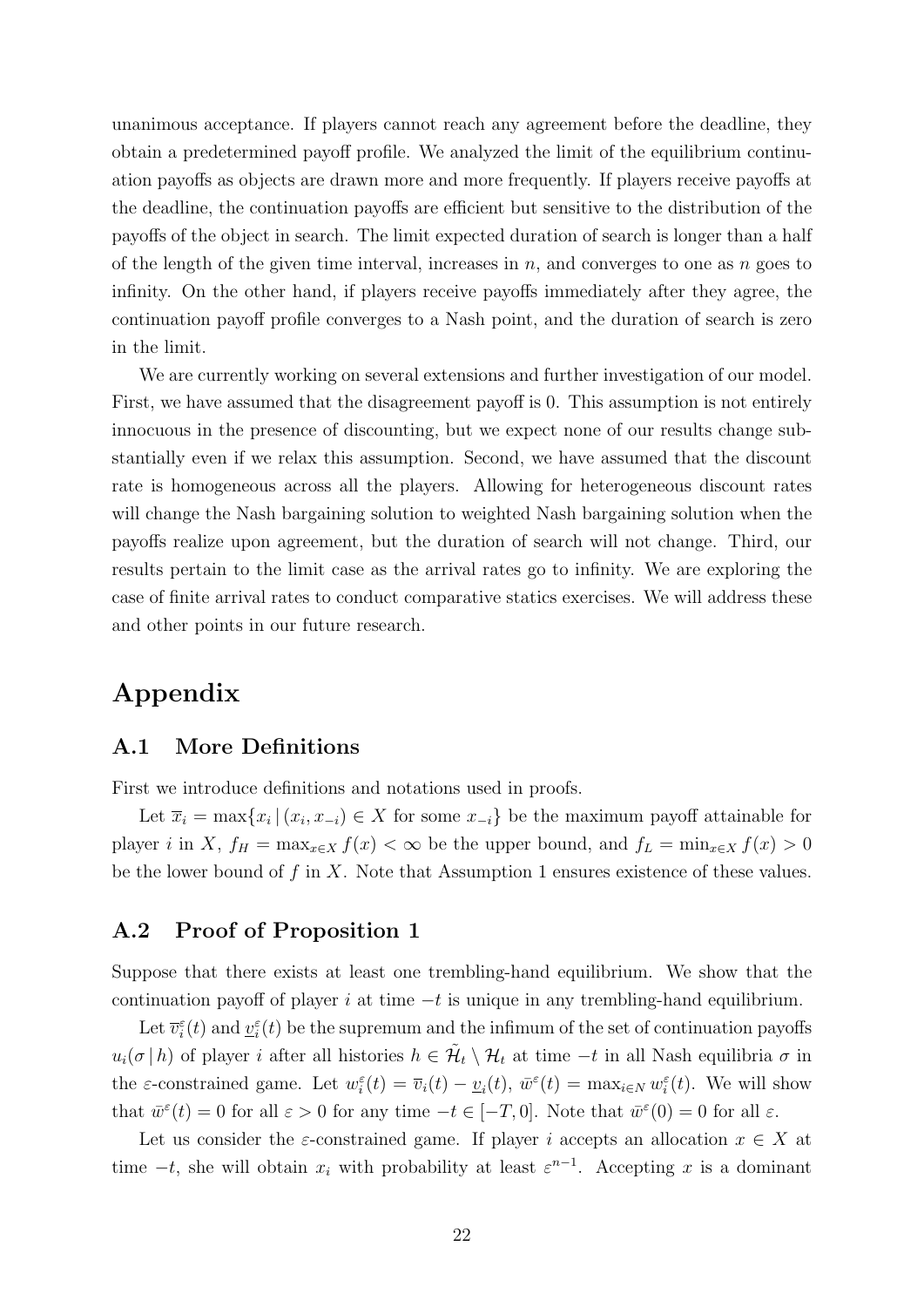action of player *i* if the following inequality holds:

$$
\varepsilon^{n-1}x_i + (1 - \varepsilon^{n-1})\underline{v}_i^{\varepsilon}(t) > \overline{v}_i^{\varepsilon}(t),
$$

which implies,

$$
x_i > \overline{v}_i^{\varepsilon}(t) + \frac{1 - \varepsilon^{n-1}}{\varepsilon^{n-1}} w_i^{\varepsilon}(t).
$$

Let  $\tilde{v}_{i}^{\varepsilon}(t) = \overline{v}_{i}^{\varepsilon}(t) + \frac{1-\varepsilon^{n-1}}{\varepsilon^{n-1}} w_{i}^{\varepsilon}(t)$ . Then  $\tilde{v}_{i}^{\varepsilon}(t) - \underline{v}_{i}^{\varepsilon}(t) = \frac{1}{\varepsilon^{n-1}} w_{i}^{\varepsilon}(t)$ .

Let  $X_i^1(t) = \{x \in X | x_i \ge \tilde{v}_i^{\varepsilon}(t)\},\ X_i^m(t) = \{x \in X | \underline{v}_i^{\varepsilon}(t) \le x_i \le \tilde{v}_i^{\varepsilon}(t)\},\$ and  $X_i^0(t) = \{x \in X \mid x_i \leq \underline{v}_i^{\varepsilon}(t)\}.$  Any player i accepts  $x \in X_i^1(t)$  and rejects  $x \in X_i^0(t)$  with probability 1 − *ε* after almost all histories at time  $-t$ . Note that  $X = (\bigcup_{j \in N} X_j^m(t))$  ∪ (∪ (*s*1*,...,sn*)*∈{*0*,*1*}<sup>n</sup>* ∩ *<sup>j</sup>∈<sup>N</sup> X sj*  $j^{s_j}(t)$  (although not disjoint). Then

$$
\overline{v}_{i}^{\varepsilon}(t) \leq \int_{0}^{t} \left( \sum_{j \in N} \int_{X_{j}^{m}(\tau)} \overline{x}_{i} d\mu + \sum_{(s_{1},...,s_{n}) \in \{0,1\}^{n}} \int_{\bigcap_{j \in N} X_{j}^{s_{j}}(\tau)} \left( (1-\varepsilon)^{\sum_{j \in N} s_{j}} \varepsilon^{\sum_{j \in N} (1-s_{j})} x_{i} + (1-(1-\varepsilon)^{\sum_{j \in N} s_{j}} \varepsilon^{\sum_{j \in N} (1-s_{j})} \right) \overline{v}_{i}^{\varepsilon}(\tau) d\mu \right) \lambda e^{-(\lambda+\rho)(t-\tau)} d\tau,
$$

and

$$
\underline{v}_{i}^{\varepsilon}(t) \geq \int_{0}^{t} \Biggl(\sum_{(s_{1},...,s_{n}) \in \{0,1\}^{n}} \int_{\bigcap_{j \in N} X_{j}^{s_{j}}(\tau)} \Biggl((1-\varepsilon)^{\sum_{j \in N} s_{j}} \varepsilon^{\sum_{j \in N} (1-s_{j})} x_{i} + (1-(1-\varepsilon)^{\sum_{j \in N} s_{j}} \varepsilon^{\sum_{j \in N} (1-s_{j})} \Biggr) \underline{v}_{i}^{\varepsilon}(\tau) \Biggr) d\mu \Biggr) \lambda e^{-(\lambda+\rho)(t-\tau)} d\tau.
$$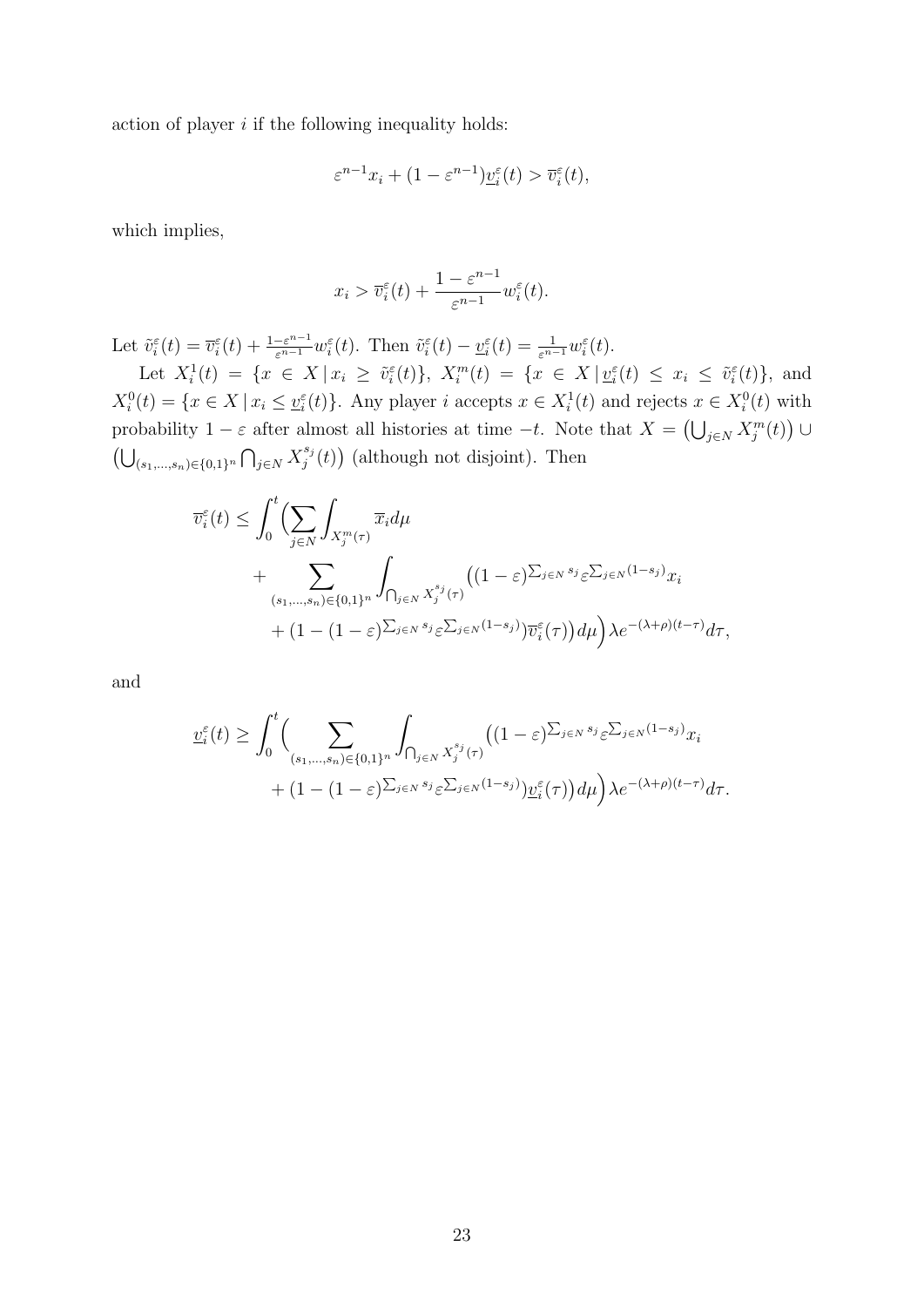Therefore  $w_i^{\varepsilon}(t) = \overline{v}_i(t) - \underline{v}_i(t)$  is estimated as follows:

$$
w_i^{\varepsilon}(t) \leq \int_0^t \Biggl(\sum_{j\in N} \int_{X_j^m(\tau)} \overline{x}_i d\mu + \sum_{(s_1,\ldots,s_n)\in\{0,1\}^n} \int_{\bigcap_{j\in N} X_j^{s_j}(\tau)} \Bigl(1 - (1-\varepsilon)^{\sum_{j\in N} s_j} \varepsilon^{\sum_{j\in N} (1-s_j)}\Bigr) w_i^{\varepsilon}(\tau) d\mu\Bigr) \lambda e^{-(\lambda+\rho)(t-\tau)} d\tau
$$
  

$$
\leq \int_0^t \Biggl(\sum_{j\in N} f_H \overline{x}_i \frac{1}{\varepsilon^{n-1}} w_j^{\varepsilon}(\tau) \prod_{k\neq j} \overline{x}_k + \sum_{(s_1,\ldots,s_n)\in\{0,1\}^n} \int_X \Bigl(1 - (1-\varepsilon)^{\sum_{j\in N} s_j} \varepsilon^{\sum_{j\in N} (1-s_j)}\Bigr) w_i^{\varepsilon}(\tau) d\mu\Bigr) \lambda e^{-(\lambda+\rho)(t-\tau)} d\tau
$$
  

$$
\leq \int_0^t \Biggl(\sum_{j\in N} f_H \max_{k\in N} \{\overline{x}_k\} \frac{1}{\varepsilon^{n-1}} \prod_{k\neq j} \overline{x}_k + \sum_{(s_1,\ldots,s_n)\in\{0,1\}^n} \Bigl(1 - (1-\varepsilon)^{\sum_{j\in N} s_j} \varepsilon^{\sum_{j\in N} (1-s_j)}\Bigr)\Bigr) \overline{w}^{\varepsilon}(\tau) \lambda e^{-(\lambda+\rho)(t-\tau)} d\tau.
$$

Since the above inequality holds for all  $i \in N$ , there exists a constant  $L > 0$  such that the following inequality holds:

$$
\overline{w}^{\varepsilon}(t) \leq \int_0^t L \overline{w}^{\varepsilon}(\tau) e^{-(\lambda+\rho)(t-\tau)} d\tau.
$$

Let  $W^{\varepsilon}(t) = \int_0^t \overline{w}^{\varepsilon}(\tau) e^{(\lambda + \rho)\tau} d\tau$ . Then

$$
W^{\varepsilon\prime}(t) = \overline{w}^{\varepsilon}(t)e^{(\lambda+\rho)t}
$$

$$
\leq W^{\varepsilon}(t).
$$

Therefore we have  $\frac{d}{dt}(W^{\varepsilon}(t)e^{-t}) \leq 0$ , which implies  $\overline{w}^{\varepsilon}(t) \leq W^{\varepsilon}(t) \leq 0$  since  $\overline{w}^{\varepsilon}(0) = 0$ . Hence,  $\overline{w}^{\epsilon}(t) = 0$  for all t and all  $\epsilon > 0$ . Any trembling-hand equilibria yield the same continuation payoffs after almost all histories at time *−t ∈* [*−T,* 0].

### **A.3 Proof of Proposition 2**

We show that the unique solution  $v^*(t)$  of ODE (2) characterizes a trembling-hand equilibrium. For  $s_i \in \{+, -\}$ , and  $v_i \in [0, \overline{x}_i]$  let

$$
I_i^{s_i}(v_i) = \begin{cases} [0, v_i] & \text{if } s_i = +, \\ [v_i, \overline{x}_i] & \text{if } s_i = -, \end{cases}
$$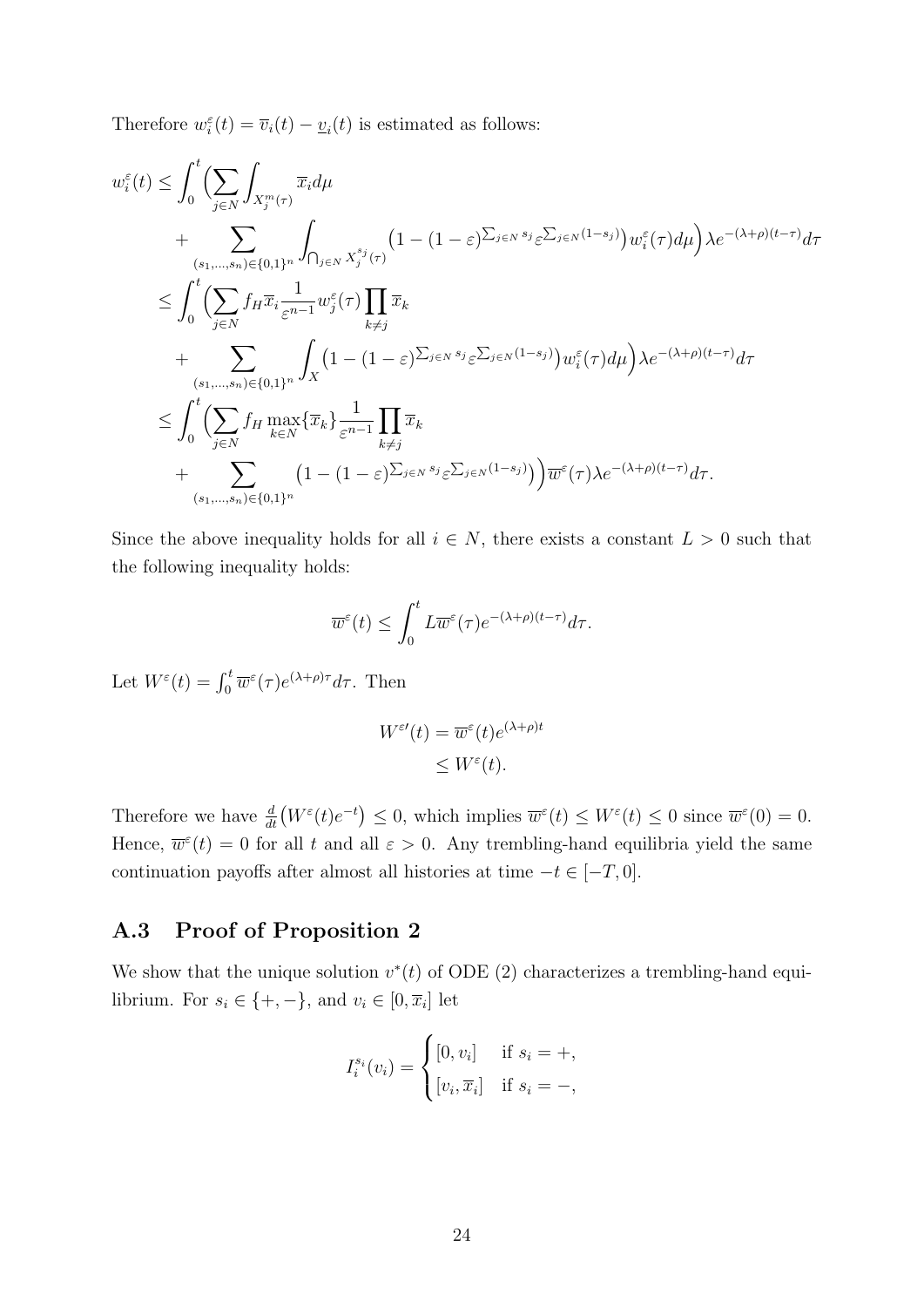and  $p^+ = 1 - \varepsilon$ ,  $p^- = \varepsilon$ . For  $\varepsilon > 0$ , let us write down a Bellman equation similar to (1) with respect to a continuation payoff profile  $v^{\varepsilon}(t)$  in the *ε*-constrained game:

$$
v_i^{\varepsilon}(t) = \int_0^t \Big( \sum_{s \in \{+, -\}^n} \int_{(I_1^{s_1}(v_i^{\varepsilon}(\tau)) \times \dots \times I_n^{s_n}(v_i^{\varepsilon}(\tau))) \cap X} \Big( p^{s_1} \dots p^{s_n} \cdot x_i + (1 - p^{s_1} \dots p^{s_n}) v_i^{\varepsilon}(\tau) \Big) d\mu \Big)
$$
  
 
$$
\cdot \lambda e^{-(\lambda + \rho)(t - \tau)} d\tau
$$

This implies that

$$
v_i^{\varepsilon'}(t) = -(\lambda + \rho)v_i^{\varepsilon}(t) + \lambda \sum_{s \in \{+,-\}^n} \int_{(I_1^{s_1}(v_i^{\varepsilon}(t)) \times \dots \times I_n^{s_n}(v_i^{\varepsilon}(t))) \cap X} (p^{s_1} \dots p^{s_n} \cdot x_i + (1 - p^{s_1} \dots p^{s_n})v_i^{\varepsilon}(t)) d\mu.
$$

This ODE has a unique solution because the right hand side is uniformly Lipschitz continuous in  $v_i^{\varepsilon}$ . Let  $v^{\varepsilon}(t)$  be this solution, which is a cutoff profile of a Nash equilibrium in the  $\varepsilon$ -constrained game by construction. Since  $A(t) = (I_1^+(v_i^{\varepsilon}(\tau)) \times \cdots \times I_n^+(v_i^{\varepsilon}(\tau))) \cap X$ , and  $p^+ \to 1$ ,  $p^- \to 0$  as  $\varepsilon \to 0$ , ODE 2 is obtained by letting  $\varepsilon \to 0$ . Therefore  $v^{\varepsilon}(t)$ converges to  $v^*(t)$  as  $\varepsilon \to 0$  because the above ODE is continuous in  $\varepsilon$ <sup>18</sup>. Hence the cutoff strategy profile with cutoffs  $v^*(t)$  is a trembling-hand equilibrium.

### **A.4 Proof of Lemma 3**

Let  $w^*(t; \rho, \lambda) = v^*(\alpha t; \rho/\alpha, \lambda)$ . By equation (3),  $w^*(t; \rho, \lambda)$  is the solution of

$$
w'(t/\alpha) = -\frac{\rho}{\alpha}w(t/\alpha) + \lambda \int_{A(w(t/\alpha))} (x - w(t/\alpha)) d\mu,
$$

which is equivalent to

$$
\frac{d}{d\tau}w(\tau) = -\rho w(\tau) + \alpha \lambda \int_{A(w(\tau))} (x - w(\tau)) d\mu
$$

where  $\tau = t/\alpha$ ,  $w(t) = v(\alpha t)$ . The solution of the second equation is  $w^*(t; \lambda) = v^*(t; \alpha \lambda)$ . Therefore we have  $v^*(t; \rho, \alpha \lambda) = v^*(\alpha t; \rho/\alpha, \lambda)$  as desired.

### **A.5 Proof of Lemma 4**

By Lemma 3, it suffices to show that  $v^* = \lim_{t \to \infty} v^*(t)$  is weak Pareto efficient.

Let  $A = \{x \in X \mid x \geq v^*\}$ . Suppose that there exists  $x = (x_1, \ldots, x_n) \in A$  such that  $x_1 > v_1^*, \ldots, x_n > v_n^*$ . By Assumption 1, there exists a closed subset  $Y \subset A$  such

<sup>18</sup>See, e.g., Coddington and Levinson (1955, Theorem 7.4 in Chapter 1).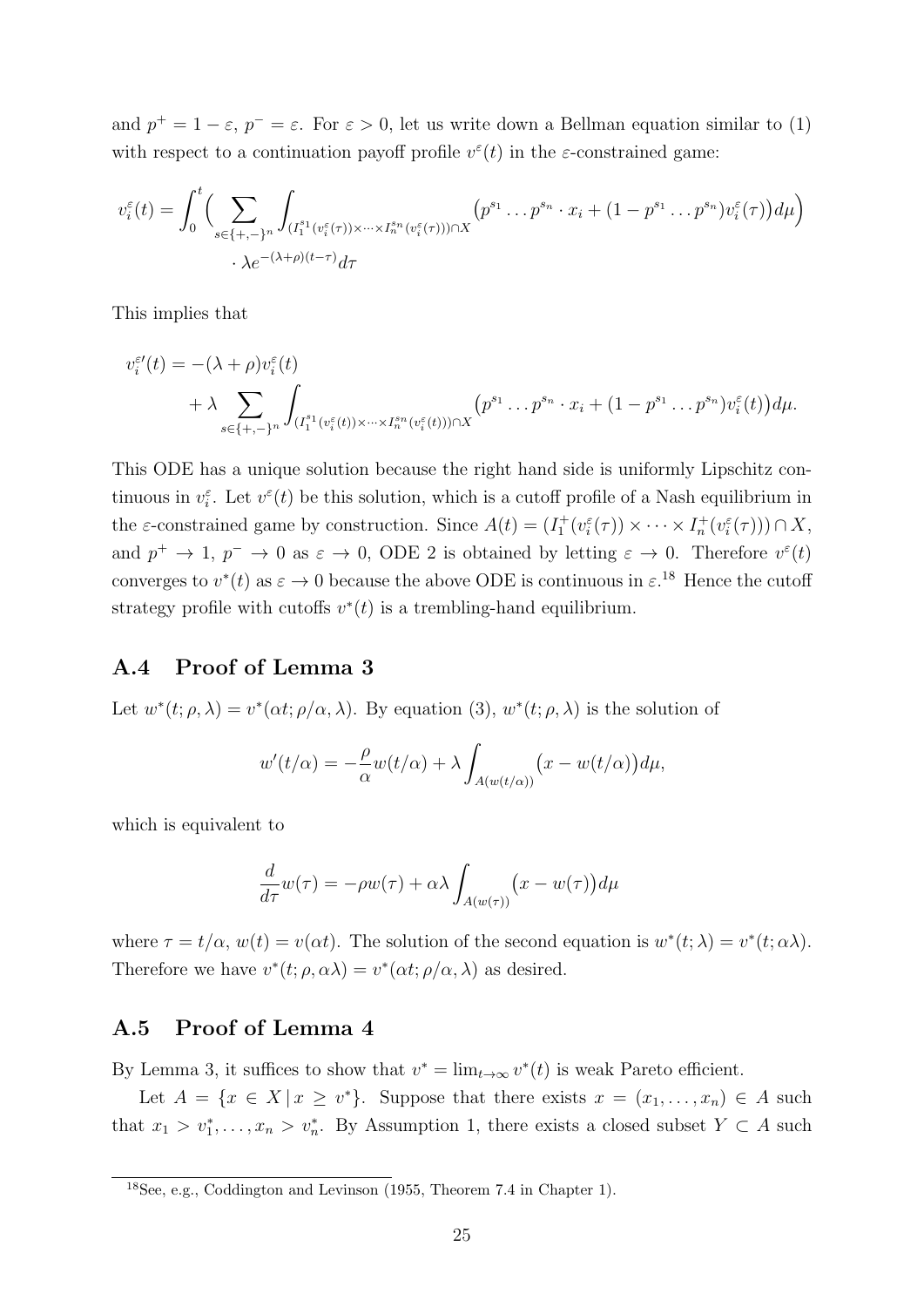$\mu(Y) > 0$ , and  $y_i = \inf\{x_i | (x_1, \ldots, x_n) \in Y\} > x_i$ . By ODE (3), we have

$$
v_i^{*'}(t) = \lambda \int_{A(t)} (x_i - v_i^{*}(t)) d\mu
$$
  
\n
$$
\geq \lambda \int_W (y_i - v_i^{*}) d\mu
$$
  
\n
$$
= \lambda (y_i - v_i^{*}) \mu(Y) > 0.
$$

This inequality implies that  $v_i^*(t) \geq \lambda(y_i - v_i^*)\mu(Y)t + v_i^*(0)$ , which tends to infinity as  $t \to \infty$ . This contradicts the fact that  $v_i^*(t)$  is convergent. Hence *x* is weakly Pareto efficient in X.

### **A.6 Proof of Proposition 5**

Let  $v^*(t; f)$  be the solution of ODE (3) for density  $f \in \mathcal{F}$ , and  $v^*(f) = \lim_{\lambda \to \infty} v^*(t; f) =$ lim<sub>*t*→∞</sub>  $v^*(t; f)$ .

First we show that the set is open, i.e., for all  $f \in \mathcal{F}$  with  $v^*(f)$  Pareto efficient,  $\varepsilon > 0$ , and a sequence  $f_k \in \mathcal{F}$   $(k = 1, 2, \ldots)$  with  $|f_k - f| \to 0$   $(k \to \infty)$ , there exist  $\delta > 0$  and ¯*k* such that

$$
|v^*(f_k) - v^*(f)| \le \varepsilon
$$

for all  $k \geq \bar{k}$ .

Since  $\lim_{t\to\infty} v^*(t; f) = v^*(f)$ , for all  $\delta > 0$  there exists  $\bar{t} > 0$  such that  $|v^*(f) - f|$  $v^*(t; f) \leq \delta$  for all  $t \geq \overline{t}$ . By Pareto efficiency of  $v^*(f)$ , let  $\delta > 0$  be sufficiently small so that  $A(v^*(\bar{t};f) - (\delta, \delta, \ldots, \delta))$  is contained in the *ε*-ball centered at  $v^*(f)$ . Since the right hand side of ODE  $(3)$  is continuous in *v*, the unique solution of  $(3)$  is continuous with respect to parameters in (3). Therefore, for a finite time interval  $[0, T]$  including  $\bar{t}$ , there exists  $\bar{k}$  such that  $|v^*(t; f_k) - v^*(t; f)| \leq \delta$  for all  $t \in [0, T]$  and all  $k \geq \bar{k}$ . This implies that  $v^*(t;f_k) \in A(v^*(\bar{t};f) - (\delta,\delta,\ldots,\delta)),$  thereby  $v^*(f_k) \in A(v^*(\bar{t};f) - (\delta,\delta,\ldots,\delta)).$  Hence we have  $|v^*(f_k) - v^*(f)| \leq \varepsilon$ .

Second we show that the set is dense, i.e., for all  $f \in \mathcal{F}$  with  $v^*(f)$  not strictly Pareto efficient in *X* and all  $\varepsilon > 0$ , there exists  $\tilde{f} \in \mathcal{F}$  such that  $|f - \tilde{f}| \leq \varepsilon$  and  $v^*(\tilde{f})$  is Pareto efficient. Since  $v^*(f)$  is only weakly Pareto efficient in  $\hat{X}$ , there exists Pareto efficient  $y \in X$  which Pareto dominates  $v^*(f)$ . Let  $I = \{i \in N \mid y_i = v_i^*(f)\}\$ and  $J = N \setminus I$ . Since *y* is Pareto efficient, there is  $\delta > 0$  such that if  $x \in X$  is weakly Pareto efficient, satisfies  $|y-x| \leq \delta$ , and  $y_i = x_i$  for some  $i \in N$ , then there is no  $\tilde{x} \in X$  such that  $\tilde{x}_i > y_i$  and  $|y - \tilde{x}|$  ≤ *δ*.

By Assumption 1, for any small  $\delta/2 > \eta > 0$ , there is a small ball contained in X centered at  $\tilde{y}$  with  $|y - \tilde{y}| \leq \eta$ . Let *g* be a continuous density function whose support is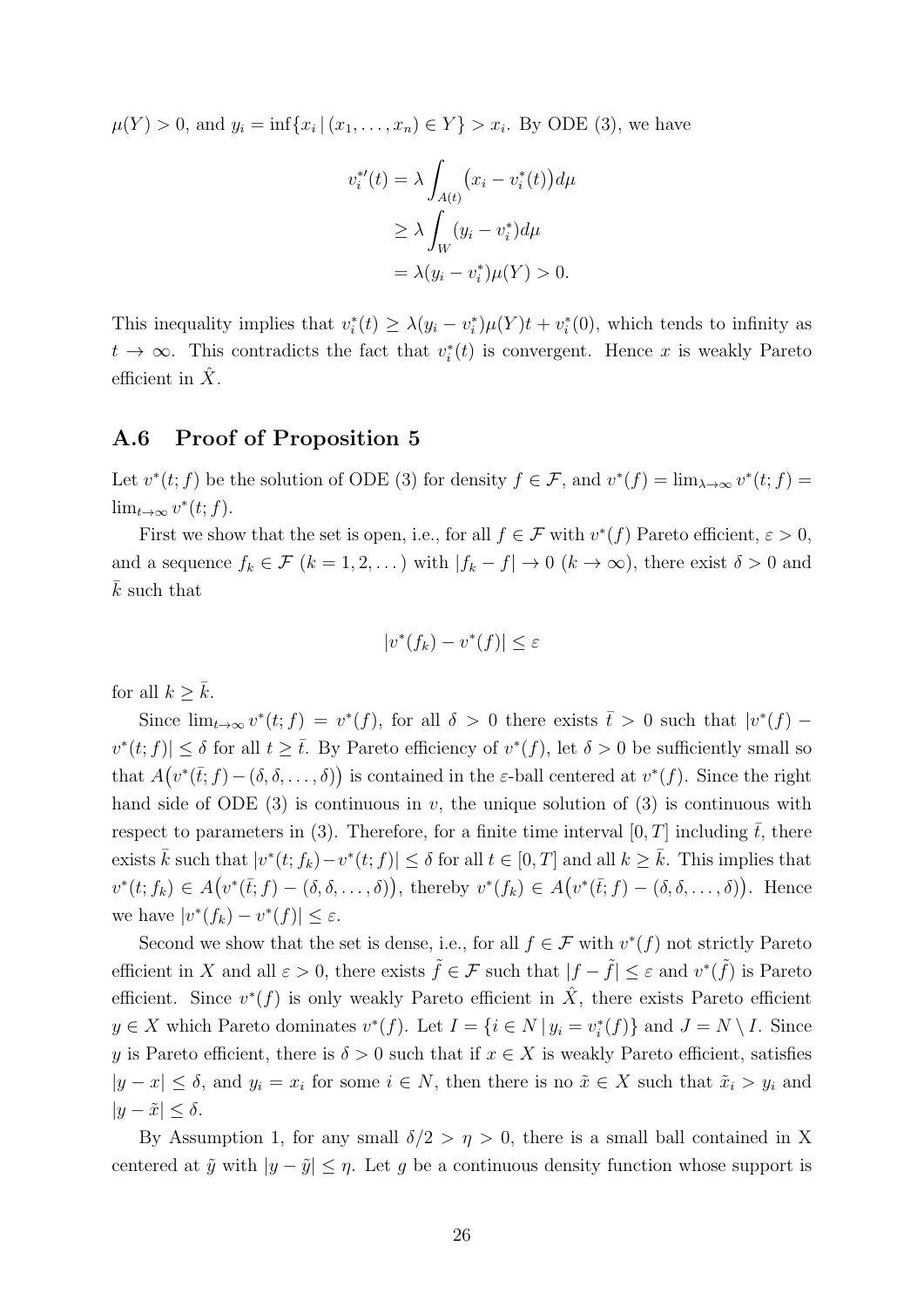the above small ball, takes zero on the boundary of the ball, and the expectation of *g* is exactly  $\tilde{y}$ . Let  $\tilde{f} = (1 - \frac{\varepsilon}{|f|+1})$  $\frac{\varepsilon}{|f|+|g|}$ )  $f + \frac{\varepsilon}{|f|+|g|}$  $\frac{\varepsilon}{|f|+|g|}g \in \mathcal{F}$ . Since *f* and *g* are bounded from above,  $|f - \tilde{f}| \leq \varepsilon$ .

Since  $v^*(f)$  is weakly Pareto efficient, if  $v^*(f) \in A(v)$ , then  $A(v) \subset \bigcup_{i \in N} ([v_i, v_i^*(f)] \times$  $\prod_{j\neq i}[0,\overline{x}_j]$ . If  $|v^*(f) - v| \leq \xi$  where  $\xi > 0$  is very small,

$$
\int_{A(v)} (x_i - v_i) f(x) dx \le f_H \sum_{j \in N} (v_j^*(f) - v_j) \prod_{k \in N} \overline{x}_k
$$
\n
$$
\le \xi n f_H \prod_{k \in N} \overline{x}_k
$$

If  $v^*(f) \in A(v)$ ,  $\min_{j \in N}(y_j - v_j) \geq 2\eta$  and  $|v^*(f) - v| \leq \xi$ , we have

$$
\int_{A(v)} (x_i - v_i) \tilde{f}(x) dx - \int_{A(v)} (x_i - v_i) f(x) dx = \int_{A(v)} (x_i - v_i) (\tilde{f}(x) - f(x)) dx
$$
  
\n
$$
= \frac{\varepsilon}{|f| + |g|} \int_{A(v)} (x_i - v_i) (g(x) - f(x)) dx
$$
  
\n
$$
\geq \frac{\varepsilon}{|f| + |g|} \left( (\tilde{y}_i - v_i) - \left( \xi n f_H \prod_{k \in N} \overline{x}_k \right) \right).
$$

If  $j \in J$  and  $|v^*(f) - v| \leq \xi$  where  $\xi > 0$  is very small, then

$$
\int_{A(v)} (x_j - v_j) \tilde{f}(x) dx - \int_{A(v)} (x_j - v_j) f(x) dx \geq \frac{\varepsilon}{2(|f| + |g|)} (\tilde{y}_j - v_j^*(f)).
$$

Let  $w(t) = v^*(t; \tilde{f}) - v^*(t; f)$ . Since ODE (3) is continuous in the parameters, for all  $\zeta > 0$ , there exists  $\varepsilon > 0$  such that  $|w(t)| \leq \zeta$  for all  $t \in [0, T]$ . Suppose that *T* and *t* are very large so that  $|v^*(f) - v^*(t; f)| \leq \xi$ . For  $j \in J$ ,  $w'_j(t)$  is estimated as follows:

$$
w'_{j}(t) = \lambda \int_{A(v^{*}(t;\tilde{f}))} (x_{j} - v_{j}^{*}(t;\tilde{f})) \tilde{f}(x) dx - \lambda \int_{A(v^{*}(t;f))} (x_{j} - v_{j}^{*}(t;f)) f(x) dx
$$
  
\n
$$
= \lambda \int_{A(v^{*}(t;\tilde{f}))} (x_{j} - v_{j}^{*}(t;\tilde{f})) \tilde{f}(x) dx - \lambda \int_{A(v_{j}^{*}(t;\tilde{f})))} (x_{j} - v_{j}^{*}(t;\tilde{f}))) f(x) dx
$$
  
\n
$$
+ \lambda \int_{A(v^{*}(t;\tilde{f}))} (x_{j} - v_{j}^{*}(t;\tilde{f})) f(x) dx - \lambda \int_{A(v^{*}(t;f))} (x_{j} - v_{j}^{*}(t;f)) f(x) dx
$$
  
\n
$$
\geq \frac{\lambda \varepsilon}{2(|f| + |g|)} (\tilde{y}_{j} - v_{j}^{*}(f)) - \lambda \int_{A(v^{*}(t;f)) \cap A(v^{*}(t;\tilde{f}))} w_{j}(t) f(x) dx
$$
  
\n
$$
- \lambda \int_{A(v^{*}(t;f)) \setminus (A(v^{*}(t;f)) \cap A(v^{*}(t;\tilde{f})))} (x_{j} - v_{j}^{*}(t;f)) f(x) dx
$$
  
\n
$$
\geq \frac{\lambda \varepsilon}{2(|f| + |g|)} (\tilde{y}_{j} - v_{j}^{*}(f) - \zeta) - \lambda \zeta \varepsilon \sum_{k \in N} \prod_{l \neq k} \overline{x}_{l} - \lambda \xi n f_{H} \prod_{k \in N} \overline{x}_{k}.
$$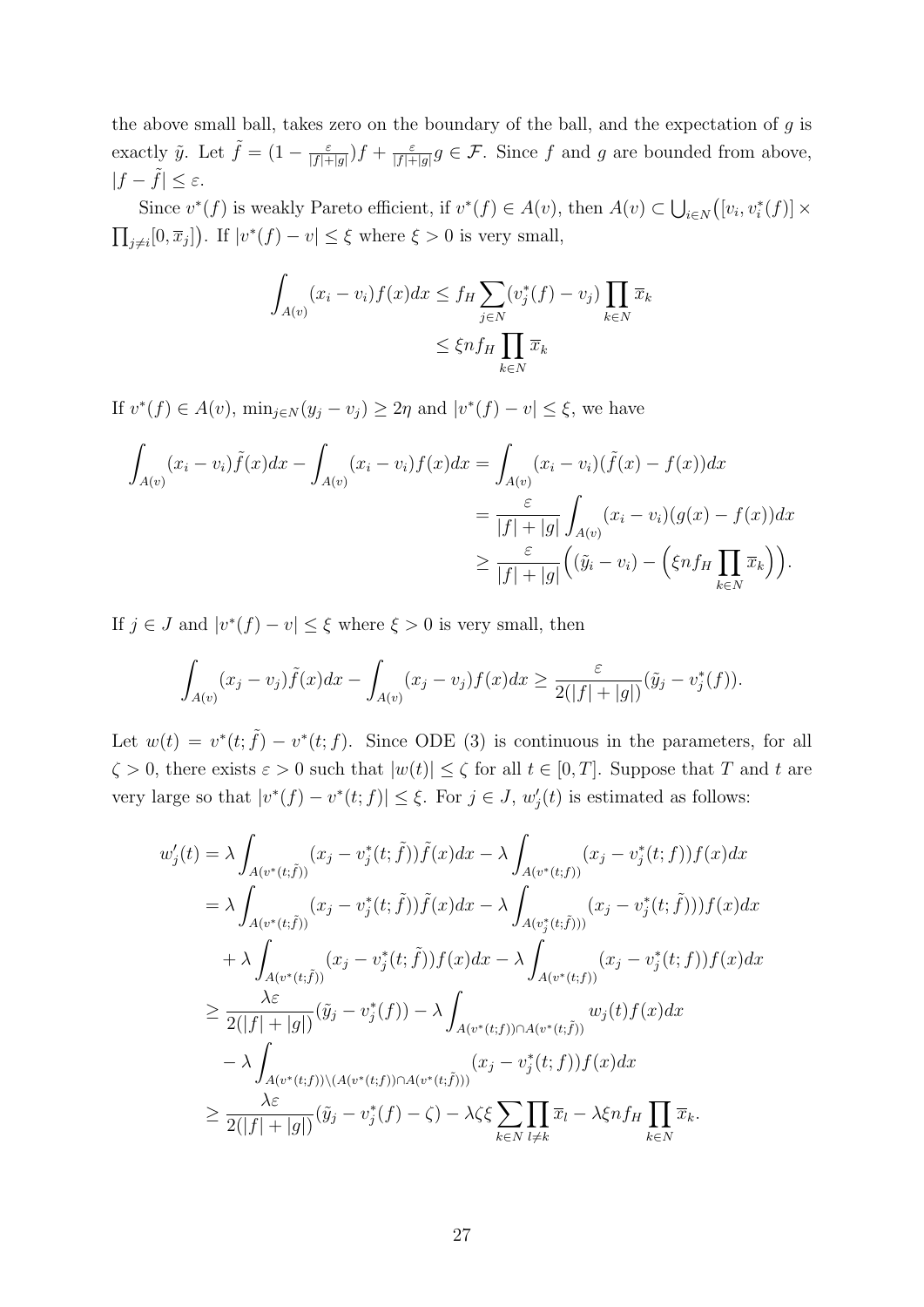Therefore when  $\xi > 0$  is sufficiently small,  $w'_{j}(t)$  is bounded away from zero:

$$
w_j'(t) \ge \frac{\lambda \varepsilon}{4(|f|+|g|)} (\tilde{y}_j - v_j^*(f) - \zeta).
$$

This implies that for small  $\varepsilon > 0$  and large *t*,  $v_j^*(t; \tilde{f}) > v^*(f)$  for all  $j \in J$ . Then the similar method to Step 3 in the proof of Proposition 6 shows that  $v^*(t; \tilde{f})$  converges to a Pareto efficient allocation in *X*.

### **A.7 Proof of Proposition 6**

Let  $A = \{x \in X \mid x \geq v^*\}$ . Let  $I = \{i \in N \mid x_i = v_i \text{ for all } x \in A\} \subset N$ , and  $J = N \setminus I$ . Suppose that there exists  $x \in X$  which Pareto dominates  $v^*$ , thereby  $J \neq \emptyset$ .

**Step 1**: We show that *I* is nonempty. If there is no such player, there exist  $y(1), \ldots, y(n)$ such that  $y(j) \in A$  and  $y_j(j) > v_j^*$  for all  $j \in N$ . This implies that  $y = \frac{1}{n}$  $\frac{1}{n}$  $\sum_{j \in N} y(j)$ strictly Pareto dominates  $v^*$ . Since  $X$  is convex,  $y$  also belongs to  $A$ . This contradicts the weak Pareto efficiency of *v ∗* shown in Lemma 4.

**Step 2**: Next we show that if  $v^*$  is not Pareto efficient in *X*, and  $i \in I$ , then  $x_i \leq v_i^*$ for all  $x \in X$ .

Let *i* be the player in *I*. Suppose that there exists  $y \in X$  with  $y_i > v_i^*$ . Since X is convex,  $\alpha y + (1 - \alpha)x \in X$  for all  $0 \leq \alpha \leq 1$  and  $x \in X$ . Since we assumed that there exists  $x \in X$  which Pareto dominates  $v^*$ ,  $x_j > v^*_j$  for  $j \in J$ . Then there exists  $\alpha > 0$  such that  $\alpha y + (1 - \alpha)x \geq v^*$ , and  $\alpha y_j + (1 - \alpha)x_j > v^*_j$  for some *j*. By Step 1, we must have  $x_i = v_i^*$ . Therefore,  $\alpha y_i + (1 - \alpha)x_i > v_i^*$ , which contradicts the fact that  $i \in I$ .

**Step 3**: Finally we show that  $v^*(t)$  converges to a Pareto efficient allocation in X as  $t \rightarrow \infty$ .

By convexity of X, we may find  $y_j, \bar{y}_j$   $(j \in J)$  such that  $v_j^* < y_j < \bar{y}_j$ , and  $\prod_{i \in I} [v_i^* \varepsilon, v_i^*] \times \prod_{j \in J} [y_j, \bar{y}_j]$  is contained in X for small  $\varepsilon > 0$ . Let  $\varepsilon \in (0, 1/2)$  be sufficiently small such that  $\varepsilon \leq$  $2f_L \prod_{j \in J} (\bar{y}_j - y_j)$  $f_H \prod_{j \in J} \overline{x}_j$ . Since  $v^*(t)$  converges to  $v^*$  as  $t \to \infty$ , there exists  $\bar{t}$  such that  $\max_{i\in N}\{v_i^* - v_i^*(t)\}\leq \varepsilon$  whenever  $t\geq \overline{t}$ . Let  $Y(t) = \prod_{i\in I}[v_i^*(t), v_i^*] \times \prod_{j\in J}[y_j, \overline{y}_j] \subset$ *A*(*t*).

We have  $A(t) \subset \prod_{i \in I} [v_i^*(t), v_i^*] \times \prod_{j \in J} [0, \overline{x}_j]$  since there is no  $x \in A(t)$  with  $x_i > v_i^*$ . By equation (3), for  $i \in I$ ,

$$
v_i^{*'}(t) = \lambda \int_{A(t)} (x_i - v_i^*(t)) d\mu
$$
  
\n
$$
\leq \lambda \int_{\prod_{i' \in I} [v_{i'}^*(t), v_{i'}^*]} (x_i - v_i^*(t)) \int_{\prod_{j \in J} [0, \overline{x}_j]} f_H \prod_{j \in J} dv_j \prod_{i' \in I} dv_{i'}
$$
  
\n
$$
\leq \frac{1}{2} \lambda f_H (v_i^* - v_i^*(t)) \prod_{i' \in I} (v_{i'}^* - v_{i'}^*(t)) \prod_{j \in J} \overline{x}_j
$$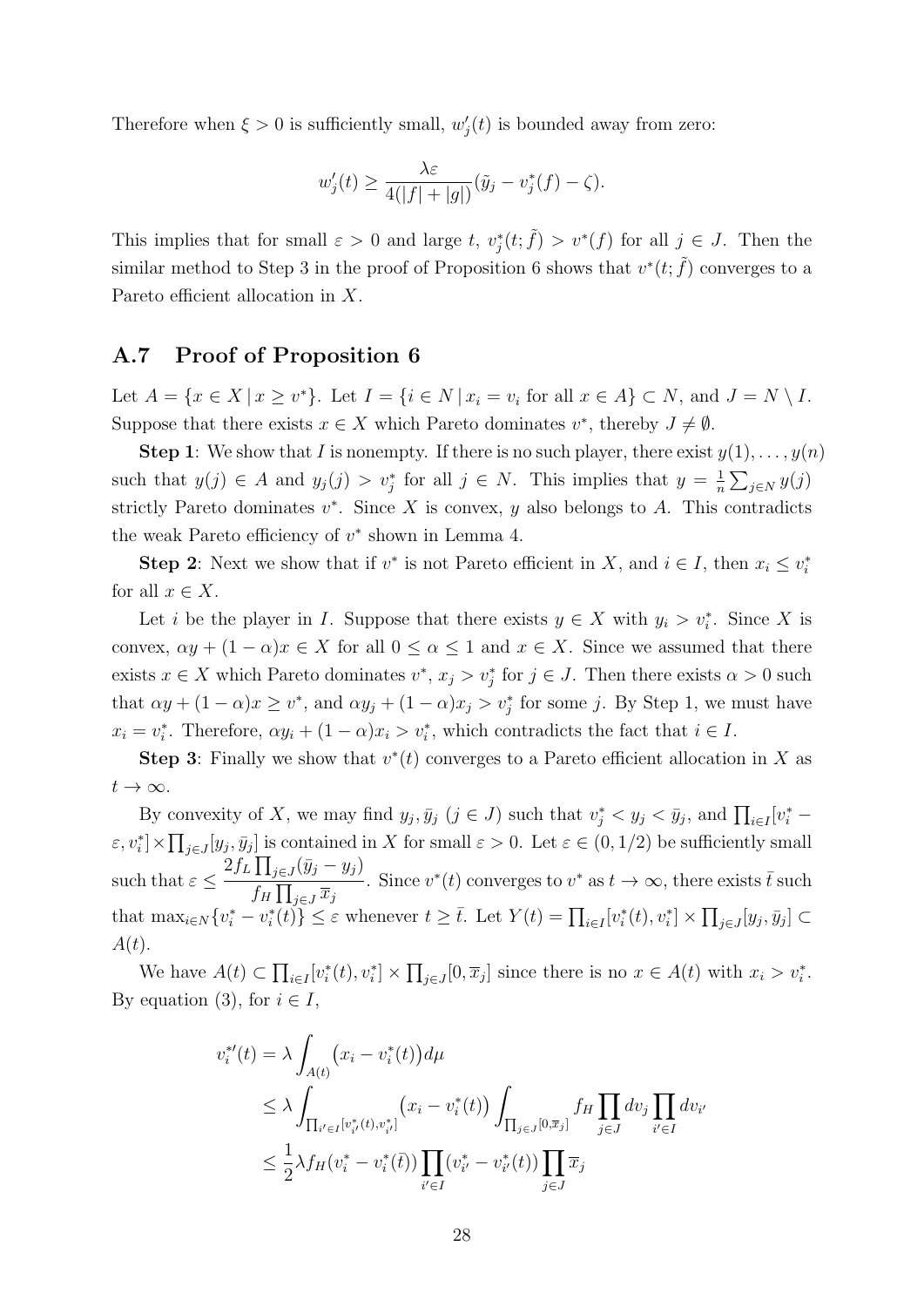for all  $t \geq \overline{t}$ . On the other hand, for  $j \in J$ ,

$$
v_j^{*'}(t) = \lambda \int_{A(t)} (x_j - v_j^{*}(t)) d\mu
$$
  
\n
$$
\geq \lambda \int_{Y(t)} (y_j - v_j^{*}) d\mu
$$
  
\n
$$
= \lambda (y_j - v_j^{*}) \mu(Y(t))
$$
  
\n
$$
\geq \lambda f_L (y_j - v_j^{*}) \prod_{i \in I} (v_i^{*} - v_i^{*}(t)) \prod_{j' \in J} (\bar{y}_{j'} - y_{j'}).
$$

Then for  $i \in I$  and  $j \in J$ ,

$$
\frac{v_i^{*'}(t)}{v_j^{*'}(t)} \cdot \frac{v_j^{*} - v_j^{*}(\bar{t})}{v_i^{*} - v_i^{*}(\bar{t})} \le \frac{f_H(v_i^{*} - v_i^{*}(\bar{t})) (v_j^{*} - v_j^{*}(\bar{t})) \prod_{j \in J} \overline{x_j}}{2f_L \prod_{j' \in J} (\bar{y}_{j'} - y_{j'})}
$$
  

$$
\le \frac{(v_i^{*} - v_i^{*}(\bar{t})) (v_j^{*} - v_j^{*}(\bar{t}))}{\varepsilon}
$$
  

$$
\le \varepsilon \le \frac{1}{2}
$$

for all  $t \geq \overline{t}$ . Therefore,

$$
\frac{v_i^{*'}(\bar{t})}{v_j^{*'}(\bar{t})} \le \frac{v_i^* - v_i^*(\bar{t})}{2(v_j^* - v_j^*(\bar{t}))}
$$

holds for all  $t \geq \overline{t}$ . This inequality implies

$$
v_i^*(t) - v_i^*(\bar{t}) \le \frac{v_i^* - v_i^*(\bar{t})}{2(v_j^* - v_j^*(\bar{t}))} \left(v_j^*(t) - v_j^*(\bar{t})\right)
$$

for all  $t \geq \overline{t}$ . By letting  $t \to \infty$  in the above inequality, we have  $0 \lt v_i^* - v_i^*(\overline{t}) \leq$  $(v_i^* - v_i^*(\overline{t}))/2$ , a contradiction. Hence  $v^*$  is strictly Pareto efficient in *X*.

### **A.8 Proof of Proposition 8**

First, we define the notion of the edge of the Pareto frontier. Suppose that *w* is Pareto efficient in *X*, and  $w_i > 0$  for all  $i \in X$ . Let us denote an  $(n-1)$ -dimensional subspace orthogonal to *w* by  $D = \{z \in \mathbb{R}^n \mid w \cdot z = 0\}$ . For  $\xi > 0$ , let  $D_{\xi}$  be an  $(n-1)$ -dimensional disk defined as

$$
D_{\xi} = \{ z \in D \mid |z| \le \xi \},\
$$

and let  $S_{\xi}$  be its boundary. We say that a Pareto efficient allocation *w* in *X* is *not* located at the edge of the Pareto frontier of *X* if there is  $\xi > 0$  such that for all vector  $z \in D_{\xi}$ there is a scalar  $\alpha > 0$  such that  $\alpha(w + z)$  is Pareto efficient in *X*. We denote this Pareto efficient allocation by  $w_z \in X$ .

Let  $B_{\varepsilon}(y) = \{x \in X \mid |w - x| \leq \varepsilon\}$  for  $y \in X$  and  $\varepsilon > 0$ . We denote the volume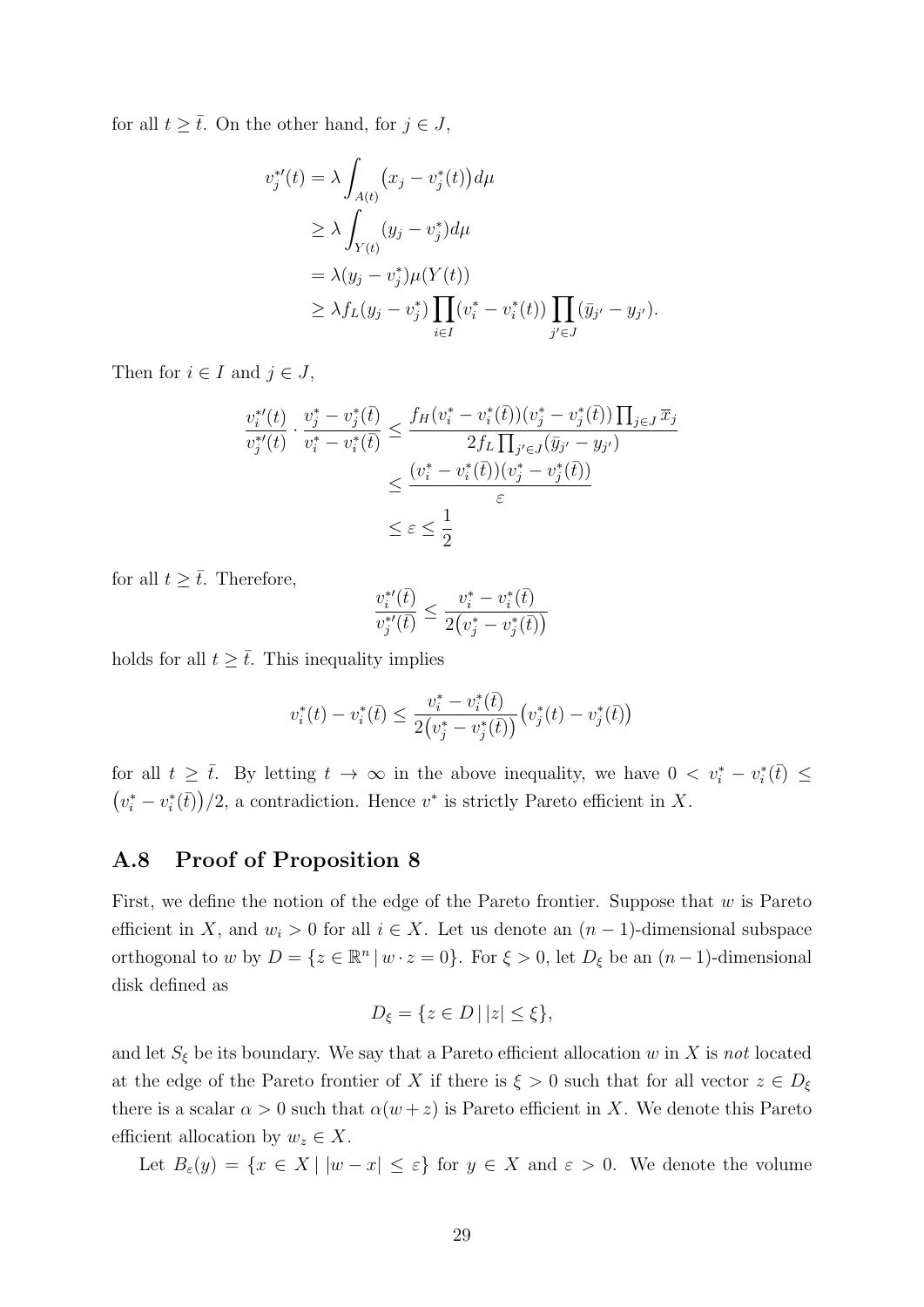of  $B_{\varepsilon}(y)$  by  $V_{\varepsilon}(y)$ , and the volume of the *n*-dimensional ball with radius  $\varepsilon$  by  $V_{\varepsilon}$ . Note that  $\min_{y \in X} V_{\varepsilon}(y) > 0$  by Assumption 1. Let *g* be a continuous density function on an *n*dimensional ball centered at  $0 \in \mathbb{R}^n$  with radius  $\varepsilon$ , assumed to take zero on the boundary of the ball. Let  $f$  be the uniform density function on  $X$ . For a Pareto efficient allocation *y*, we define a probability density function  $f_y$  on *X* by

$$
f_y(x) = \eta \tilde{f}(x) + (1 - \eta)g(y - x)\frac{V_{\varepsilon}}{V_{\varepsilon}(y)}
$$

where  $\eta > 0$  is small. Note that  $f_y(x)$  is uniformly bounded above and away from zero in *x* and *y*.

For  $z \in D_{\xi}$ , let  $\tilde{\varphi}(z)$  be the limit of the solution of ODE (3) with density  $f_{w_z}$ , and define a function  $\varphi$  from  $D_{\xi}$  to  $D$  by  $\varphi(z) = \tilde{\varphi}(z) + \delta w \in D$  for some  $\delta \in \mathbb{R}$ . By the form of ODE (3), the solution of (3) with density  $f_{w_z}$  is continuously deformed if *z* changes continuously. Since *w* is not at the edge of the Pareto frontier,  $\tilde{\varphi}(z)$  is also Pareto efficient in *X* and comes close to *w* if  $\xi$ ,  $\varepsilon$ , and  $\eta$  are small. Therefore  $\varphi(z)$  is a continuous function. The rest of the proof consists of two steps.

**Step 1**: We show that for any  $\xi > 0$ , there exist  $\varepsilon > 0$  and  $\eta > 0$  such that *|* $\varphi(z)$  *− <i>z*| ≤  $\xi$  for all *z*  $\in$  *D*<sub> $\xi$ </sub>. If a density function has a positive value only in *B*<sub> $ε$ </sub>(*y*) for some *y* in the Pareto frontier of *X*, then the barycenter of  $A(t)$  is always contained in *B*<sub>ε</sub>(*y*). In such a case, the limit allocation with density  $f_y$  belongs to  $B_\varepsilon(y)$ . As  $\eta \to 0$ ,  $f_y$  approaches the above situation. Therefore, for sufficiently small  $\eta > 0$ , the distance between the limit allocation and *y* is smaller than  $2\varepsilon$ . For  $y = w_z$  and letting  $\varepsilon$  very small, we have  $|\varphi(z) - z| \leq \xi$ . Since  $D_{\xi}$  is compact, such we can take such small  $\varepsilon > 0$ and  $\eta \rightarrow 0$  uniformly.

**Step 2**: We show that there is  $z \in D_{\xi}$  such that  $\varphi(z) = 0$ . Let  $\psi(z) = z - \varphi(z)$ . By Step 1,  $\psi(z)$  belongs to  $D_{\xi}$  for all  $z \in D_{\xi}$ . By Brouwer's fixed point theorem, there exists  $z \in D_{\xi}$  such that  $\psi(z) = z$ . Therefore there exists  $z \in D_{\xi}$  such that  $\varphi(z) = 0$ .

Hence for  $z \in D_{\xi}$  such that  $\varphi(z) = 0$ , the limit allocation with density  $f_{w_z}$  coincides with *w*.

### **A.9 Proof of Lemma 9**

Let  $f_H(t) = \max_{x \in A(t)} f(x)$ , and  $f_L(t) = \min_{x \in A(t)} f(x)$ . Since f is continuous, both  $f_H(t)$ and  $f_L(t)$  are continuous and converge to  $f(v^*)$  as  $t \to \infty$ . For  $\varepsilon > 0$ , there is  $\bar{t}$  such that  $|v^* - v^*(t)| \leq \varepsilon$  for all  $t \geq \overline{t}$ . For  $\eta > 0$ , let

$$
\underline{A}(t) = \{ x \in \mathbb{R}_+^n \mid x \ge v(t), \alpha \cdot (x - v^*) \le -\eta \}, \text{ and}
$$

$$
\overline{A}(t) = \{ x \in \mathbb{R}_+^n \mid x \ge v(t), \alpha \cdot (x - v^*) \le \eta \}.
$$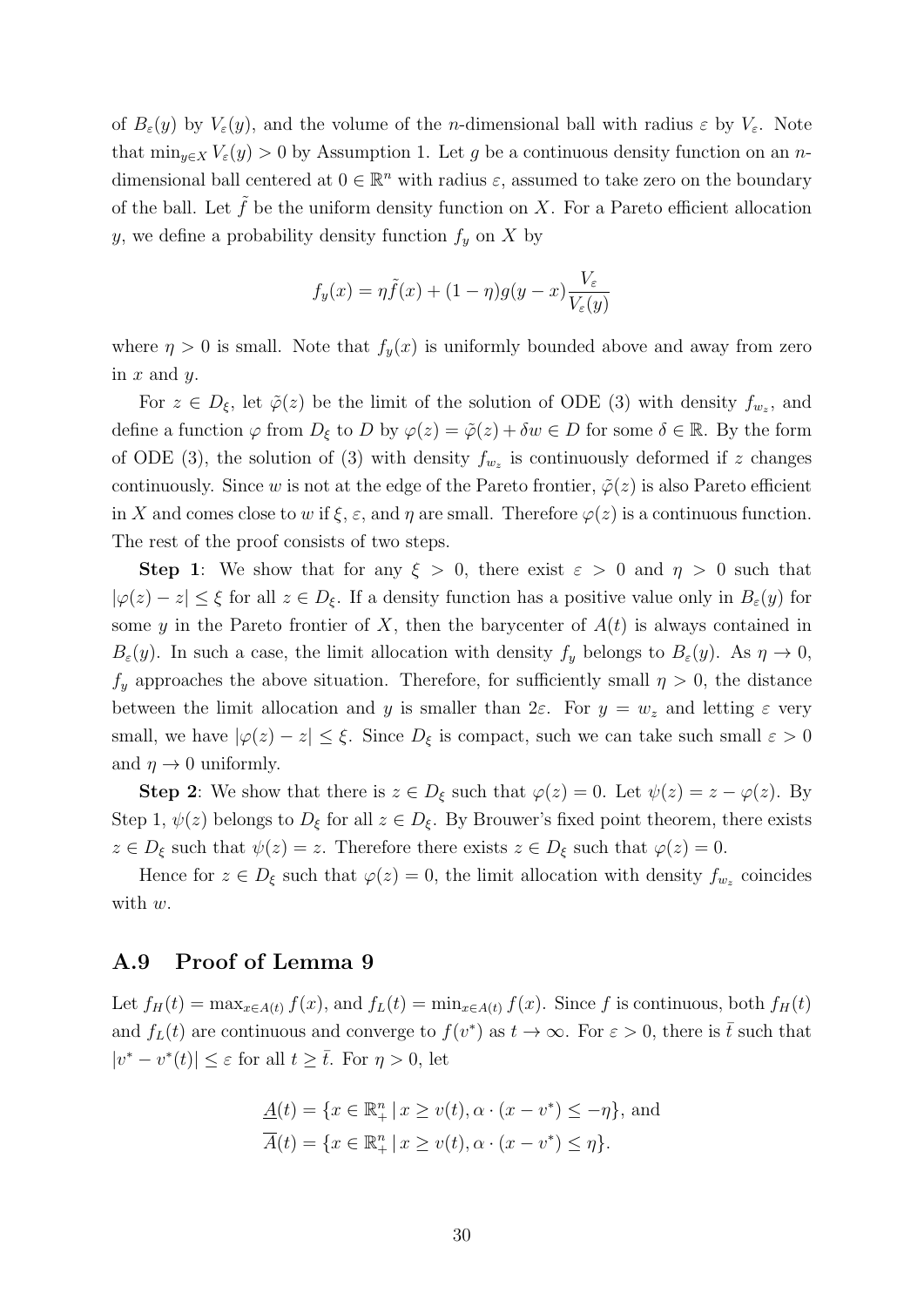The volume of  $\underline{A}(t)$  (with respect to the Lebesgue measure on  $\mathbb{R}^n$ ) is

$$
V(\underline{A}(t)) = \frac{1}{n} \prod_{j \in N} \left( \frac{\alpha \cdot (v^* - v^*(t))}{\alpha_j} - \eta \right),
$$

and the volume of  $\overline{A}(t)$  is

$$
V(\overline{A}(t)) = \frac{1}{n} \prod_{j \in N} \left( \frac{\alpha \cdot (v^* - v^*(t))}{\alpha_j} + \eta \right).
$$

Suppose that  $\varepsilon > 0$  is small and  $\bar{t}$  is large. Then by Assumption 2,  $\underline{A}(t) \subset \overline{A}(t)$ holds for all  $\eta > 0$  and all  $t \geq \overline{t}$ . The rest of the proof consists of two steps.

**Step 1**: We show that for any two players  $i, j \in N$ ,  $\lim_{t \to \infty} v_j^{*'}(t)/v_i^{*'}(t) = \alpha_i/\alpha_j$ . The *i*th coordinate of the right hand side of equation (3) is estimated as

$$
f_L(t) \int_{\underline{A}(t)} (x_i - v_i^*(t)) dx
$$
  
 
$$
\leq \int_{A(t)} (x_i - v_i^*(t)) f(x) dx \leq f_H(t) \int_{\overline{A}(t)} (x_i - v_i^*(t)) dx.
$$

Therefore,

$$
\frac{\lambda f_L(t)V(\underline{A}(t))}{n+1} \left( \frac{\alpha \cdot (v^* - v^*(t))}{\alpha_i} - \eta \right)
$$
  
\n
$$
\leq v_i^{*'}(t) \leq \frac{\lambda f_H(t)V(\overline{A}(t))}{n+1} \left( \frac{\alpha \cdot (v^* - v^*(t))}{\alpha_i} + \eta \right)
$$
\n(A.1)

for all  $t \geq \overline{t}$  and  $i \in N$ . By letting  $\eta \to 0$ ,  $\varepsilon \to 0$ , and  $t \to \infty$ , we have  $\lim_{t \to \infty} v_j^{*}(t)/v_i^{*}(t) =$  $\alpha_i/\alpha_j$ .

**Step 2**: By Step 1, for *i* and small  $\delta > 0$ , there exist  $\tilde{t}$  such that such that

$$
(1 - \delta) \frac{\alpha_i}{\alpha_j} \le \frac{v_j^* - v_j^*(t)}{v_i^* - v_i^*(t)} \le (1 + \delta) \frac{\alpha_i}{\alpha_j}
$$

for all  $t \geq \tilde{t}$  and  $j \in N$ . Therefore,

$$
n(1 - \delta)(v_i^* - v_i^*(t)) \le \frac{\alpha \cdot (v^* - v^*(t))}{\alpha_i} \le n(1 + \delta)(v_i^* - v_i^*(t)).
$$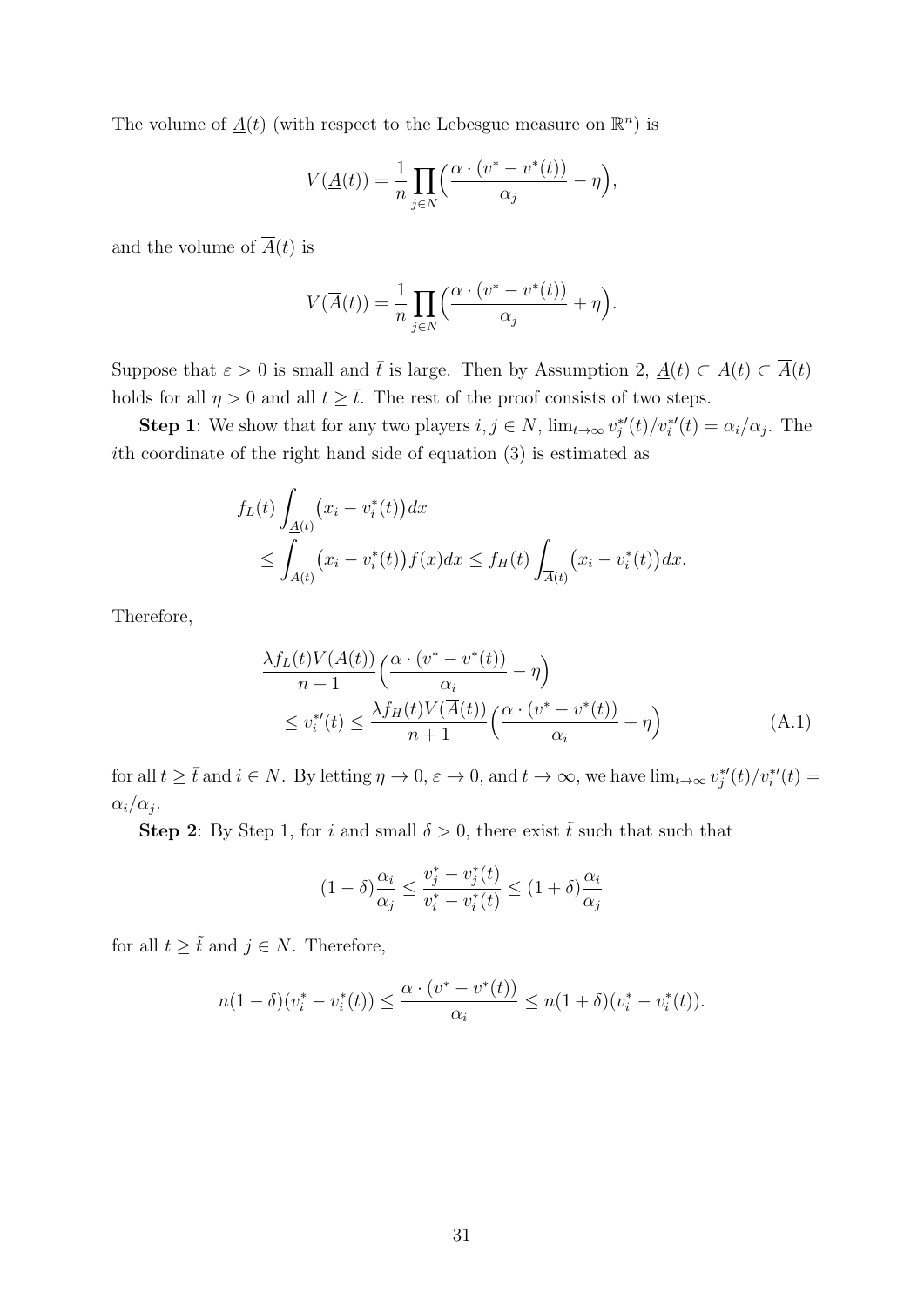By inequality  $(A.1)$ , we have

$$
\frac{\lambda f_L(t)}{n(n+1)} \left( n(1-\delta)(v_i^* - v_i^*(t)) - \eta \right)^2 \prod_{j \neq i} \left( n(1-\delta) \frac{\alpha_i}{\alpha_j} (v_i^* - v_i^*(t)) - \eta \right)
$$
  

$$
\leq v_i^{*'}(t) \leq \frac{\lambda f_H(t)}{n(n+1)} \left( n(1+\delta)(v_i^* - v_i^*(t)) + \eta \right)^2 \prod_{j \neq i} \left( n(1+\delta) \frac{\alpha_i}{\alpha_j} (v_i^* - v_i^*(t)) + \eta \right)
$$

for all  $t \geq \tilde{t}$  and  $j \in N$ . Thus for large  $t$ ,  $v_i^*(t)$  is approximated by the solution of the following ordinary differential equation:

$$
v'_{i}(t) = \frac{\lambda f(v^{*})n^{n}}{n+1} (n(v_{i}^{*}-v_{i}^{*}(t)))^{2} \prod_{j \neq i} \frac{\alpha_{i}}{\alpha_{j}} (v_{i}^{*}-v_{i}(t)).
$$

By solving this, we have an approximation

$$
v^* - v_i^*(t) = \left(C + \frac{\lambda f(v^*) n^{n+1} t}{n+1} \prod_{j \neq i} \frac{\alpha_i}{\alpha_j}\right)^{-\frac{1}{n}}
$$

where  $C$  is a constant. Hence,

$$
\lim_{t \to \infty} (v_i^* - v_i^*(t)) (\lambda t)^{\frac{1}{n}} = \left( \frac{n+1}{f(v^*)n^{n+1}} \prod_{j \neq i} \frac{\alpha_j}{\alpha_i} \right)^{\frac{1}{n}},
$$

which is a positive constant.

### **A.10 Proof of Proposition 10**

By Assumption 2,  $A(t)$  is approximated as

$$
\{x \in \mathbb{R}^n_+ \, | \, x \ge v^*(t), \alpha \cdot (x - v^*) \le 0\}.
$$

By Lemma 9,  $\mu(A(t))$  is approximated as

$$
\mu(A(t)) = f(v^*)n^{n-1} \prod_{i \in N} (v_i^* - v_i^*(t))
$$
  
=  $f(v^*)n^{n-1} \prod_{i \in N} \left( \left( \frac{n+1}{f(v^*)n^{n+1}} \prod_{j \neq i} \frac{\alpha_j}{\alpha_i} \right)^{\frac{1}{n}} (\lambda t)^{-\frac{1}{n}} \right)$   
=  $\frac{n+1}{n^2 \lambda t}$ 

if *t* is large. For  $s \in [0, T]$ , the probability that players reach an agreement before time *−*(*T − s*) is

$$
1 - e^{\int_{T-s}^{T} \mu(A(t))\lambda dt} = 1 - \left(\frac{\lambda n^2 (T-s) + n + 1}{\lambda n^2 T + n + 1}\right)^{\frac{n+1}{n^2}}.
$$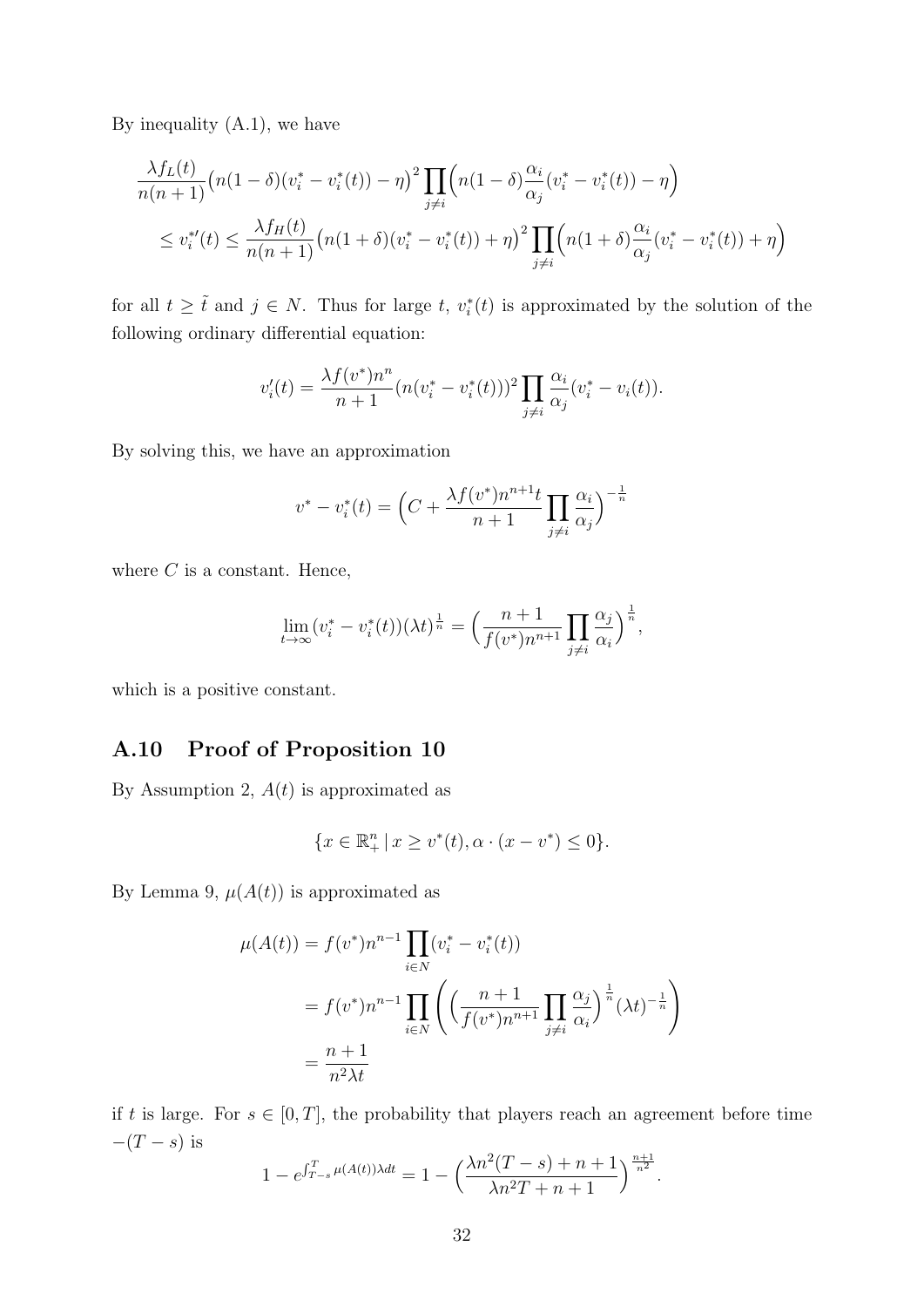This probability is approximated by  $1 - \left(\frac{T-s}{T}\right)$  $\frac{m-1}{T}$ , Therefore the expected duration of the search process is

$$
\int_0^T s \frac{d}{ds} \left[ 1 - \left( \frac{T - s}{T} \right)^{\frac{n+1}{n^2}} \right] ds = \frac{n^2}{n^2 + n + 1} T.
$$

### **A.11 Proof of Proposition 11**

Let  $v^0(t; \lambda)$  be the solution of (3) for  $\rho = 0$ . Fix any  $t \in [0, T]$ . Recall that  $v^0(t; \alpha \lambda) =$  $v^0(\alpha t; \lambda)$  for all  $\alpha > 0$ . Since  $\lim_{\lambda \to \infty} v^0(t; \lambda) = v^0$ , there exists  $\overline{\lambda}^1 > 0$  such that

$$
|v^{0} - v^{0}(t; \lambda)| = |v^{0} - v^{0}(\lambda t; 1)|
$$
  
\n
$$
\leq \varepsilon/2
$$
\n(A.2)

for all  $\lambda \geq \overline{\lambda}^1$ .

Since the right hand side of ODE (2) is continuous in  $\rho$ ,  $\lambda$ , and uniformly Lipschitz continuous in *v*, the unique solution  $v^*(t; \rho, \lambda)$  is continuous in  $\rho, \lambda$  for all  $t \in [0, T]$ . Recall that  $v^*(t; \rho, \alpha \lambda) = v^*(\alpha t; \rho/\alpha, \lambda)$  for all  $\alpha > 0$ . Therefore by continuity in  $\rho$ , there exists  $\bar{\lambda}^2 > 0$  such that

$$
\left|v^*(t;\rho,\lambda) - v^0(t;\lambda)\right| = \left|v^*(\lambda t;\rho/\lambda,1) - v^0(\lambda t;1)\right|
$$
  
\$\leq \varepsilon/2\$ (A.3)

for all  $\lambda \geq \bar{\lambda}^2$ . By adding (A.2) and (A.3), we obtain the desired inequality for  $\bar{\lambda} =$  $\max{\{\bar{\lambda}^1, \bar{\lambda}^2\}}$ .

### **A.12 Proof of Proposition 12**

Let  $v(t)$  be the solution of ODE (2). The proof consists of five steps.

**Step 1**: We show that for any  $t > 0$ ,  $\mu(A(t)) \rightarrow 0$  as  $\lambda \rightarrow \infty$ . If not, there exist a positive value  $\varepsilon > 0$  and an increasing sequence  $(\bar{\lambda}_k)_{k=1,2,...}$  such that  $\mu(A(t)) \geq \varepsilon$  for all  $\bar{\lambda}_k$ . Since *X* is compact and *f* is bounded from above, there exists  $\eta > 0$  such that  $\mu(A(v(t) + (\eta, \ldots, \eta))) \geq \varepsilon/2$ . In fact, since

$$
\mu(A(v(t)) \setminus A(v(t) + (\eta, \dots, \eta))) \leq \sum_{i \in N} \mu([v_i(t), v_i(t) + \eta] \times \prod_{j \neq i} [0, \overline{x}_j])
$$
  

$$
\leq f_H \sum_{i \in N} \eta \prod_{j \neq i} \overline{x}_j,
$$

we have  $\mu(A(v(t) + (\eta, \dots, \eta))) \geq \varepsilon/2$  for  $\eta =$ *ε*  $\overline{2f_H\sum_{i\in N}\prod_{j\neq i}\overline{x}_j}$ . For this  $\eta$ , the integral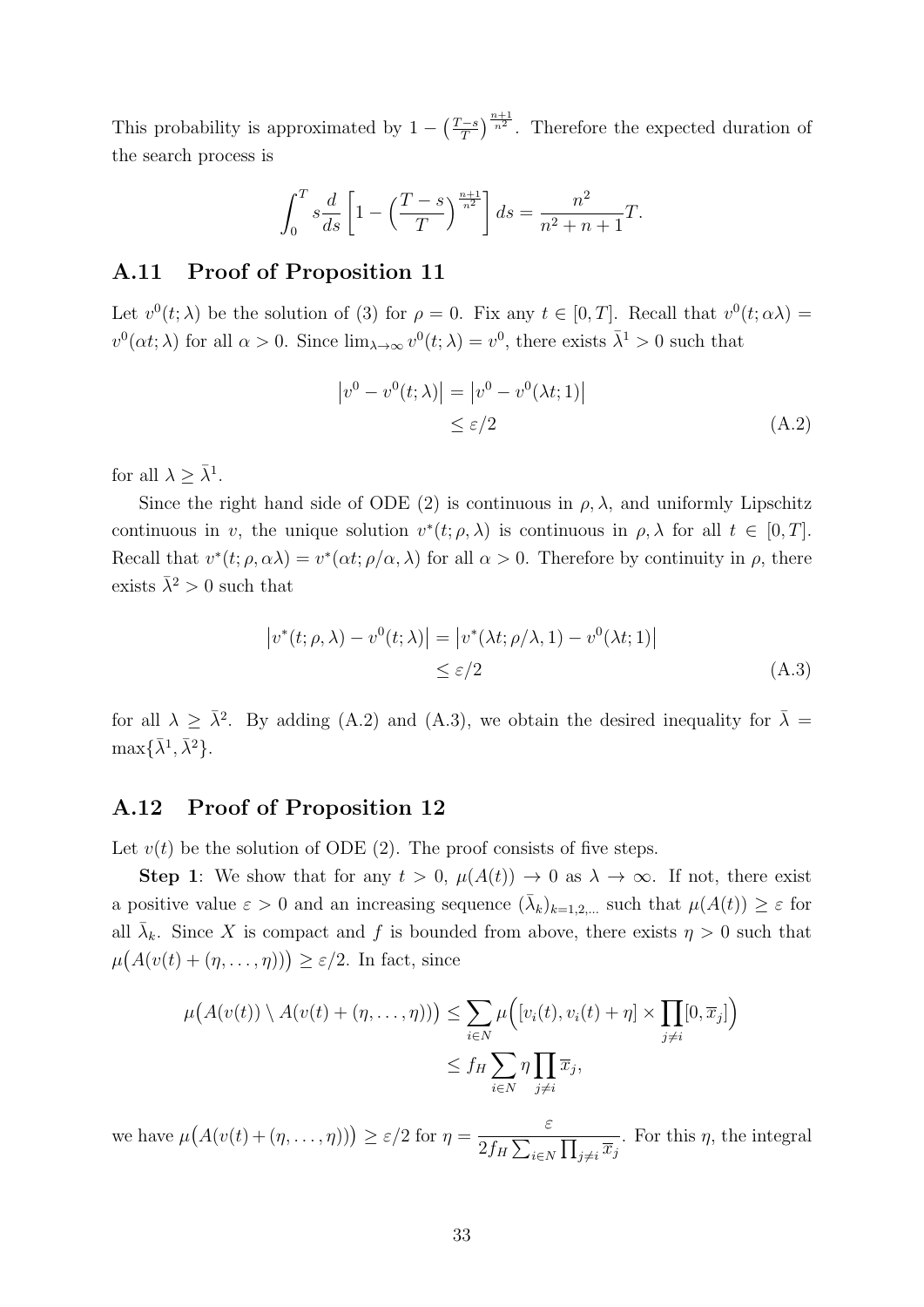in ODE (2) is estimated as

$$
\int_{A(t)} (x_i - v_i(t)) d\mu \ge \int_{A(v(t) + (\eta, \dots, \eta))} (x_i - v_i(t)) d\mu
$$
  
\n
$$
\ge \int_{A(v(t) + (\eta, \dots, \eta))} \eta d\mu
$$
  
\n
$$
\ge \eta \varepsilon / 2.
$$

By ODE  $(2)$ ,

$$
v_i'(t) \ge -\rho \overline{x}_i + \overline{\lambda}_k \eta \varepsilon / 2,
$$

which obviously grows infinitely as  $\bar{\lambda}_k$  becomes large. This contradicts compactness of *X*.

**Step 2**: We compute the direction of  $\int_{A(t)} (x_i - v_i(t)) d\mu$  in the limit as  $\lambda \to \infty$ . By Step 1, the boundary of *X* contains all accumulation points of  $\{v_i(t) | \lambda > 0\}$  for fixed  $t > 0$ . Fix an accumulation point  $v^*(t)$ . There exists an increasing sequence  $(\lambda_k)_{k=1,2,...}$ with  $v^*(t) = \lim_{k \to \infty} v(t)$ . By Assumption 3, there exists a unit normal vector of *X* at  $v^*(t)$ , which we denote by  $\alpha \in \mathbb{R}_{++}$ .

Step 1 implies that  $v(t)$  is very close to the boundary of X when  $\lambda_k$  is very large. By smoothness of the boundary of  $X$ ,  $A(t)$  looks like a polyhedron defined by convex hull of  $\{v(t), v(t) + (z_1(t), 0, \ldots, 0), v(t) + (0, z_2(t), 0, \ldots, 0), \ldots, v(t) + (0, \ldots, 0, z_n(t))\}$  where  $z_i(t)$ 's are positive length of edges such that the last *n* vertices are on the boundary of *X*. This vector  $z(t)$  is parallel to  $(1/\alpha_1, \ldots, 1/\alpha_n)$ . Let  $r(t)$  be the ratio between the length of  $z(t)$  and  $(1/\alpha_1, \ldots, 1/\alpha_n)$ , i.e.,  $r(t) = z_1(t)\alpha_1 = \cdots = z_n(t)\alpha_n$ .

Since density  $f$  is bounded from above and away from zero, distribution  $\mu$  looks almost uniform on  $A(t)$  if  $\lambda_k$  is large. Then the integral  $\int_{A(t)} (x_i - v_i(t)) d\mu$  is almost parallel to the vector from  $v(t)$  to the barycenter of the polyhedron, namely,  $z(t)/(n+1)$ . Therefore  $\int_{A(t)} (x_i - v_i(t)) d\mu$  is approximately parallel to  $(1/\alpha_1, \ldots, 1/\alpha_n)$  when  $\lambda_k$  is large.

**Step 3**: We show that  $\sum_{i \in N} \alpha_i v'_i(t) \geq 0$  for large  $\lambda$ . Let  $(\lambda_k)_{k=1,2,...}$  be the sequence defined in Step 2. For large  $\lambda_k$ ,  $A(t)$  again looks like a polyhedron with the uniform distribution. By Step 2, the ODE near  $v_i(t)$  is written as

$$
v_i'(t) = -\rho v_i(t) + \lambda_k \frac{z_i(t)}{n+1} \cdot \mu(A(t)).
$$
\n(A.4)

Note that  $v_i(t)$  is close to  $v_i^*(t)$  and  $\mu(A(t))$  is order *n* of the length of  $z(t)$ . By replacing the above equation by  $r(t)$ , ODE (A.4) approximates

$$
r'(t) = \rho a - \lambda_k br(t)^{n+1}
$$
\n(A.5)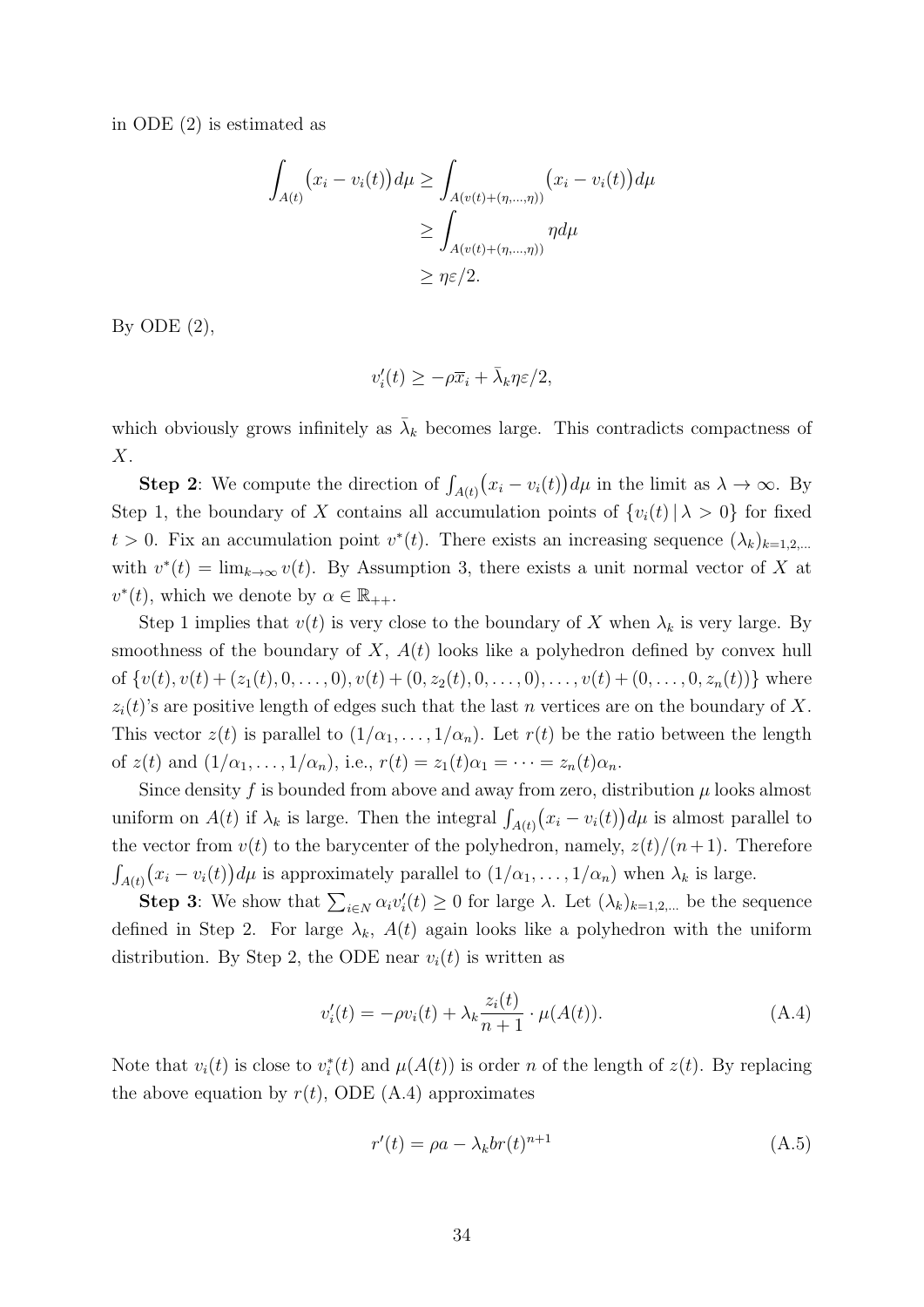for some constants  $a, b > 0$ . Since  $r(t)$  is large when t is small, the above ODE shows that  $r(t)$  is decreasing in *t*. Therefore  $\mu(A(t))$  is also decreasing in *t*. For large  $\lambda_k$ , this implies that

$$
\alpha \cdot v'(t) = \sum_{i \in N} \alpha_i v'_i(t) \ge 0.
$$

**Step 4**: We show that the Nash product is nondecreasing if  $\lambda$  is large. By ODE (A.4), we have

$$
\alpha_i v_i'(t) = -\rho \alpha_i v_i(t) + \beta \tag{A.6}
$$

where  $\beta = \lambda_k \mu(A(t))/(n+1)$  independent of *i*. Let us assume without loss of generality that  $\alpha_1 v_1'(t) \geq \cdots \geq \alpha_n v_n'(t)$ . Then we must have  $1/\alpha_1 v_1(t) \geq \cdots \geq 1/\alpha_n v_n(t)$ .

Let  $L(t) = \sum_{i \in N} \log v_i(t)$  be log of the Nash product. Then  $L'(t) = \sum_{i \in N} v'_i(t)/v_i(t)$ . By Chebyshev's sum inequality,

$$
L'(t) = \sum_{i \in N} \frac{v'_i(t)}{v_i(t)}
$$
  
 
$$
\geq \frac{1}{n} \Biggl(\sum_{i \in N} \alpha_i v'_i(t)\Biggr) \Biggl(\sum_{i \in N} \frac{1}{\alpha_i v_i(t)}\Biggr) \geq 0.
$$

Hence,  $L(t)$  is nondecreasing if  $\lambda_k$  is large. Moreover, equality holds if and only if  $\alpha_1 v'_1(t) = \cdots = \alpha_n v'_n(t) \text{ or } \alpha_1 v_1(t) = \cdots = \alpha_n v_n(t).$ 

**Step 5**: We show that  $v(t)$  converges to a point in the Nash set as  $\lambda \to \infty$ . Step 4 shows that  $L'(t)$  converges to zero as  $\lambda \to \infty$ . Then  $\alpha_1 v'_1(t) = \cdots = \alpha_n v'_n(t)$  or  $\alpha_1 v_1(t) =$  $\cdots = \alpha_n v_n(t)$  in the limit of  $\lambda \to \infty$ . The former case implies  $v_i'(t) = 0$  for all  $i \in N$  by Step 3. Then ODE (A.6) shows that the latter case holds. Therefore the latter case always holds in the limit of  $\lambda \to \infty$ . This implies that the boundary of *X* at  $v^*(t)$  is tangent to the hypersurface defined by "Nash product =  $\prod_{i \in N} v_i^*(t)$ ." Hence any accumulation point  $v^*(t)$  belongs to the Nash set.

Since we assumed that the Nash set consists of isolated points,  $v^*(t)$  is isolated. If  $v(t)$ does not converge to  $v^*(t)$ , there is  $\delta > 0$  such that for any  $\overline{\lambda}$  there exists  $v(t)$  with  $\lambda \geq \overline{\lambda}$ . Let  $\delta > 0$  be small such that there is no point in the Nash set in  $\{x \in X \mid |v^*(t) - x| \leq \delta\}.$ Since  $v(t)$  is continuous with respect to  $\lambda$ , for any  $\overline{\lambda}$ , there exists  $\lambda > \overline{\lambda}$  such that  $\delta/2 \leq |v^*(t) - v(t)| \leq \delta$ . Since  $\{x \in X \mid \delta/2 \leq |v^*(t) - x| \leq \delta\}$  is compact,  $v(t)$  must have an accumulation point in this set. This contradicts the fact that any accumulation point is contained in the Nash set. Furthermore,  $v^*(t)$  does not depend on *t* since  $v^*(t)$ is continuous in *t*.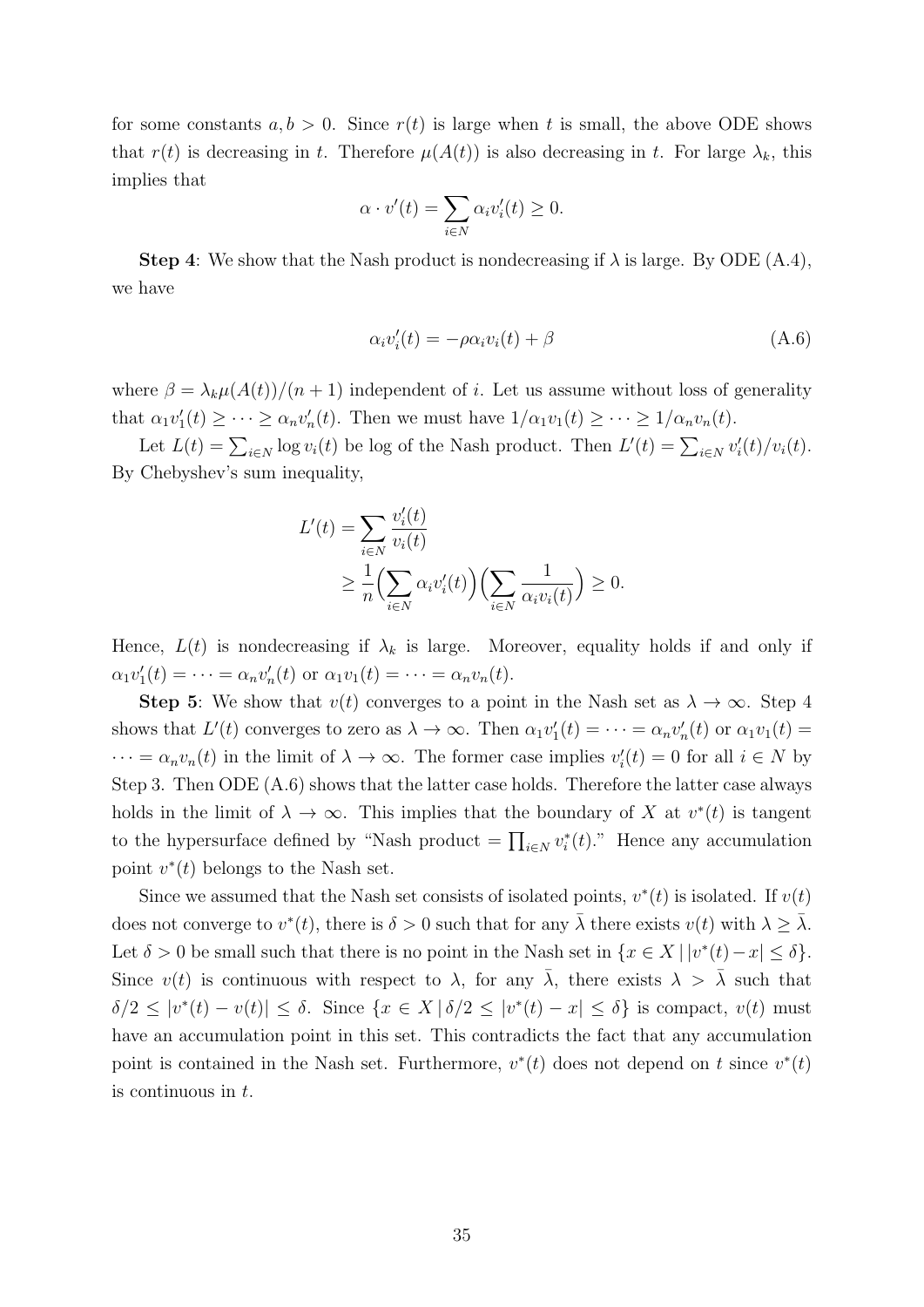### **A.13 Proof of Proposition 13**

(Sketch of proof): The ODE (A.5) is approximated by a linear ODE, which has a solution converging to  $v^*$  with an exponential speed. Therefore for large  $\lambda$ ,  $r(t)$  is approximated by  $r(t) = \left(\frac{\rho a}{\lambda t}\right)$ *λb*  $\int_{0}^{\frac{1}{n+1}}$ . Since  $\mu(A(t))$  is proportional to  $r(t)^{n}$ ,  $\mu(A(t)) = c\lambda^{-\frac{n}{n+1}}$  for a constant  $c > 0$ . the probability that players reach an agreement before time  $-(T - s)$  is

$$
1 - e^{-\int_{T-s}^{T} \mu(A(t))\lambda dt} = 1 - e^{-sc\lambda^{\frac{1}{n+1}}},
$$

which converges to one as  $\lambda \to \infty$ .

# **References**

- Abdelaziz, F. and S. Krichen (2007): "Optimal stopping problems by two or more decision makers: a survey," *Computational Management Science*, 4, 89–111.
- Albrecht, J., A. Anderson, and S. Vroman (2010): "Search by committee," *Journal of Economic Theory*, 145, 1386–1407.
- Alpern, S. and S. Gal (2009): "Analysis and design of selection committees: a game theoretic secretary problem," *International Journal of Game Theory*, 38, 377–394.
- Alpern, S., S. Gal, and E. Solan (2010): "A sequential selection game with vetoes," *Games and Economic Behavior*, 38, 1–14.
- AMBRUS, A. AND S.-E. LU (2010a): "A continuous-time model of multilateral bargaining," Mimeo.

 $-$  (2010b): "Legislative bargaining with long finite horizons," Mimeo.

- BERGEMANN, D. AND J. VÄLIMÄKI (2011): "Efficient Search by Committee," Mimeo.
- Calcagno, R. and S. Lovo (2010): "Preopening and Equilibrium Selection," Mimeo.
- Cho, I.-K. and A. Matsui (2011): "A Search Theoretic Foundation of Nash Bargaining Soluiton," Mimeo.
- CODDINGTON, E. A. AND N. LEVINSON (1955): *Theory of Ordinary Differential Equations*, McGraw-Hill.
- Compte, O. and P. Jehiel (2004): "Bargaining over Randomly Generated Offers: A new perspective on multi-party bargaining," Mimeo.

(2010): "Bargaining and Majority Rules: A Collective Search Perspective," *Journal of Political Economy*, 118, 189–221.